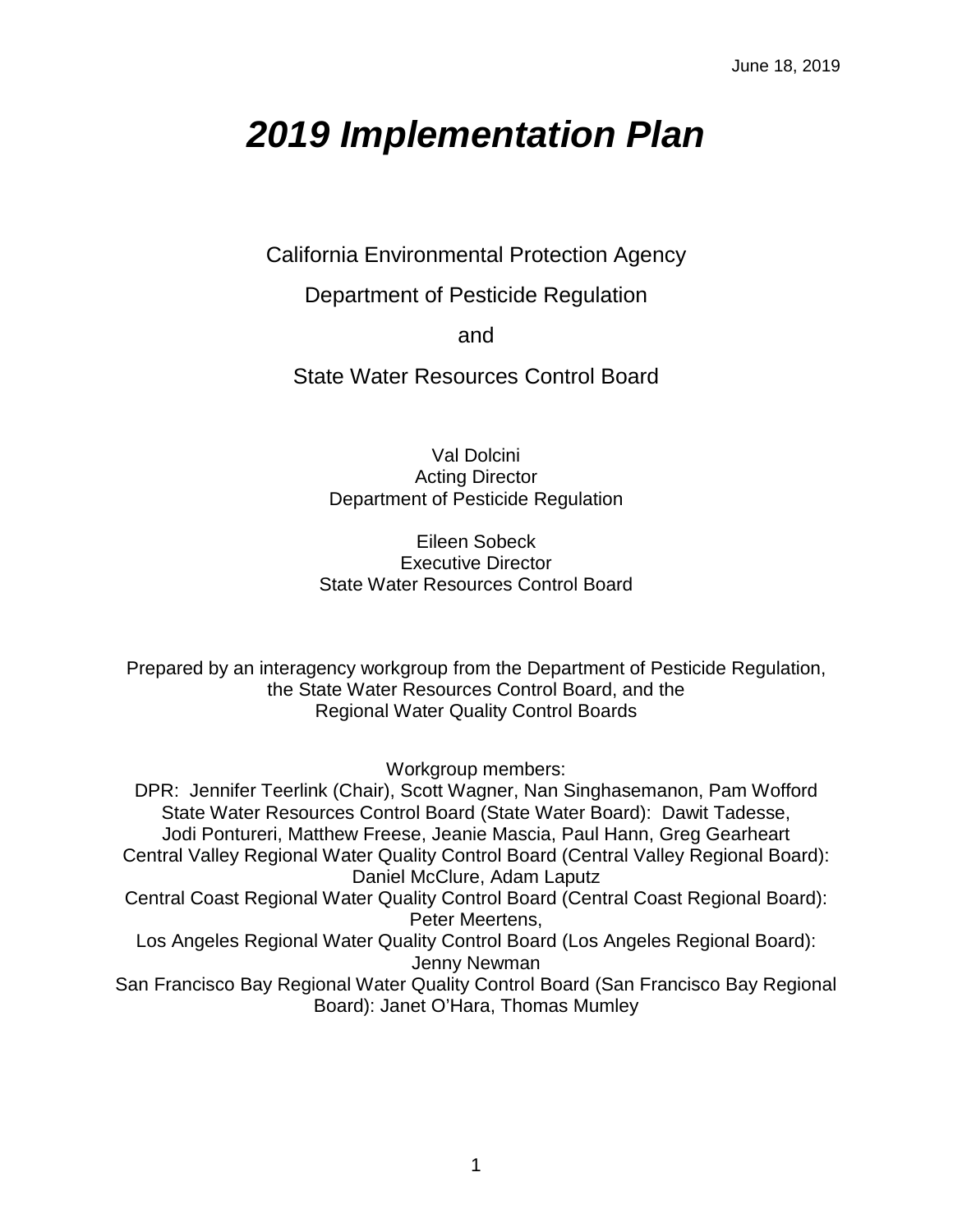## **Table of Contents**

| Τ.                                                                              |    |                                                                         |  |  |
|---------------------------------------------------------------------------------|----|-------------------------------------------------------------------------|--|--|
| Ш.                                                                              |    |                                                                         |  |  |
| А.                                                                              |    |                                                                         |  |  |
| В.                                                                              |    |                                                                         |  |  |
| C.                                                                              |    |                                                                         |  |  |
|                                                                                 | 1. |                                                                         |  |  |
|                                                                                 | 2. |                                                                         |  |  |
|                                                                                 | 3. |                                                                         |  |  |
|                                                                                 | 4. |                                                                         |  |  |
|                                                                                 | 5. |                                                                         |  |  |
|                                                                                 | 6. | Participation in the Pesticide Registration Evaluation Committee 13     |  |  |
|                                                                                 | 7. |                                                                         |  |  |
| III.                                                                            |    |                                                                         |  |  |
| IV.                                                                             |    |                                                                         |  |  |
| Process for Identifying and Responding to General Pesticide Water Quality<br>А. |    |                                                                         |  |  |
| В.                                                                              |    | Process for Corresponding and Responding to High Priority Surface Water |  |  |
| V.                                                                              |    |                                                                         |  |  |
| А.                                                                              |    |                                                                         |  |  |
| В.                                                                              |    |                                                                         |  |  |
|                                                                                 |    |                                                                         |  |  |
| Α.                                                                              |    |                                                                         |  |  |
| В.                                                                              |    |                                                                         |  |  |
|                                                                                 | 1. |                                                                         |  |  |
|                                                                                 | 2. |                                                                         |  |  |
|                                                                                 | 3. |                                                                         |  |  |
|                                                                                 | 4. |                                                                         |  |  |
|                                                                                 | 5. |                                                                         |  |  |
|                                                                                 | 6. |                                                                         |  |  |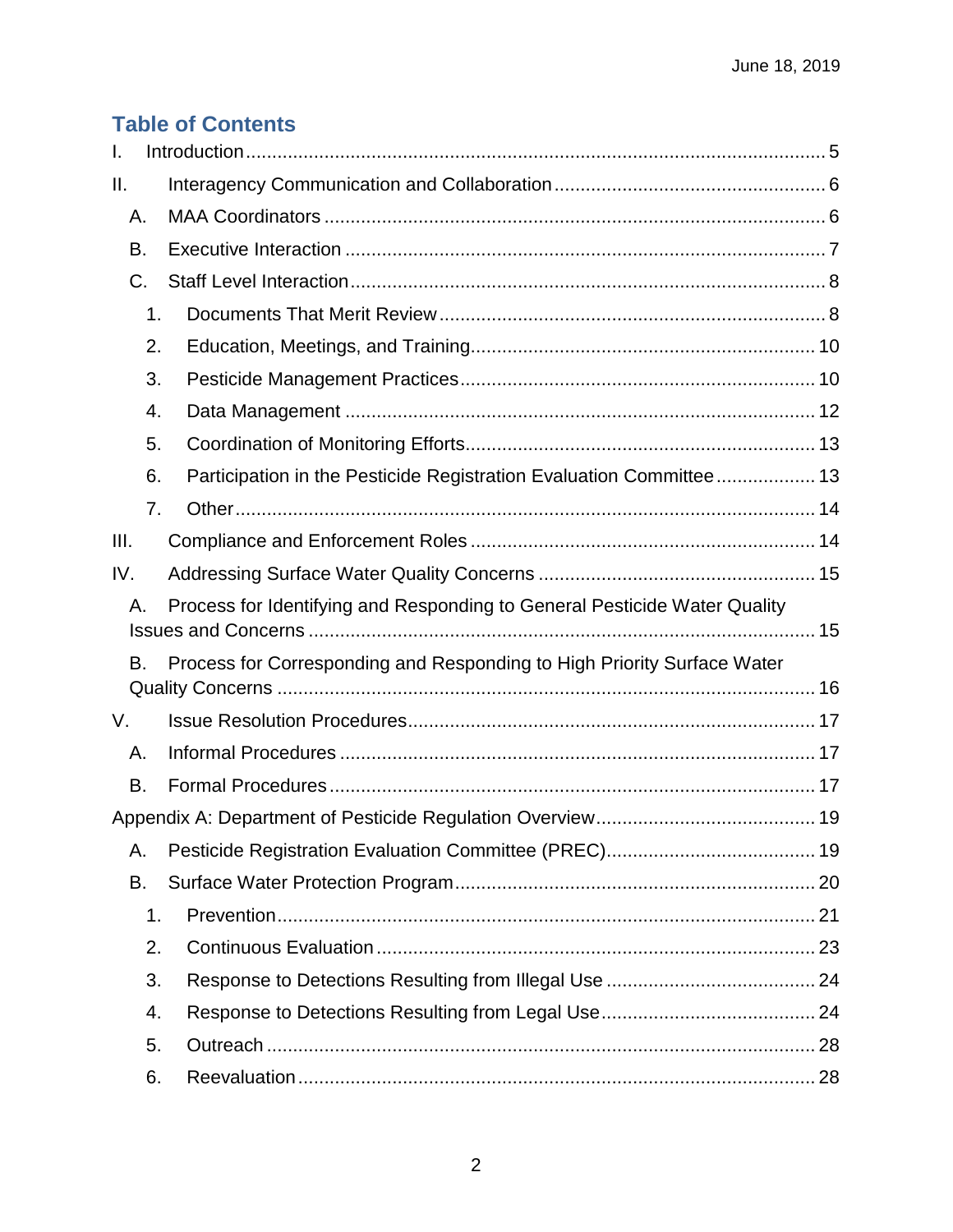| C.            |                                                             |  |
|---------------|-------------------------------------------------------------|--|
| 1.            |                                                             |  |
| 2.            |                                                             |  |
| 3.            |                                                             |  |
| 4.            |                                                             |  |
|               |                                                             |  |
| А.            |                                                             |  |
| В.            |                                                             |  |
| 1.            |                                                             |  |
| 2.            |                                                             |  |
| 3.            |                                                             |  |
| C.            |                                                             |  |
| 1.            |                                                             |  |
| 2.            | Investigations and/or Inspections (Water Code, § 13267)  32 |  |
| 3.            | National Pollutant Discharges Elimination System Program 33 |  |
| 4.            |                                                             |  |
| D.            |                                                             |  |
| 1.            |                                                             |  |
| 2.            |                                                             |  |
| Е.            |                                                             |  |
| 1.            |                                                             |  |
| 2.            |                                                             |  |
| 3.            |                                                             |  |
| 4.            |                                                             |  |
| 5.            |                                                             |  |
| 6.            |                                                             |  |
| F.            |                                                             |  |
| 1.            |                                                             |  |
| G.            |                                                             |  |
| $\mathbf 1$ . |                                                             |  |
| 2.            | Groundwater Ambient Monitoring and Assessment Program  43   |  |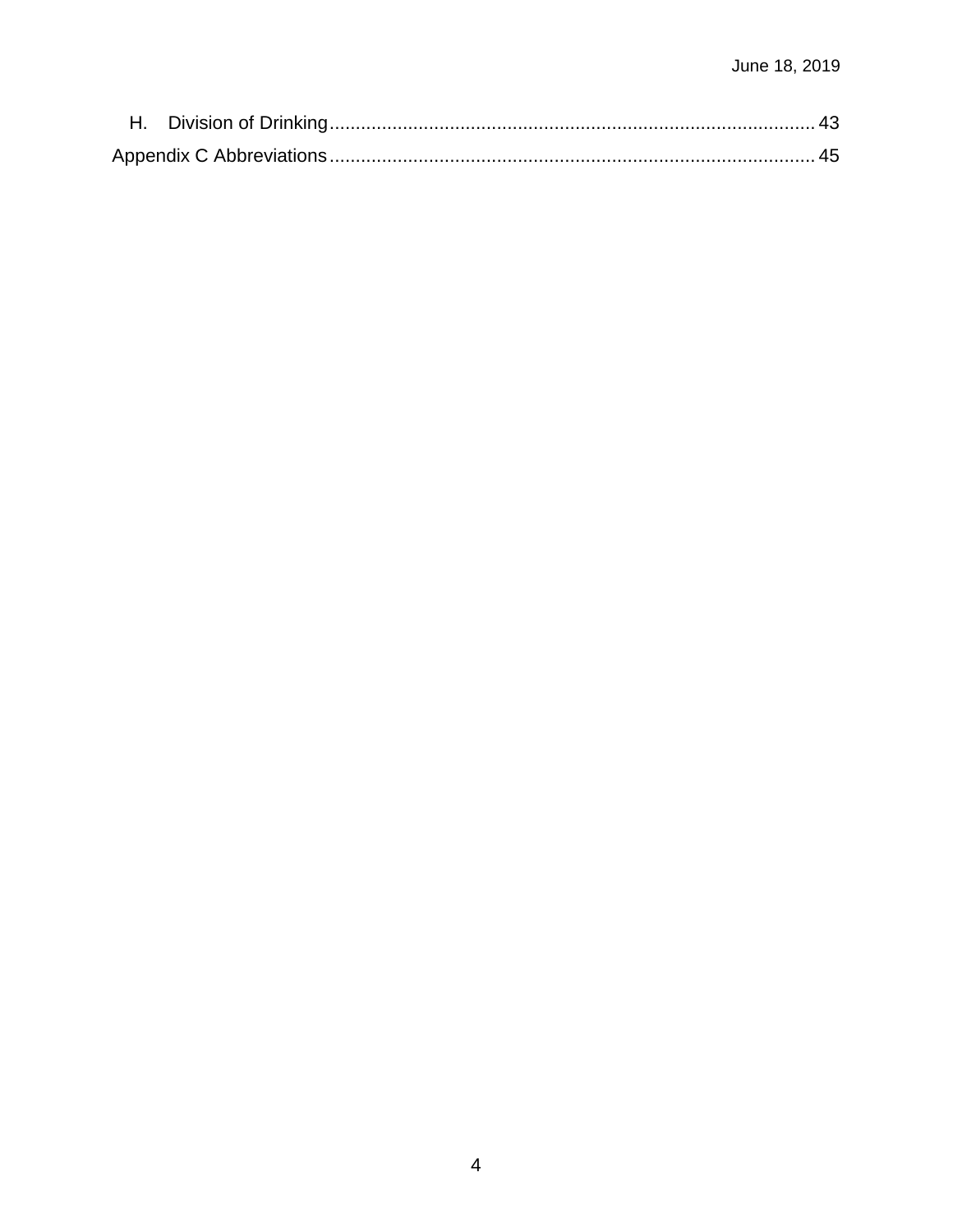## **I. Introduction**

<span id="page-4-0"></span>The State Water Resources Control Board (State Board) and Regional Water Quality Control Boards (collectively Water Boards), and Department of Pesticide Regulation (DPR) have responsibilities to protect water quality from the potential adverse effects of pesticides. The Management Agency Agreement (MAA) between DPR and the Water Boards, signed in 2019, is intended to coordinate the complementary authorities held by each agency to protect water quality from the potential adverse effects resulting from pesticide use. Both agencies concur that the State will benefit from a unified and cooperative program to protect water quality related to the use of pesticides. The Implementation Plan presented herein is intended to accompany the MAA and provide a more detailed description of how the MAA is effectively implemented.

In 1991, DPR and the State Board signed a Memorandum of Understanding (MOU) to develop a comprehensive, integrated statewide water quality pesticide management program. The principles of the MOU were described and implemented by a Management Agency Agreement (MAA), signed in 1997, and included an Implementation Plan. Two additional accompanying documents were developed over the years to augment the MAA: *The Process for Responding to the Presence of Pesticide Detections in Surface Water* (2002), and an *Executive Charter* (2012) to help guide executive interactions. The 2019 MAA and Implementation Plan described herein supersede the 1991 MOU, the 1997 MAA and implementation plan, the 2003 document, and the 2013 Executive Charter.

This Implementation Plan describes opportunities for coordination and mutual enrichment, expectations for both staff and executive level communication, and current agency organization and interactions. Appendix A contains descriptions of DPR programs most relevant to water, and Appendix B contains descriptions of Water Boards programs relevant to pesticides. The document is intended to provide an overview of programs related to pesticides and water quality; however, the hyperlinks provided throughout the document and appendices should be consulted for a more thorough description.

This Implementation Plan describes how DPR and the Water Boards will work in cooperation to address: (i) pesticide use that may cause potential adverse impacts to water, which is regulated by DPR, and; (ii) discharges of pesticides that cause water quality impacts, which are regulated by the Water Boards.

The scope of this Implementation Plan includes water quality issues related to pesticide use. The goal is to provide a coordinated approach to protect water quality. However, this Implementation Plan does not specifically deal with pesticide spills and is not intended to abrogate any legal requirements of any person or agency to report such spills.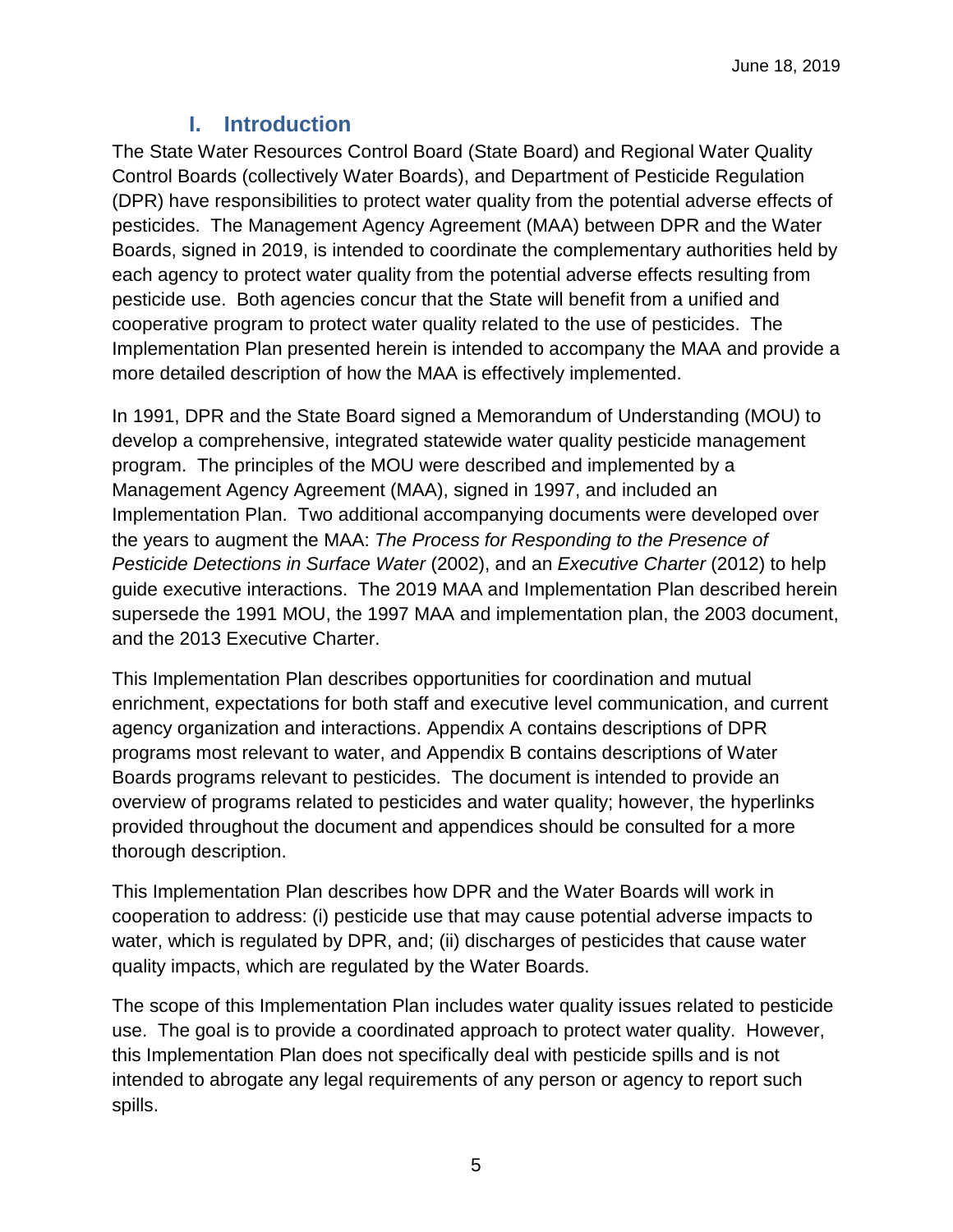Because DPR and the Water Boards have responsibilities for the protection of water quality, both agencies intend that the Implementation Plan will serve as a guide to coordinate interagency communication and collaboration at both the executive and staff level; outline compliance and enforcement roles; promote problem-solving; facilitate issue resolution; and ultimately assure protection of water quality in California.

## **II. Interagency Communication and Collaboration**

<span id="page-5-0"></span>It is beneficial to the State of California for partner agencies to work in a coordinated manner, minimizing duplicate efforts, and leveraging expertise and collaboration opportunities wherever possible. In simplistic terms, MAA coordination is a "no surprises approach" between agencies. Effective coordination requires communication and collaboration between agency staff experts and executive management (Figure 1).

## **A. MAA Coordinators**

<span id="page-5-1"></span>DPR, the State Board, and each of the nine Regional Boards will designate an MAA Coordinator. The designated MAA Coordinators will work together to communicate on pesticide-related water quality projects, regulatory developments, and special studies. As point persons for interagency communication they will track key projects, milestones, and regulatory issues. MAA Coordinators will also be responsible for briefing respective management when necessary and tracking interagency executive interaction and directives. For communication on issues or programs that impact the entire state or designated as high priority, the DPR MAA Coordinator will work directly with the State Board MAA Coordinator and the MAA Coordinators for the Regional Boards. Issues that are specific to a region may require enhanced communication between DPR MAA Coordinator and a Regional Board Coordinator (i.e., Basin Plan Amendments), but the State Board MAA Coordinator should be informed of all significant MAA issues. The MAA Coordinators will ensure that the Water Boards and DPR keep each other informed of any high priority pesticide-related water quality issues in a timely manner consistent with the "no surprises approach" outlined in the MAA.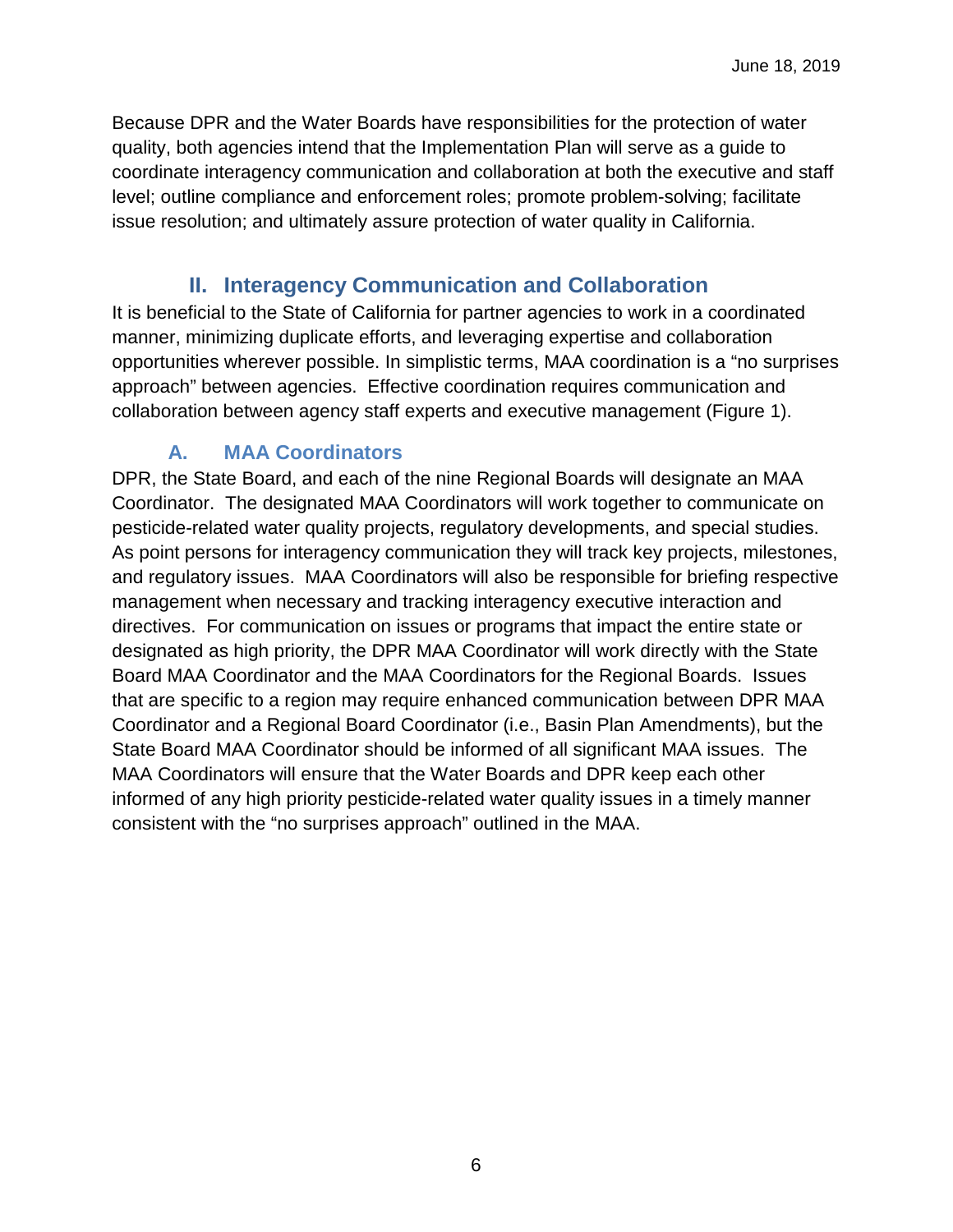

## Pesticide-Related Water Quality Communication

**Figure 1. Effective channels for interagency pesticide-related water quality communication.**

## **B. Executive Interaction**

<span id="page-6-0"></span>In accordance with the 2019 revision of the MAA and Implementation Plan, the primary venue for executive interaction will be through DPR management's participation in the Water Boards Deputy Management Committee (DMC) and/or Management Coordinating Committee (MCC) meetings once a year. The MAA Coordinators will jointly present an overview of current and upcoming pesticide-related water quality projects and key priorities/findings from each agency. The overall goal of the annual meeting is to:

- Provide update to management team partners on agency programs and functions
- Keep management team partners informed of current agency activities, concerns, and priorities
- Provide input on strategies to address water quality issues related to pesticides
- Identify opportunities for coordination on specific projects and define roles and responsibilities when necessary
- Provide update on existing pesticide-related water quality concerns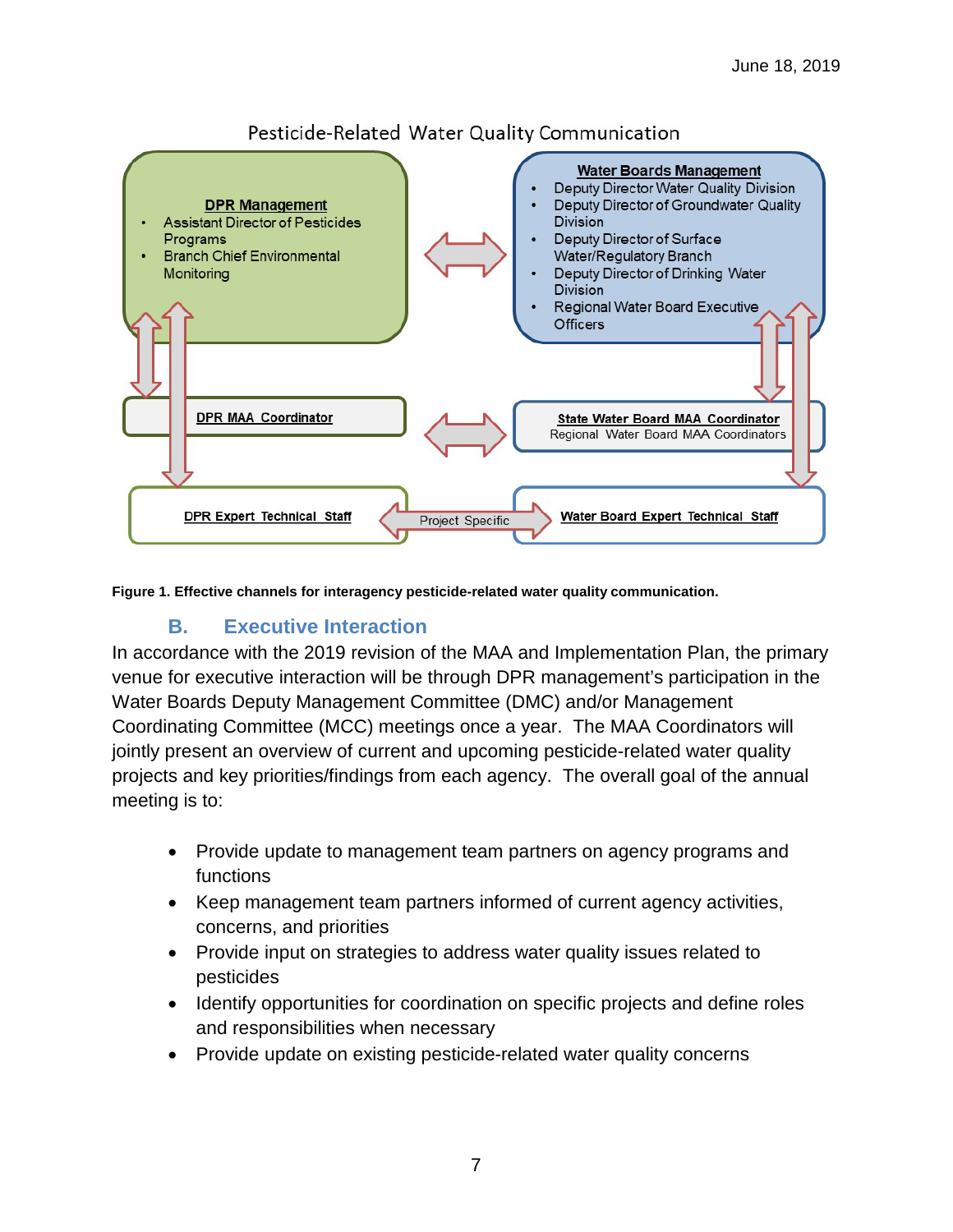There may be need for additional executive interaction during the development of a policy or projects that will be determined on a case-by-case basis. When DPR or staff from the Water Boards requires policy guidance and/or management decisions on issues related to pesticides and water quality, the staff person shall direct specific inquiries to his or her respective management representative. The management representative shall determine whether the inquiry should be addressed within the agency or if engagement with the partner agency is needed. Documents and actions that warrant executive discussion include regulatory actions on pesticides with statewide water quality concerns and major regulatory or other development actions potentially affecting multiple regions. A more detailed description of what documents and actions warrant interagency discussion is included in section II.C.1.

The need for policy clarification and management-level decision-making may also arise during episodic interactions (e.g., Water Boards/DPR hearings, DPR reevaluation stakeholder meetings, MAA meetings) and less formal staff interactions outside of established forums.

## **C. Staff Level Interaction**

<span id="page-7-0"></span>The Water Boards and DPR recognize that allocating a reasonable amount of staff time for coordination will be necessary to achieve the goals of the MAA.

The Water Boards and DPR MAA Coordinators are primarily responsible for the exchange of information between agencies. MAA Coordinators will work together to ensure appropriate documents are routed for staff level review, regulatory efforts related to pesticides and water quality are discussed prior to public release, and information is shared on training and education opportunities.

The Regional Board MAA Coordinator is tasked with working within their Region to engage staff and management where appropriate. Projects or concerns unique to a Region may necessitate direct communication and collaboration between Regional Board staff and DPR staff with routine updates to MAA Coordinators.

## <span id="page-7-1"></span>**1. Documents That Merit Review**

DPR and the Water Boards develop various work products consistent with key functions of each agency. The nature of documents varies, however, each agency can benefit from timely sharing of drafts with opportunity for interagency comments. Sharing draft documents both improves cooperation between the agencies and avoids duplicative regulatory efforts. To this end, Water Board documents that may involve pesticide use (which is regulated by DPR) and DPR documents that may involve pesticide discharges (which are regulated by the Water Boards) would merit interagency review.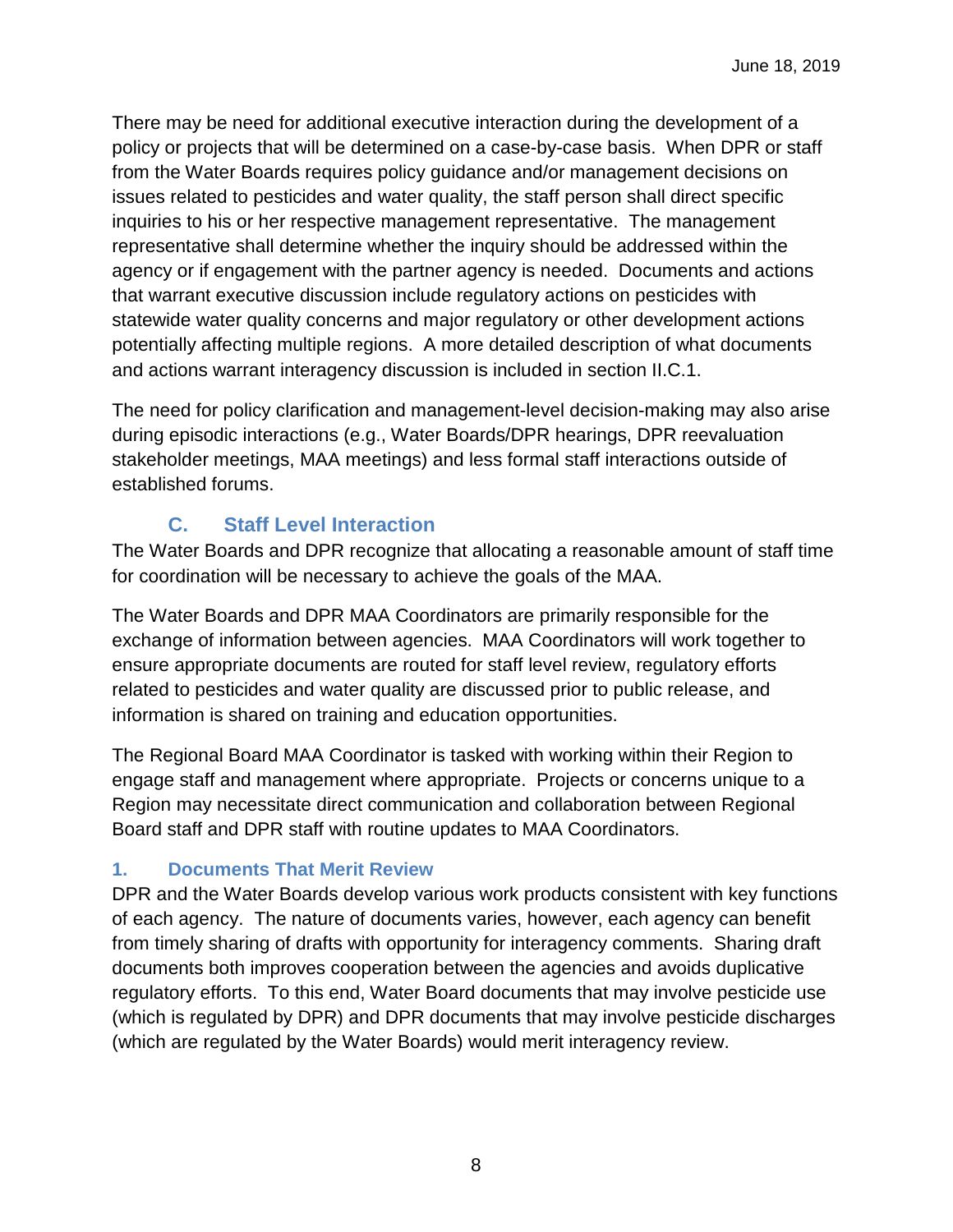## *a) DPR Documents*

DPR develops or revises surface water monitoring protocols each year to describe any changes affecting the program, such as changes to monitoring sites, frequency of sampling, and/or analytical methods. Special studies, described through protocols, may be developed to address key data gaps. DPR uses a variety of models for data assessment and risk characterization. The key preventive component of DPR's pesticide regulatory program is the evaluation of new pesticide active ingredients and products as a part of DPR's registration process. DPR developed the Pesticide Registration Evaluation Model (PREM) to assist DPR scientists with a transparent and consistent approach for evaluating potential aquatic risk. DPR continues to improve and further expand the capabilities of PREM.

In accordance with the MAA, DPR routes documents to the Water Boards for review (MAA review). The review is intended to provide an opportunity for technical input on upcoming studies and an opportunity to communicate on related efforts (i.e., split sampling opportunities). Review allows for exchange of technical and region-specific knowledge that ultimately results in improved quality of studies. DPR documents which warrant review by the Water Boards, include but are not limited to:

- Protocols detailing planned annual monitoring efforts, modeling projects (both improvements to existing capabilities and new initiatives), and special studies
- Final reports and peer review journal articles
- Groundwater Protection Program Study Protocols
- Annual Well Sampling Report
- Other documents relate to pesticides and water quality

MAA Coordinators who will track key priorities and findings through this process and provide critical feedback as documents develop. MAA Coordinators or DPR management, as appropriate, will identify DPR documents for MAA review; will provide drafts of these documents to Water Boards; and will allot adequate time (typically 30 days; two weeks minimum) for the Water Boards to respond with informal comments. The Water Boards shall provide informal comments on these documents before any comments are released publicly.

## *b) Water Boards Documents*

The Water Board may benefit from early consultation with DPR during the development pesticide related monitoring projects, regulatory development, and science-based research/contracts. Providing an opportunity for review and exchange of information during development ensures comments can be incorporated where appropriate. Documents which warrant review by DPR, include but are not limited to:

• Draft pesticide water quality or sediment criteria or objectives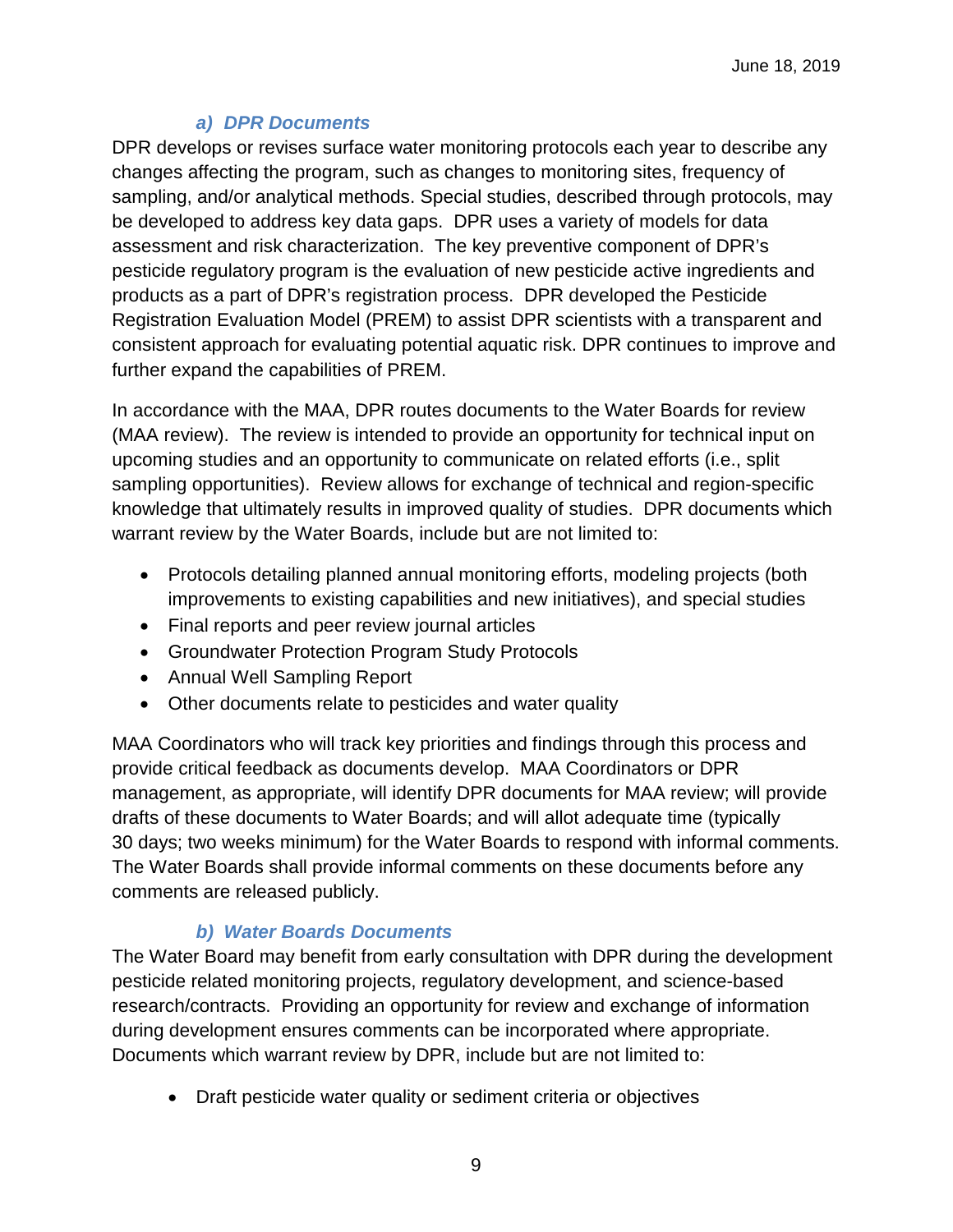- Draft regulations to address discharge containing pesticides or water quality impacts of pesticides
- Notice of pesticide water quality issues with potential media exposure
- Basin Plans or Water Quality Control Plans and Amendments related to the control of pesticides or pesticide toxicity
- Pesticide provisions in large scale or controversial waste discharge requirements or enforcement actions based on those provisions
- Scientific research proposals and reports relaying pesticide data and/or interpreting surface water or sediment pesticide concentrations
- Recommended 303(d) listings for pesticides
- Water quality control policies with significant pesticide-related conditions
- Items that will be presented to a Water Board for adoption with a pesticide component
- Financial assistance proposals and agreements related to pesticide control practices

MAA Coordinators or managers of the Water Boards, as appropriate, will identify documents for MAA review; will provide drafts of these documents to DPR; and will allot adequate time (typically 30 days; two weeks minimum) for DPR to respond with informal comments. DPR shall provide informal comments on these documents before any comments are released publicly.

## <span id="page-9-0"></span>**2. Education, Meetings, and Training**

Training opportunities, seminars, and conferences may be of mutual interest to DPR and staff of the Water Boards. MAA Coordinators may conduct annual surveys of training priorities among DPR staff and the Water Boards. MAA Coordinators should share information about existing training opportunities, conferences, etc., as appropriate.

MAA-specific staff workshops/meetings will also take place at least annually to encourage staff interactions and maintain a working knowledge of programs or regulatory priorities. The types of workshops and meetings may be technical, all-staff, topic-specific, or region-specific in nature to encourage staff communication and interaction on projects of mutual interest.

## <span id="page-9-1"></span>**3. Pesticide Management Practices**

DPR and the Water Boards engage in activities to promote pesticide management practices that reduce or eliminate pesticide impacts on water quality. Practices include improved or reduced pesticide application practices, integrated pest management (IPM), incentives for use of pesticides with less potential to impact water quality, and structural systems aimed to reduce off-site practices (i.e., wetlands or bioreactors). The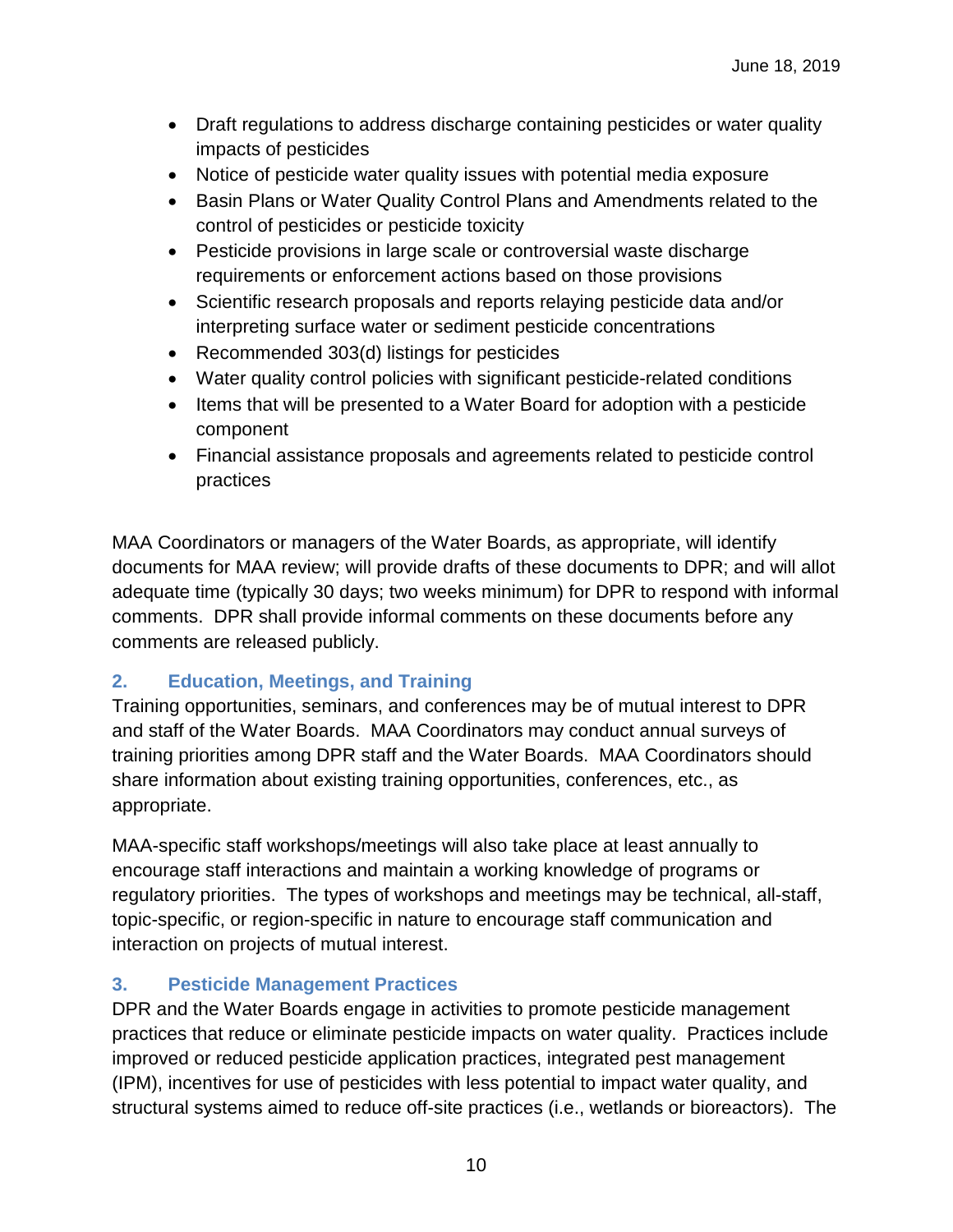agencies have different definitions for the terms "best management practices" and" management practices", the more general, inclusive term "pesticide management practices" (or PMPs) is used in this Implementation Plan to refer to such activities.

The Water Boards and DPR will share information on the effectiveness, costs, and potential impacts of PMPs, and coordinate on how to fill those needs through their regulatory authorities, grant projects, and requests to other agencies such as U.S. EPA and the University of California.

The Water Boards will share with DPR information about the level of PMP implementation, effectiveness of PMPs, and seek DPR input on plans, policies and permits requiring PMP implementation. This information will be shared in advance of the annual MAA meeting or on an *ad-hoc* basis as requested by DPR. The Water Boards will also consider DPR's regulatory and data needs in prioritizing PMP projects for grant funding.

The Water Boards will continue to require the implementation of PMPs through their regulatory authorities in a manner that complements DPR's implementation of its regulatory authorities. The Water Boards also agree to report to DPR and the County Agricultural Commissioners (CACs) on pesticide use activities that the Water Boards suspect are not compliant with pesticide use labels and other regulations.

The Water Boards and DPR agree to collaborate to address the impacts of pesticides on water quality in the agricultural environment through sharing of monitoring data, pesticide use data, and information on PMPs and their effectiveness.

DPR agrees to:

- Share information with the Water Boards on PMP effectiveness and related cost information where available from DPR projects
- Assist the Water Boards in terms of assessment of potential impacts of alternative pesticides or other potential impacts of compliance activities associated with proposed pesticide discharge control requirements.
- Consider the Water Boards' data needs and water quality priorities when developing research contracts.
- Use modeling capabilities to help inform the Water Boards on anticipated reduction in pesticide runoff associated with widespread adoption of particular practices.
- Share with the Water Boards available region-specific information on PMP implementation when requested.

DPR will also, as feasible and appropriate, discuss PMPs incorporated through regulatory channels (i.e., label changes, restricted material designation) with the Water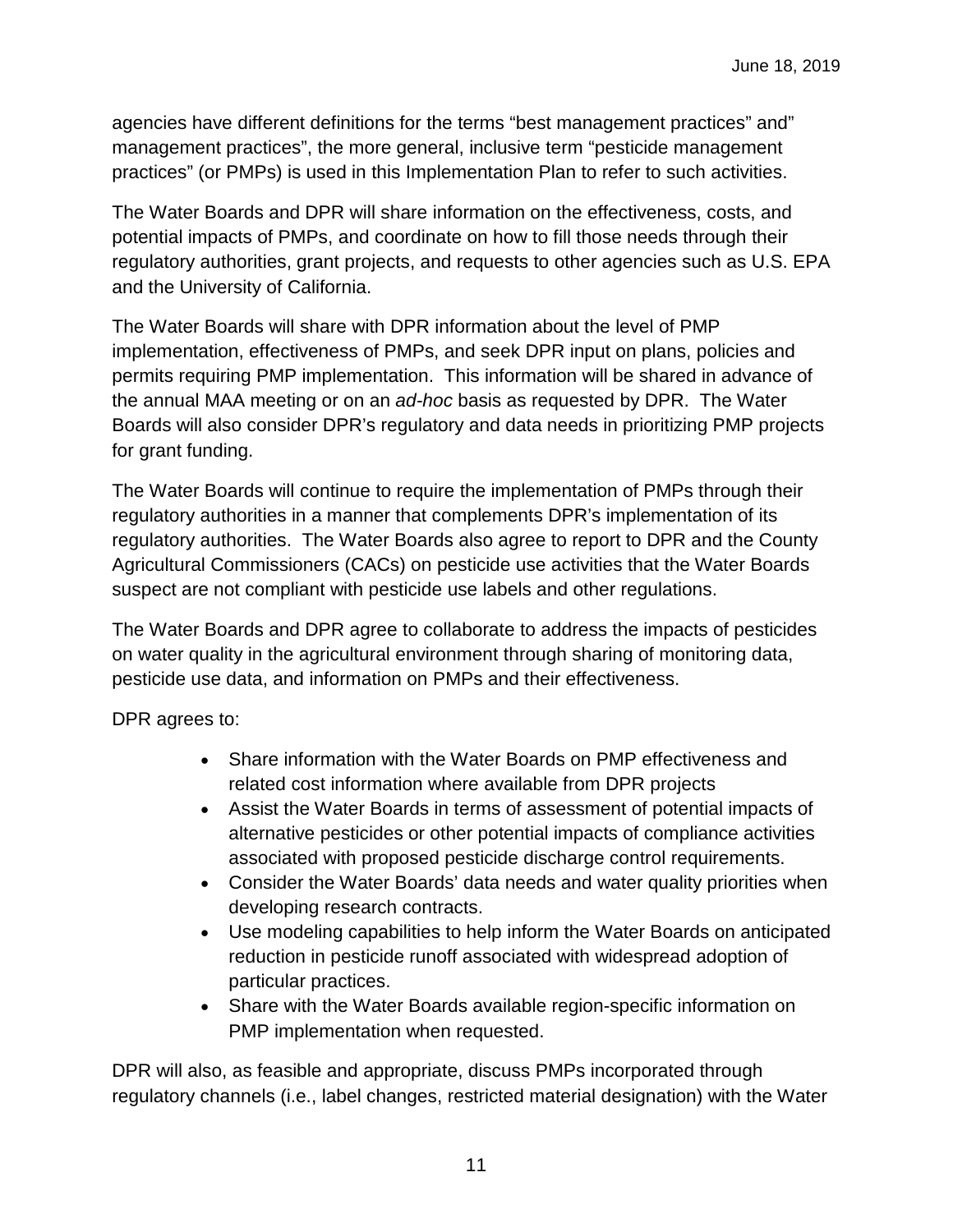Boards. This discussion includes, but is not limited to, development of PMPs and inspection/enforcement efforts associated with PMPs.

In the urban environment, pesticides are transported by the municipal wastewater collection system and the municipal separate storm sewer system (MS4). PMPs focus primarily on prevention through responsible use according to the pesticide label and DPR regulations and as a part of a holistic IPM strategy. DPR conducts education and outreach efforts to ensure professional applicators are up to date on regulatory actions and label changes. Wastewater treatment plants and multi-benefit storm water treatment practices such as low impact development, runoff infiltration, constructed wetlands, and restoration of riparian buffers around waterways can provide some reductions. However, they are not designed for, nor implemented to address, complex mixtures of pesticides and the effectiveness of these practices to remove various pesticides from these systems is not well understood.

DPR will work with the Water Boards to inform pesticide users on urban PMPs. The Water Boards, through their storm water permits, will continue to require PMPs from storm water permittees. Permittees must also include, as appropriate, education and outreach to inform residential and commercial pesticide users on responsible pesticide use and encourage municipal storm water permittees to provide local expertise into DPR's pesticide regulatory process.

The Water Boards and DPR will collaborate to assess the impacts of pesticides in the urban environment through collective and comprehensive monitoring efforts, which optimize the use of monitoring resources of Water Boards, dischargers, and DPR.

## <span id="page-11-0"></span>**4. Data Management**

Timely exchange of data related to pesticide use and water quality is an essential element of effective collaboration. The California Environmental Data Exchange Network (CEDEN) is a water quality database maintained by the State Board. DPR staff maintain the Surface Water Database (SURF) that contains pesticide data from water and sediment samples collected throughout the state. Both databases contain data that are largely duplicative (CEDEN contains water quality parameters unrelated to pesticides). The Water Boards and DPR database Coordinators will work together to ensure timely sharing of available data to support actions of both agencies.

DPR also maintains a Pesticide Use Reporting (PUR) database that contains information such as timing, amount, and location of professional pesticide applications statewide. DPR staff utilize PUR information, with the help of modeling tools, to inform monitoring priorities and to assess collected data.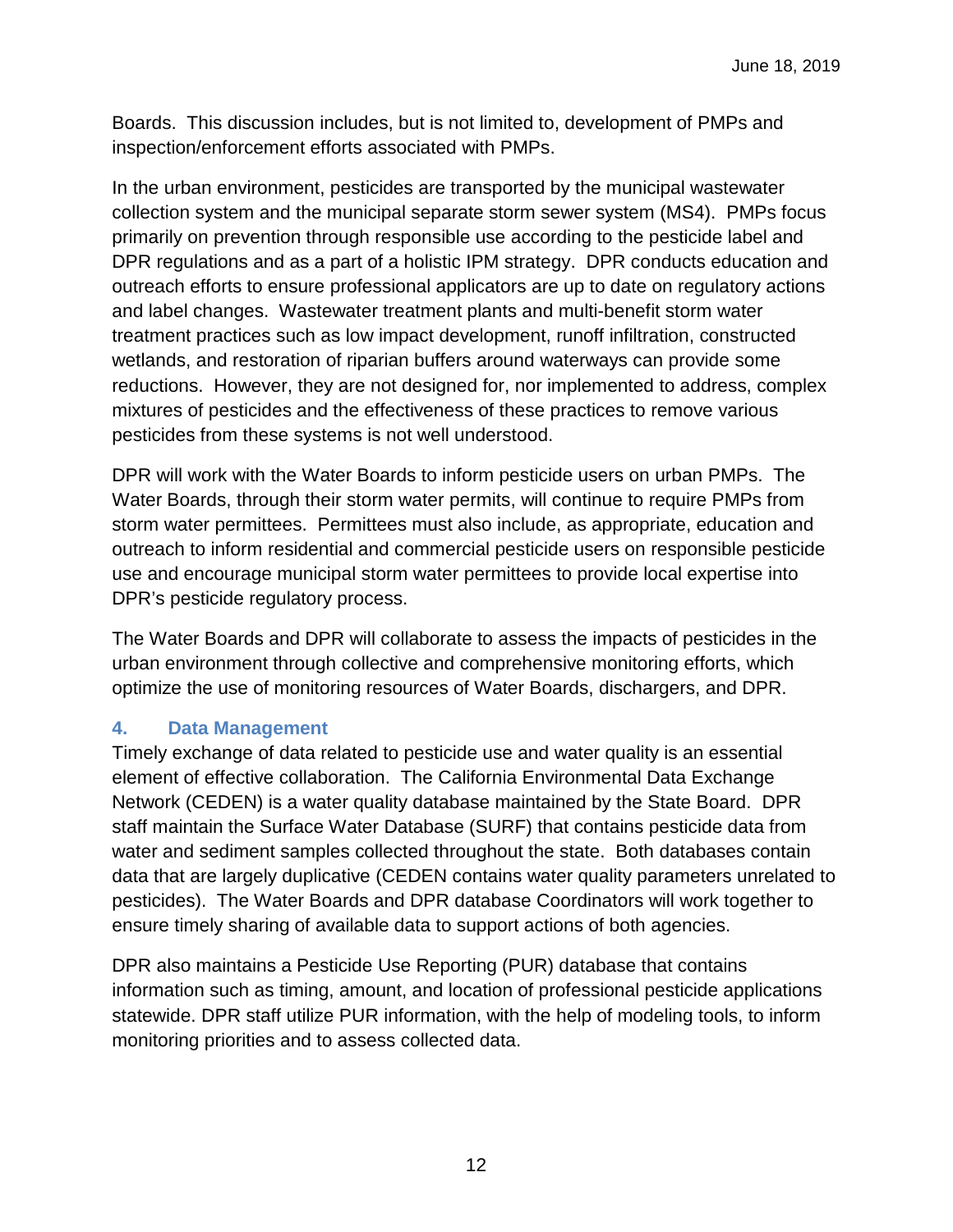## <span id="page-12-0"></span>**5. Coordination of Monitoring Efforts**

DPR's surface water monitoring program is currently designed to focus sampling resources in key locations to collect high resolution (spatial and temporal) information on the fate and transport of pesticides. PUR data are used to ensure monitoring efforts focus on the highest use and most environmentally impactful pesticides. Priorities and changes to monitoring are shared through the MAA review process and routing of annual monitoring protocols.

The Water Boards monitoring efforts include statewide programs such as Surface Water Ambient Monitoring Program (SWAMP) and Stream Pollution Trends (SPOT) Monitoring Program and data collected by dischargers in compliance with permit requirements. The Water Boards also conceive and design monitoring projects aimed to evaluate drinking water resources. Staff from the Water Boards agree to engage with DPR staff to ensure pesticide monitoring priorities capture the most relevant pesticide active ingredients and ensure collected data are useful for DPR management decisions. Specifically, in urban areas, the Water Boards intend to establish an Urban Pesticides Coordinated Monitoring Program (UPCMP). The UPCMP will align municipal storm water permit and total maximum daily load pesticide and toxicity monitoring with SPOT, DPR's Surface Water Protection Program urban area monitoring program, and potentially other pesticide and toxicity monitoring programs around California.

Sharing information on monitoring efforts can also result in the leveraging of resources. For example, collecting water samples for a partner agency at established sites can stretch field project budgets. DPR staff have coordinated in this fashion with SPOT since 2013. DPR can provide assistance to the Water Boards to improve pesticide monitoring of drinking water sources to help address the human right to water in disadvantaged communities.

DPR requires pesticide registrants to demonstrate the ability to quantify new pesticide active ingredients at environmentally relevant concentrations in both surface water and sediment matrices. DPR also supports development of new analytical methods in partnership with State laboratories (i.e, California Department of Food and Agriculture). Monitoring conducted by Water Boards permittees is conducted by commercial laboratories that often do not have laboratory methods with sufficiently low detection limits available. DPR agrees to direct Water Boards staff to information on existing analytical methods that may facilitate development of commercially available pesticide analysis in water and sediment matrices.

## <span id="page-12-1"></span>**6. Participation in the Pesticide Registration Evaluation Committee**

The Pesticide Registration Evaluation Committee (PREC) provides a forum for public agencies, including the State Board, to communicate with, and provide feedback to DPR regarding pesticide regulatory, policy, and implementation issues. The PREC may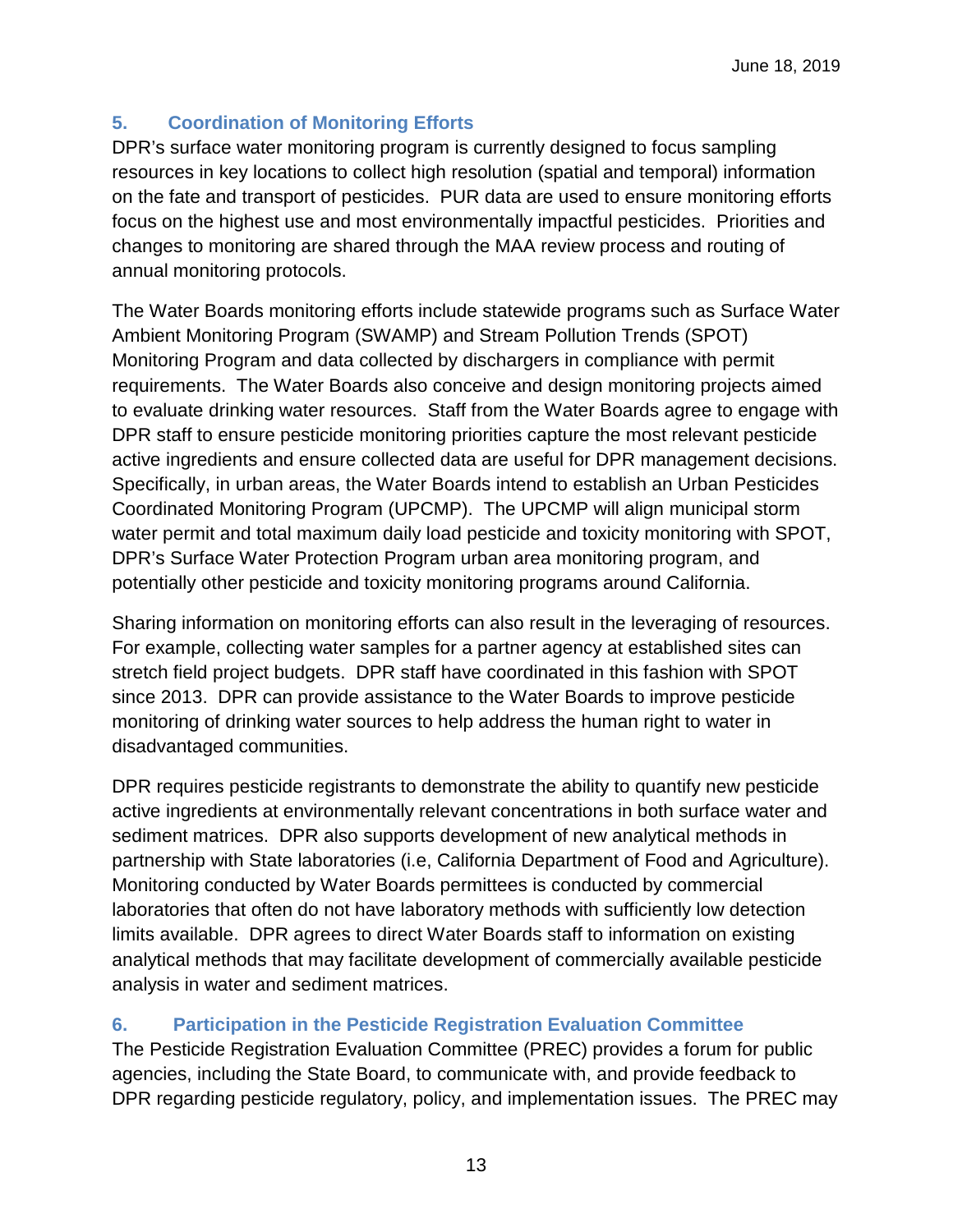be consulted on environmental, technical, scientific, policy, regulatory, and economic matters. Comments, evaluations and recommendations of the PREC and the response of DPR shall be made available for public review. The PREC will provide advice and guidance to DPR on regulatory development, evolving public policy, program implementation, and reducing risks from the use of pesticides.

The Water Boards will continue to participate in and support the PREC. The PREC is in the public interest and supports DPR in performing its duties and responsibilities under the Food and Agricultural Code (FAC), including those related to Sections 11501, 13150, and 13165, as well as Section 6252 of Title 3 of the California Code of Regulation. The PREC also fulfills a critical interagency consultation role mandated by the FAC Section 14103 and the certification of DPR's pesticide regulatory program as functionally equivalent under the California Environmental Quality Act (CEQA).

#### <span id="page-13-0"></span>**7. Other**

The Water Boards and DPR agree to maintain staff level interactions not described previously in this Implementation Plan, including but not limited to:

- Pest management licensing and pest management information exchange related to water quality.
- Timely sharing of information between CACs and Regional Board staff
- DPR participation in program planning and ongoing programs related to pesticides and water quality (i.e., Strategy to Optimize Resource Management of Storm water program unit)
- DPR participation (on an as-needed basis) in the Water Boards program roundtables when pesticide-related issues are discussed.
- Technical assistance (when needed) with topics such as CEQA
- Identifying and supporting investigations to resolve research needs related to ecological, human health, crop health and other effects related to pesticide water quality impacts

## **III. Compliance and Enforcement Roles**

<span id="page-13-1"></span>U.S. EPA vests DPR with primary authority to enforce federal and state laws pertaining to the proper and safe use of pesticides. DPR's enforcement of the laws and regulations governing pesticide use in the field is largely carried out in California's 58 counties by CACs and their staff (approximately 400 inspectors/biologists). This includes ensuring that pesticides are consistent with label requirements. DPR's headquarters personnel, as well as field staff located in Northern, Central, and Southern California provide training, coordination, technical, and legal support to the counties.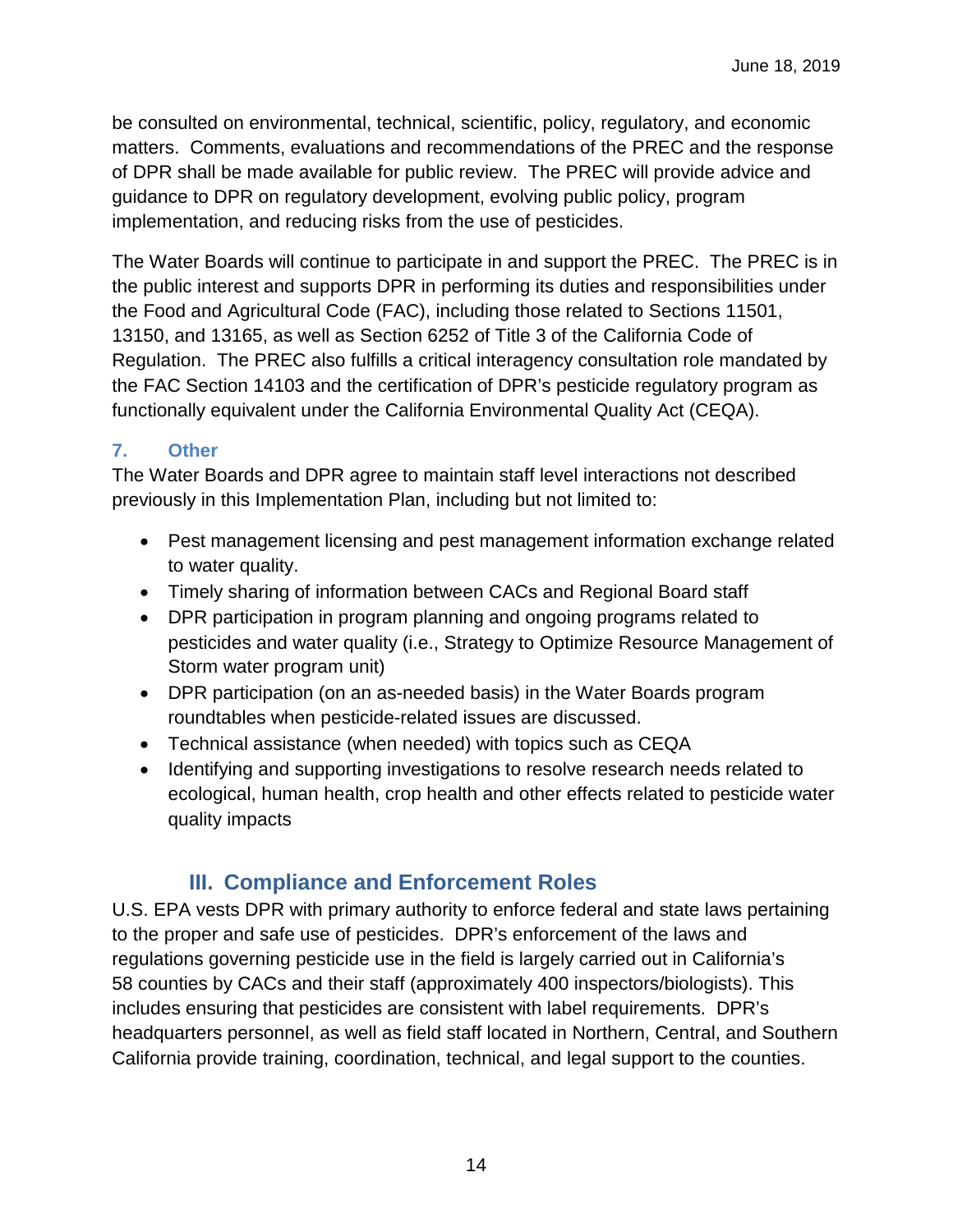CACs facilitate training for professional pesticide applicators through education, including presentations to community and industry groups, and training sessions for pesticide users. CACs may take informal or formal compliance actions to ensure compliance with pesticide label language and pesticide use regulations (such as warning letters) and conduct corrective interviews. When further enforcement action is needed the CAC has various options. This includes revoking or suspending the right of a pest control company to do business in the county; prohibiting harvest of a crop that contains illegal residues; issuing administrative civil penalties; or referring the matter to the district attorney for criminal or civil prosecution.

The Water Boards also have enforcement responsibilities for water quality laws, as described in Appendix B, Water Board Programs. The Water Boards permitting and enforcement actions affect the same persons under CAC enforcement authority. The Water Boards and DPR agree to work with CACs to coordinate pesticide-related enforcement actions involving persons subject to both DPR and Water Boards regulations.

## **IV. Addressing Surface Water Quality Concerns**

<span id="page-14-0"></span>DPR and the Water Boards have different regulatory and programmatic tools to assess water quality and respond to water quality concerns. Activities described throughout this Implementation Plan lead to exchange of information and enhance collaborative opportunities. The two processes that follow describe how DPR and the Water Boards will cooperatively respond to the presence of pesticides in surface water. The first is for general pesticide-related water quality concerns. The second details how to address high priority issues. A complete description for response to detections of pesticides in groundwater are detailed in Appendix A, Section C.4.

## <span id="page-14-1"></span>**A. Process for Identifying and Responding to General Pesticide Water Quality Issues and Concerns**

In preparation for the annual participation in the DMC and/or joint MCC meeting described in section II.B, MAA Coordinators from DPR, and Water Boards will jointly prepare a presentation summarizing the status of current and planned projects, policies, and interagency requests related to pesticides and water quality. A summary and assessment of pesticide concentrations (surface water and sediment) and any related toxicity monitoring should be included. The summary should include a list of what pesticides are being detected, which are exceeding thresholds of concern, and a list of pesticides of potential concern due to concentration and/or use trends or other factors. MAA Coordinators should also include a discussion of data needs such as monitoring, analytical method development, modeling, fate and transport studies, and studies on pesticide water-quality impacts. The presentation at the DMC and/or joint MCC meeting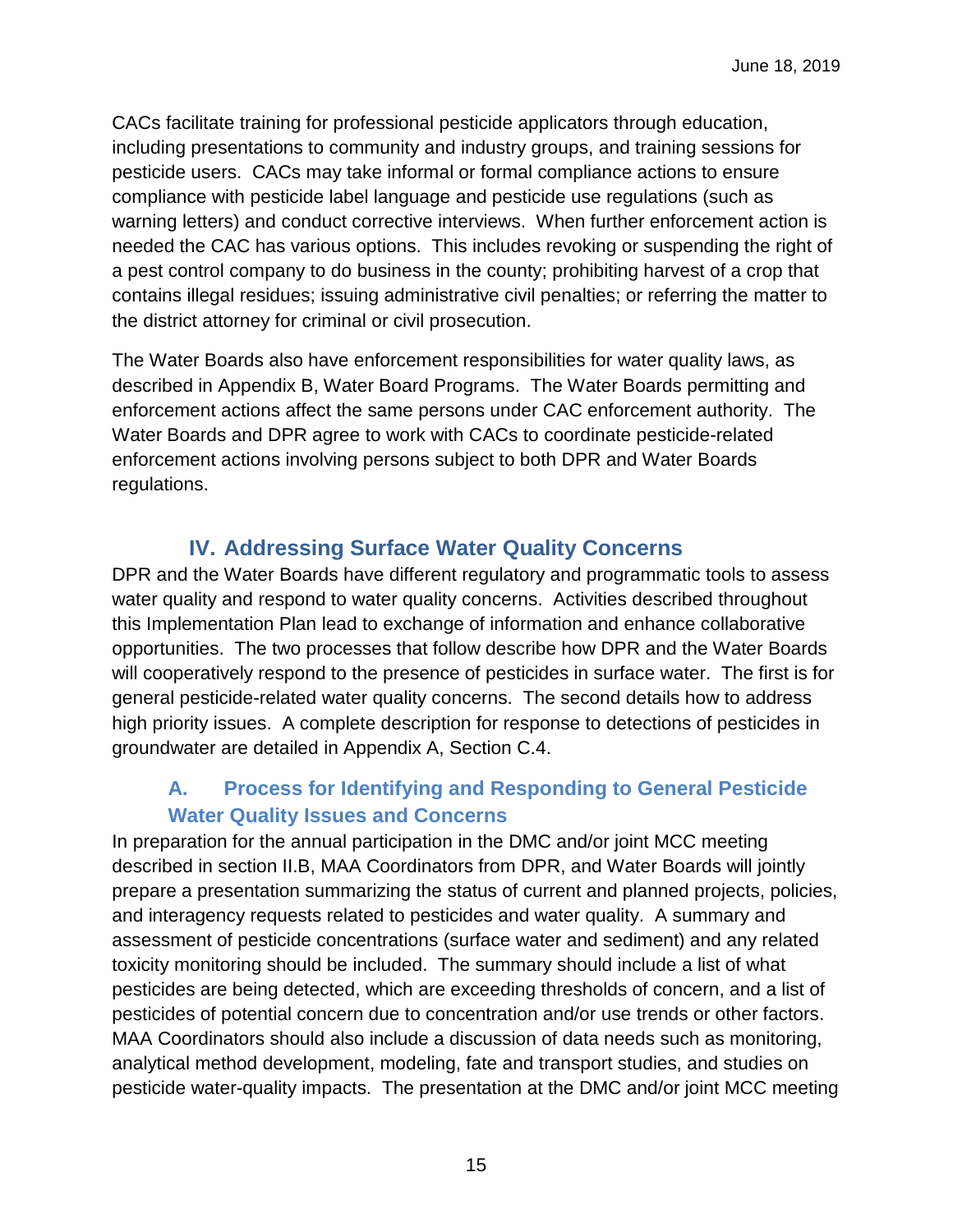should also include a discussion of how the agencies are using their respective regulatory tools to address issues related to pesticides and water quality and the anticipated timeline on previously adopted policy/regulation.

DPR has the authority to address potential adverse impacts to water caused by pesticide use by adopting regulations, designating a pesticide as a state-restricted material, recommending permit conditions for use of restricted materials, directing registrants to mitigate, or canceling registration where no mitigation is available.

The Water Boards have the regulatory authority to issue waste discharge requirements and conditional waivers of waste discharge requirements, take enforcement action, issue notice to comply, and develop total maximum daily loads (TMDLs) and other Basin Plan regulatory requirements for dischargers.

Regardless of approach, it is important to measure and report effectiveness of the regulatory action through executive communication channels (annual meeting or dedicated interagency meetings). Modeling tools may be used to evaluate the length of time expected for any particular regulatory approach to achieve the desired result.

Routine annual updates will provide a venue to measure and evaluate progress towards water quality improvements and discuss where additional regulatory controls may be necessary.

## **B. Process for Corresponding and Responding to High Priority Surface Water Quality Concerns**

<span id="page-15-0"></span>Pesticide water quality concerns not effectively addressed by the preceding steps may require additional regulatory considerations. When the Water Boards determine a pesticide water quality concern, the Water Boards management should engage directly with DPR management on the scope of concern and possible responses to address the concern. Meetings outside the annual update may be necessary.

For high priority pesticide water quality issues, either locally or statewide, the State Board or Regional Board should prepare a formal transmittal summarizing the waterway(s) known to be impacted. The report must also include:

- a. Pesticide concentrations in surface water or sediment that exceed specific adverse effects thresholds or threaten beneficial uses including habitat for sensitive aquatic organisms
- b. Toxicity results and other findings that support the determination where available
- c. Discussion of the full extent of the problem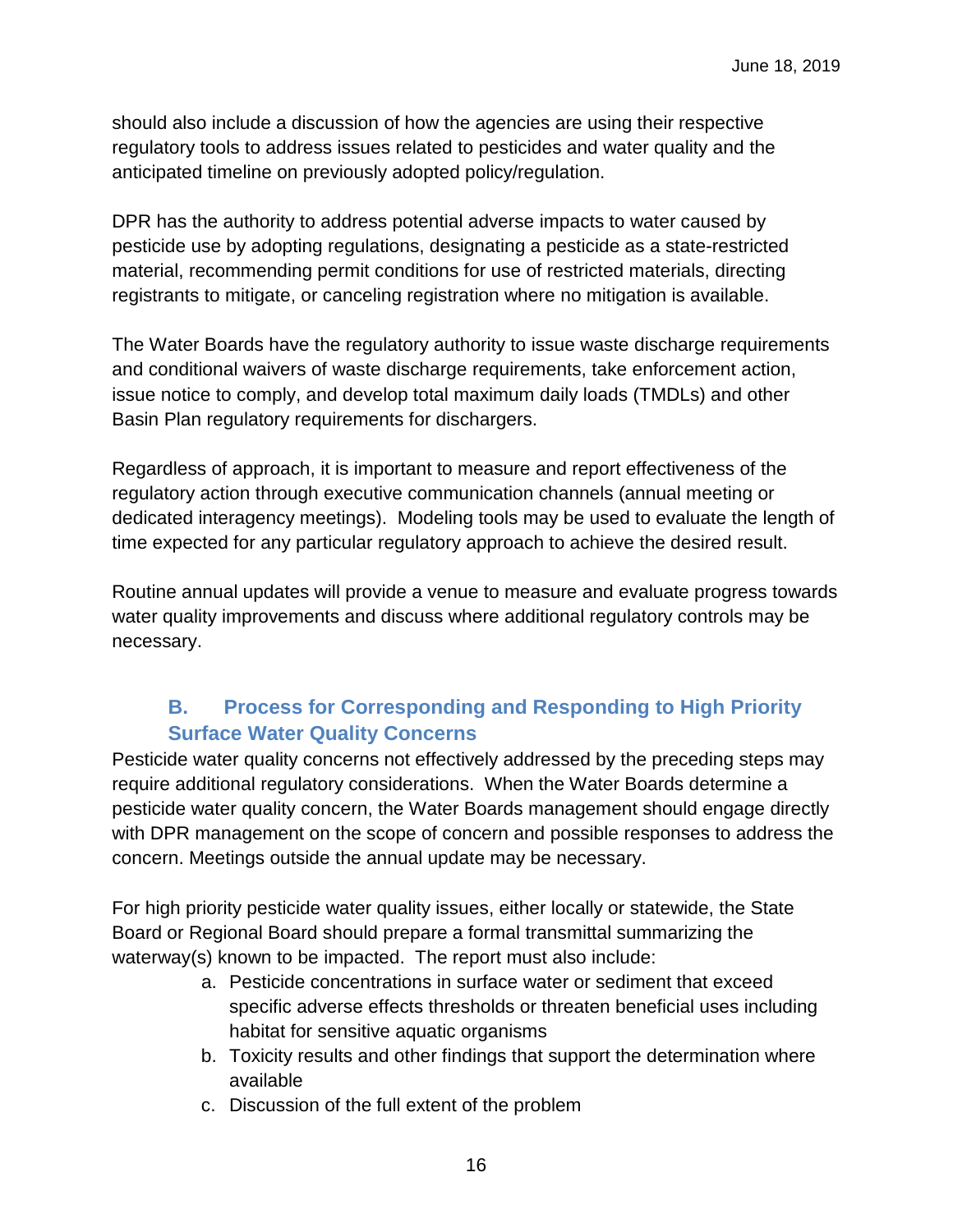d. Discussion of the State or Regional Board's potential response to the issue.

In response to such a transmittal from a State Board or Regional Board, DPR will prepare a timely response with DPR staff's initial determination if the issue is likely to trigger agency action, what the likely extent of the issue is, and what DPR's potential response could be.

Following the DPR response, the Water Boards and DPR will meet and evaluate regulatory and non-regulatory action to address the issue.

Development of regulatory action may occur in coordination or through individual efforts of either agency. Effective communication about pesticide-related water quality priorities and planned regulatory action will enable agencies to effectively direct resources. Therefore, for high priority issues, the agencies should attempt to agree on a general plan for coordinating actions including milestones, and for assessing progress and continuing communication.

## <span id="page-16-0"></span>**V. Issue Resolution Procedures**

## **A. Informal Procedures**

<span id="page-16-1"></span>It is the desire of both agencies to establish a speedy, efficient, and informal method for resolving interagency conflicts. If a conflict arises at any point in implementing activities described in the Implementation Plan, the party or parties identifying the conflict will discuss it first with DPR and Water Board MAA Coordinators. The MAA Coordinators will verbally or in writing discuss and resolve interagency procedure conflicts by a specified time. When appropriate, a representative of the Regional Board(s) and a representative of the CACs will participate.

If these attempts do not successfully resolve the conflict, then formal procedures will be followed.

## **B. Formal Procedures**

<span id="page-16-2"></span>The MAA Coordinators will provide a description of the conflict simultaneously to the State Board's Deputy Director of the Division of Water Quality and to DPR's Assistant Director for the Division of Environmental Monitoring. If the conflict cannot be resolved by a specified time, it will be referred to the State Board's Executive Director and DPR's Director. Each Director will appoint one staff member to assist in resolving conflicts. If the conflict cannot be resolved by a specified time at this level, then it may be referred to the Secretary of the California Environmental Protection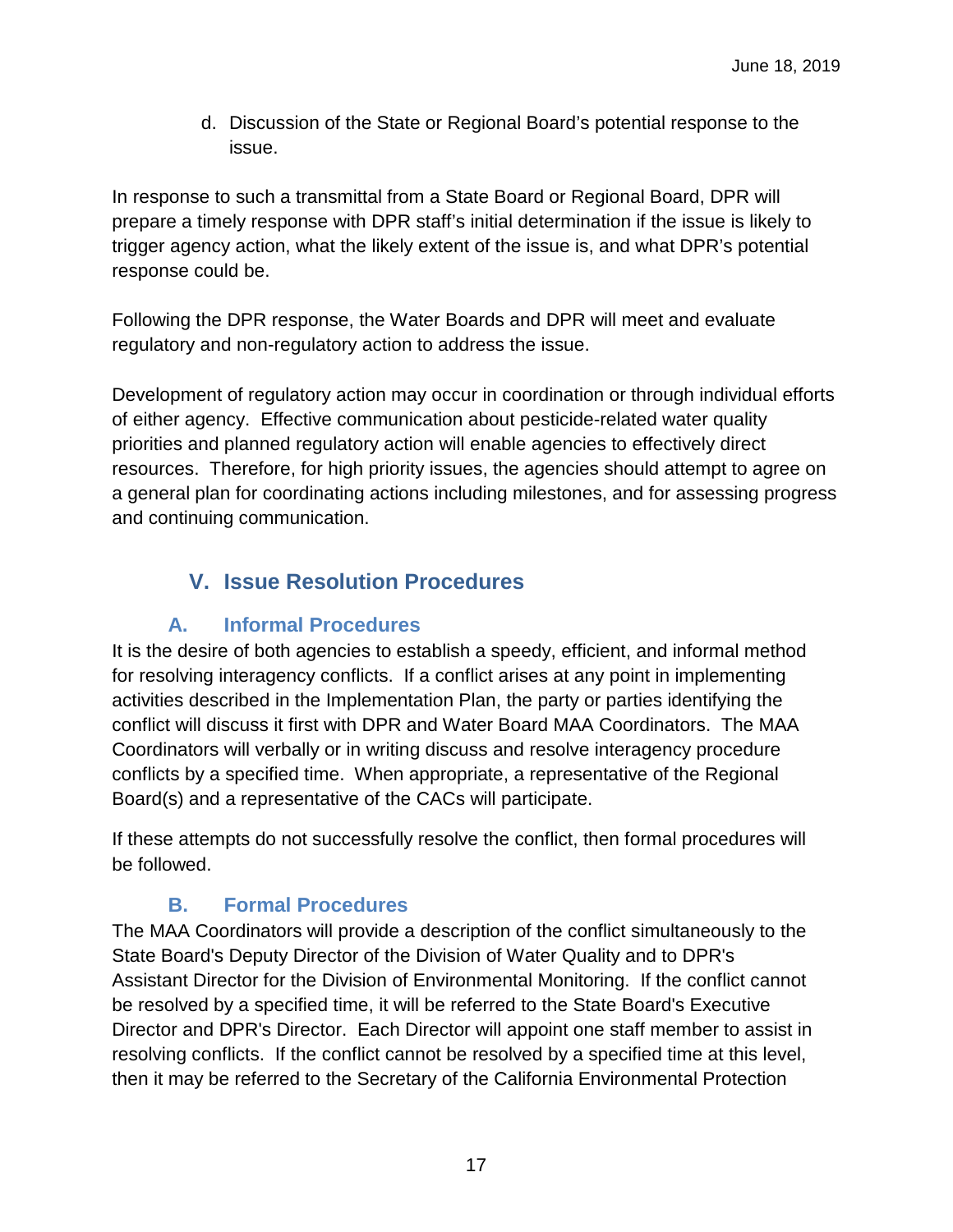Agency for review. Such review shall not be a limitation on each agency's statutory authority.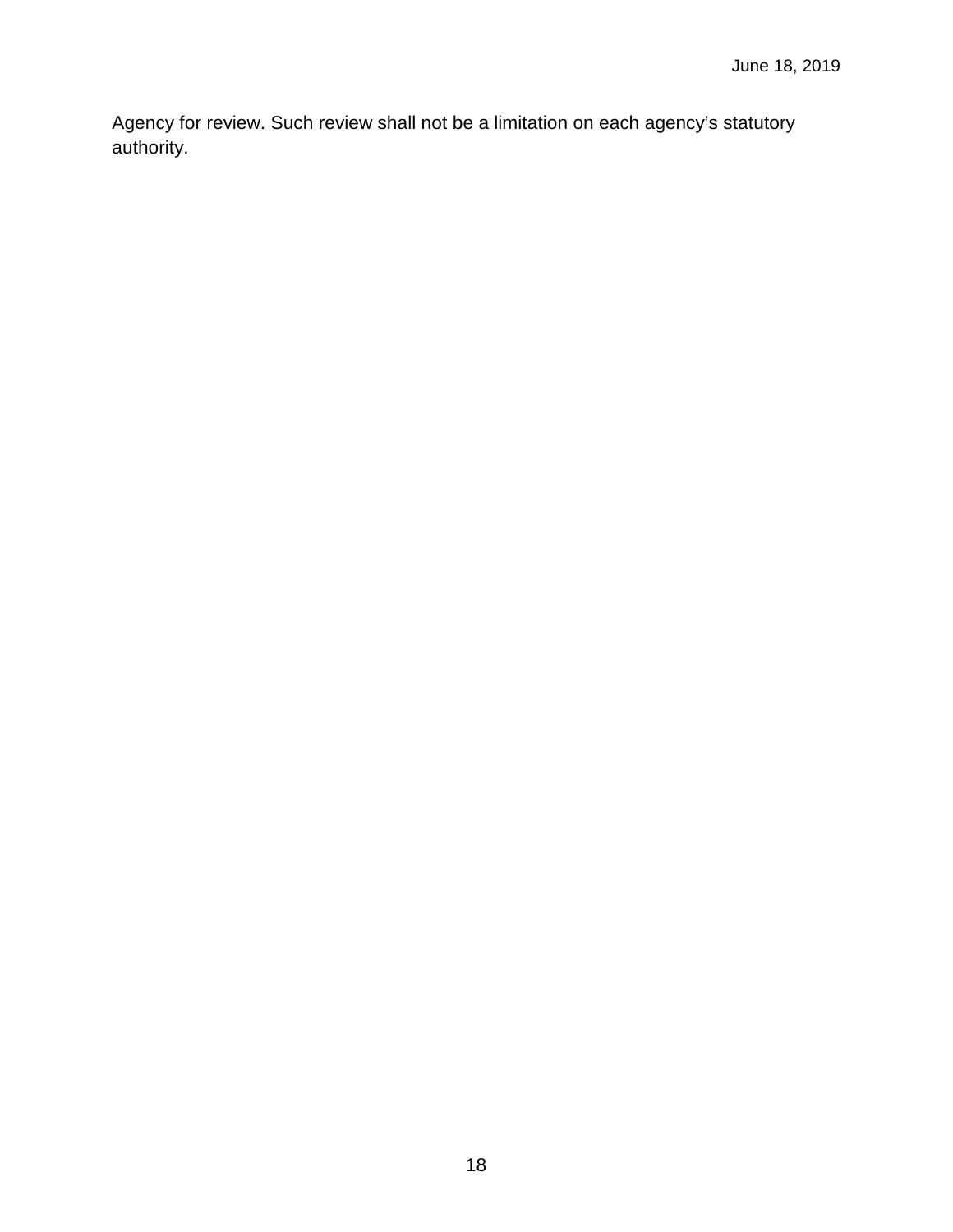## **Appendix A: Department of Pesticide Regulation Overview**

<span id="page-18-0"></span>The mission of DPR is to protect human health and the environment by regulating pesticide sales and use, and by fostering reduced-risk pest management. DPR's strict oversight includes:

- Product evaluation and registration
- Statewide licensing of pesticide professionals
- Evaluation of health effects of pesticides through risk assessment and illness surveillance
- Environmental monitoring of air, water, and sediment
- Residue testing of fresh produce
- Encouraging development and adoption of least-toxic pest management practices through incentives and grants.

DPR is a part of the California Environmental Protection Agency along with other state agencies including the State Board.

## **A. Pesticide Registration Evaluation Committee (PREC)**

<span id="page-18-1"></span>The purpose of the PREC is to foster communication and understanding among the parties represented on the committee and DPR. The PREC provides advice and guidance to DPR on regulatory development and reform initiatives, evolving public policy and program implementation issues, and science issues associated with evaluating and reducing risks from the use of pesticides. With the participation of knowledgeable and affected parties, DPR expects to develop practical, preventative approaches to addressing many pesticide issues. The PREC is a public forum that supports DPR in performing its duties and responsibilities under the Food and Agricultural Code (FAC), including Sections 11501, 13150, and 13165, as well as Section 6252 of Title 3 of the California Code of Regulation. The PREC fulfills a critical interagency consultation role mandated by FAC Section 14103 and the certification of DPR's pesticide regulatory program as functionally equivalent under CEQA.

The PREC provides a forum for public agencies to communicate with, and provide feedback to, DPR regarding pesticide regulatory, policy, and implementation issues. The PREC may be consulted on environmental, technical, scientific, policy, regulatory, and economic matters. As necessary, the PREC meets to analyze issues, review and compile information, produce reports, make recommendations, and undertake other activities necessary to meet its responsibilities. Comments, evaluations and recommendations of the PREC and the response of DPR shall be made available for public review. Meetings are open to the public (unless an exemption is provided). In addition to the statutorily convened groundwater subcommittee, the chairperson of the PREC may form other subcommittees when appropriate. Participation in a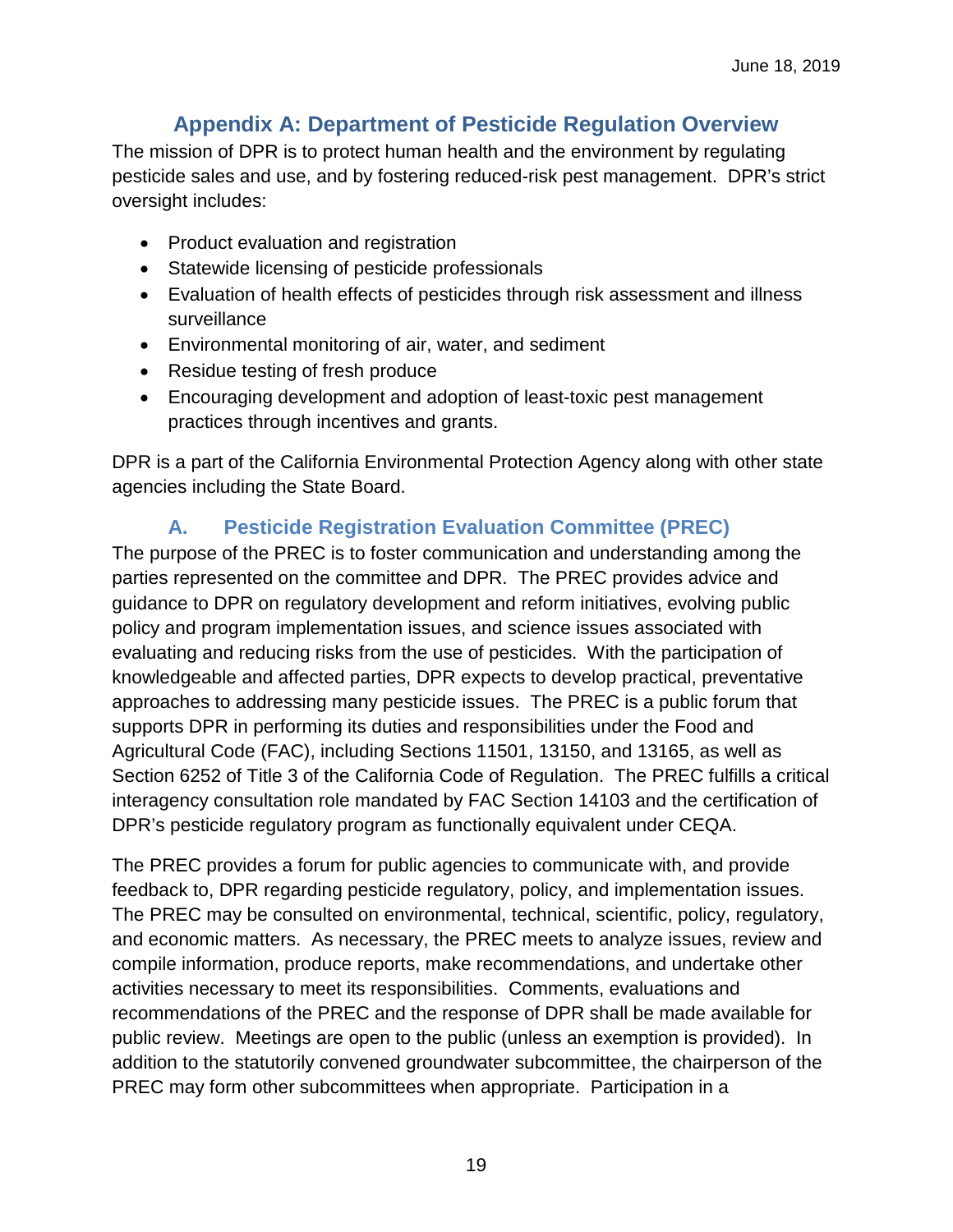subcommittee will not necessarily be reserved for PREC members. The chairperson, with the concurrence of the PREC, may solicit the participation of experts who themselves are not appointed members of the PREC or who may be employees of nonrepresented agencies.

The PREC functions include:

- Facilitate the exchange of ideas and information among the interested parties on a breadth of issues, especially scientific and technical issues, concerning the pesticide regulatory program with the aim of advising the Director of DPR on key decisions or courses of action.
- Advise the Director of DPR on the registration, renewal of registration, and reevaluation of pesticides.
- Identify and evaluate proposed modifications to regulations.
- Provide an adequate and balanced forum for consultation in fulfillment of DPR's obligations under Section 14103 of the Food and Agricultural Code and its functionally equivalent program as certified by the Resources Agency pursuant to CEQA
- Discuss, as a statutorily convened subcommittee (Section 13150), the finding of a pesticide in groundwater and make a recommendation to the Director of DPR concerning continued use of the pesticide. If a hearing is requested, the subcommittee hears testimony from registrants of the pesticide and other interested parties.
- Advise the Director of DPR, pursuant to Section 13165, on the granting of a certificate of interim registration, including the following scenarios:
	- o A pesticide is needed and will be a significant component of a pest management system
	- o Interim use of the pesticide is not expected to cause any significant adverse effects or threaten to pollute the groundwater of the state
	- o The weight of evidence supports a scientific judgment in favor of interim registration.

## **B. Surface Water Protection Program**

<span id="page-19-0"></span>The SWPP is charged with protecting surface water from the impact of pesticide use through preventive and response components. The preventive component includes local outreach to promote management practices that reduce pesticide runoff and drift. Prevention also relies on DPR's registration process in which the risks posed to surface water quality by new products or new active ingredients, particularly products labeled for high-risk uses, are evaluated. The response component includes researching the efficacy of physical-control mitigation options (e.g., wetlands and vegetated ditches), changes to label language to reduce use rates or add other use restrictions, and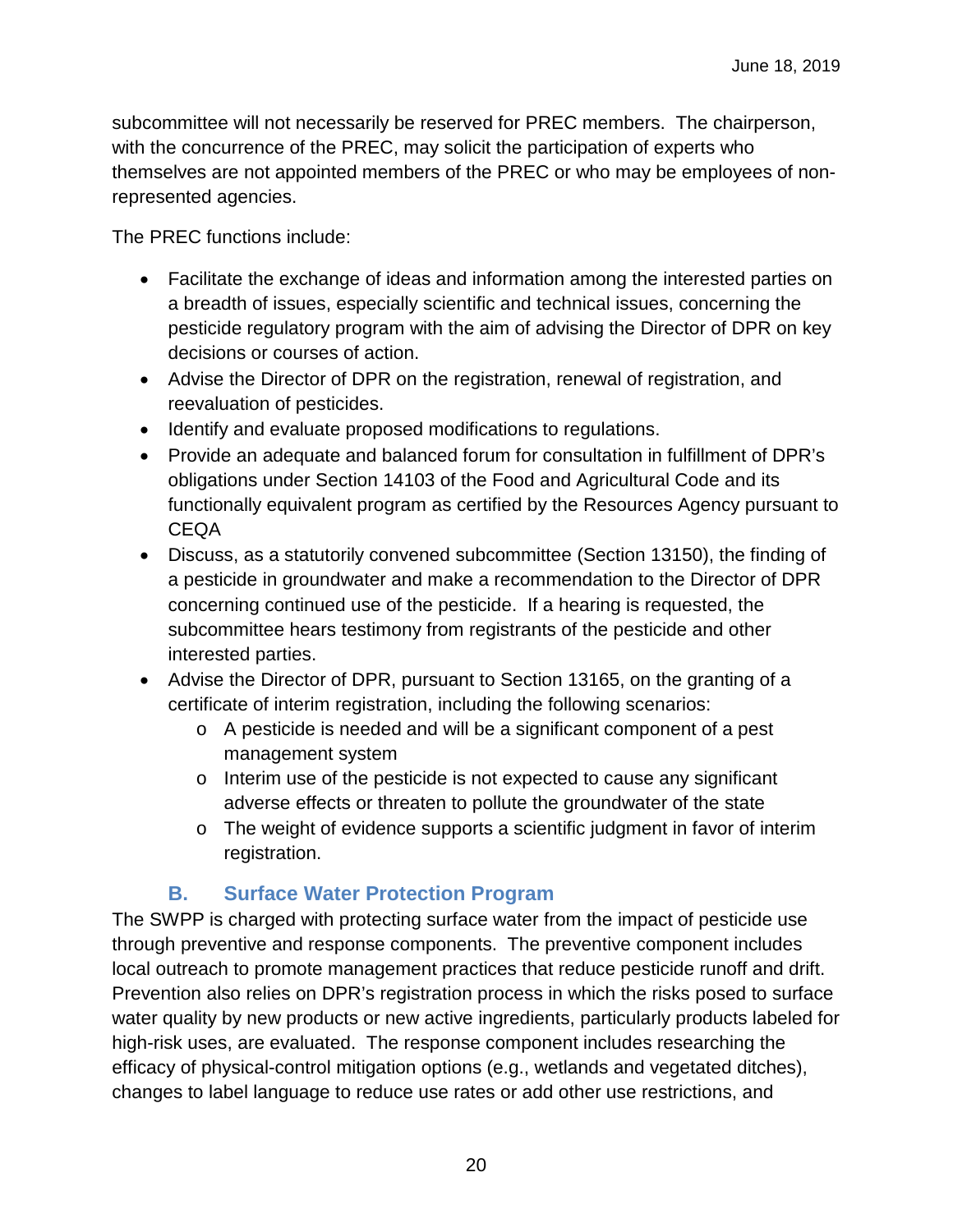regulations to meet water quality goals. To fulfill the response component DPR conducts monitoring to characterize pesticide residues, identify the sources of the contamination, determine the mechanisms of off-site movement of pesticides to surface water, and develop site-specific mitigation strategies, with all elements of the SWPP working together to protect surface water quality. These goals are achieved primarily through surface water monitoring in consultation with other agencies, and research to characterize the factors that lead to off-site movement of pesticides.

A major element in achieving DPR's goals is the initiation and management of contracts that augment DPR's capabilities to investigate pesticides in surface water. DPR's contracts have addressed a wide range of research topics related to the identification of pesticide sources in watersheds and validation of management practices that reduce pesticide transport to surface water.

#### <span id="page-20-0"></span>**1. Prevention**

State law requires DPR to thoroughly evaluate and register pesticides before they are sold or used in California. If the product requires, federal registration, it must be registered first by the U.S. EPA. DPR's Pesticide Registration Branch (PRB) is responsible for coordinating a comprehensive evaluation of pesticide products and label amendments submitted for registration in the State of California. PRB uses specific criteria to determine whether a product needs to be routed to SWPP for evaluation, giving special attention to the potential for toxicity to aquatic biota and to factors that may interfere with attaining water quality objectives. Once all evaluation stations, including SWPP, complete their evaluations, PRB managers review all evaluation reports. If one or more evaluation stations indicate that DPR has insufficient data to support registration or may cause a significant adverse effect to human health, flora, fauna, water or air, registration is denied. If evaluation stations conclude that the new product or label amendment is not reasonably expected to cause a significant adverse impact, then PRB prepares a public report describing the evaluation process and explaining why the new product or label amendment is not reasonably expected to cause a significant adverse impact to human health, flora, fauna, water, and air. Public reports may reference evaluation reports completed by SWPP. PRB then posts the new product or amendment along with the public report for a 30-day public comment period. If no comments are received, PRB will proceed with licensing the new product or accepting the label amendment. If comments are received, PRB must respond to the comments in writing before making a final decision regarding the new product or label amendment.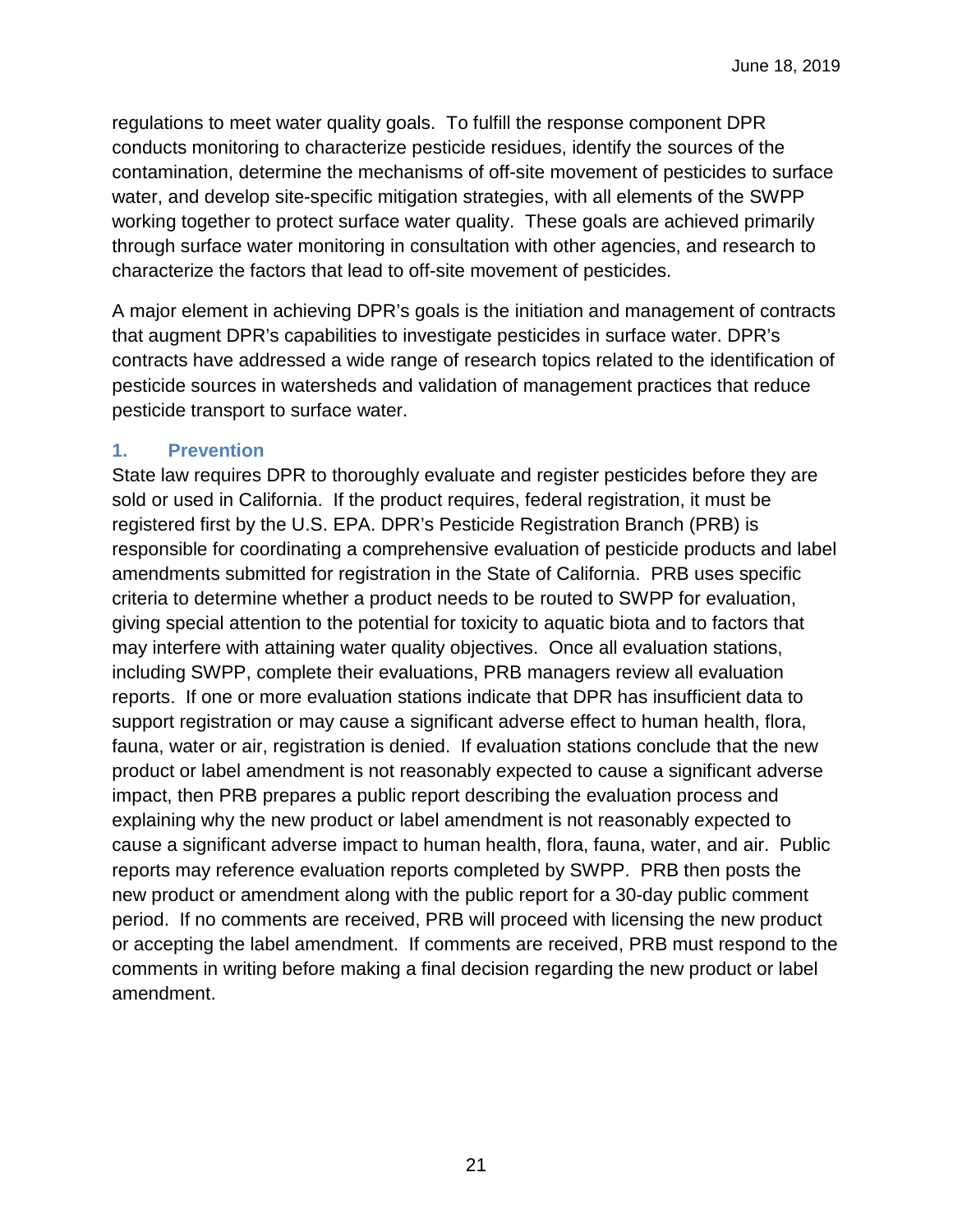#### *a) Pesticide Registration Process*

#### (1) Routing criteria

DPR receives hundreds of new pesticide products and amendments to currently registered pesticide products annually. Only products and amendments that meet certain criteria are routed to SWPP for evaluation. The criteria for products or amendments to be evaluated by SWPP has evolved and will continue to evolve to capture pesticide use patterns that pose a risk to surface water. The current routing criteria include all pesticide products containing new active ingredients labeled for use outdoors in agriculture or urban settings or for indoor use with the potential to wash down the drain; products and amendments intended for direct application to water; for use on rice; antifouling paints and coatings labeled for direct application to objects in water; and active ingredients (AIs) previously flagged by SWPP for evaluation. In addition, any product can be designated by the PRB Branch Chief as requiring evaluation by SWPP and routed.

## (2) SWPP Registration Evaluation

SWPP scientists write an evaluation reports for every product that is routed to and evaluated by SWPP. The report includes a summary of the product, relevant toxicological and chemical data accepted by DPR, and an evaluation of the risk the product poses to water quality. SWPP scientists use the Pesticide Registration Evaluation Model (PREM) to evaluate aquatic impacts of pesticide products submitted to California for registration. PREM assesses potential risks of products to adversely affect aquatic and benthic organisms. The earliest version of PREM was released in 2012, however, it continues to evolve to better fit California conditions or incorporate improvements in modeling capabilities.

SWPP evaluations result in product-specific registration recommendations (submitted data and other relevant documents support registration, conditionally support registration, or do not support registration) to PRB, and could potentially lead to data requests (e.g., analytical methods, degradate toxicity), flagging of AIs for future routing and subsequent evaluation, and additions to SWPP's watch-list of pesticides for surface water monitoring.

Model-based evaluation was developed to make use of relevant pesticide data (e.g., physical-chemical properties, soil-runoff potential, aquatic persistence, aquatic toxicity, and use pattern), to quantify aquatic risk quotients, which are used to support registration recommendations. For more information on the model, see [http://www.cdpr.ca.gov/docs/emon/surfwtr/version\\_5\\_prem.pdf.](http://www.cdpr.ca.gov/docs/emon/surfwtr/version_5_prem.pdf)

PREM model-based evaluation can be applied to the pesticide AI only or to the pesticide AI and degradates. For the evaluation of the pesticide AI only, the pesticide AI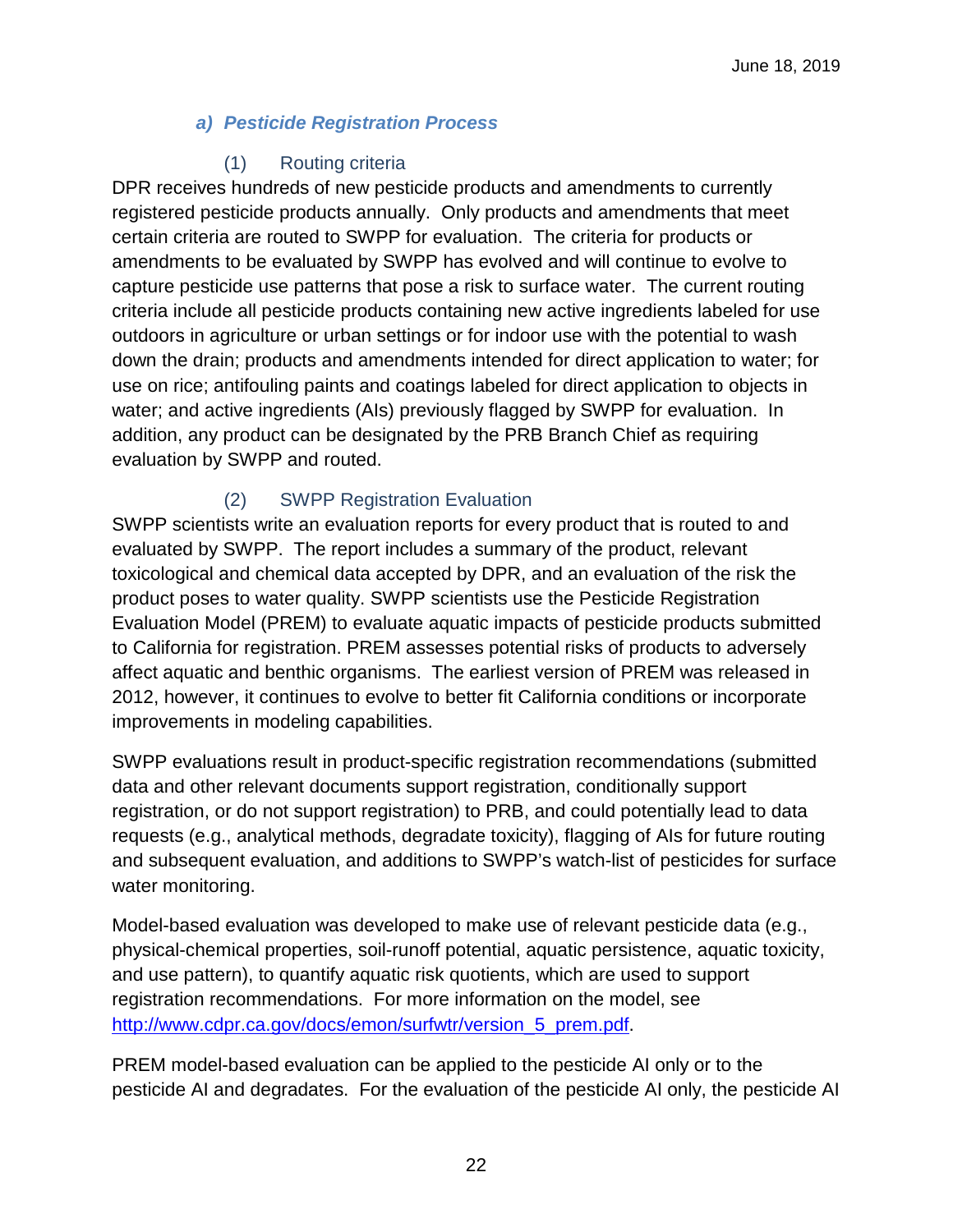will be evaluated using an initial screening, with evaluation variables of soil-runoff potential, aquatic persistence, and aquatic toxicity, and followed by refined modeling, with consideration of product use pattern and calculation of a risk quotient, if applicable. In the case of evaluations that include the pesticide AI and selected degradates, both individual risk quotients (for each chemical) and total risk quotient (TRQ, combined for the pesticide AI and all modeled degradates) are reported by the PREM.

Some products do not meet the criteria to be evaluated by the PREM while other products have physical-chemical properties that prevent them from being analyzed by the existing model. When the PREM is not used, SWPP scientists weigh, consider, and evaluate data for the pesticide product submitted by the registrant and make a best professional judgment decision regarding the product's risk to surface water quality.

For new active ingredients, a recommendation of conditional registration may be granted with the request to provide analytical methods to DPR to ensure monitoring at environmentally relevant concentrations is possible.

## <span id="page-22-0"></span>**2. Continuous Evaluation**

DPR has a program of continuous evaluation of pesticides after registration. Through continuous monitoring and surveillance, DPR can determine the fate of pesticides in the environment, detect and address unforeseen effects on human health and the environment, and find ways to prevent pesticide contamination.

## *a) Monitoring*

Surveillance monitoring is used to help identify potential problems before direct evidence of impairment of water quality is available. SWPP scientists develop sampling protocols for monitoring programs that monitor at sites with the highest potential for the presence of pesticides. Sites are selected based on pesticide application practices and agricultural activities within the watershed including, but not limited to, pesticide use and application methods, and irrigation practices. Biotoxicity monitoring, toxicity identification evaluations, and chemical analyses are performed using state of the art analytical approaches approved by DPR. Data from surveillance monitoring activities will be evaluated as described below.

## *b) Prioritization Model*

Pesticides are prioritized for surface water monitoring in agricultural and urban areas by DPR's Surface Water Monitoring Prioritization (SWMP) model: SWMP Phase I generates preliminary priority lists of pesticide AIs based on pesticide use data and aquatic life benchmarks (U.S. EPA 2017). SWMP Phase II identifies pesticides with relatively high risks to surface water quality by systematic evaluation based on historical monitoring results, use patterns, application methods, physicochemical properties, and degradate data to generate the following monitoring recommendations: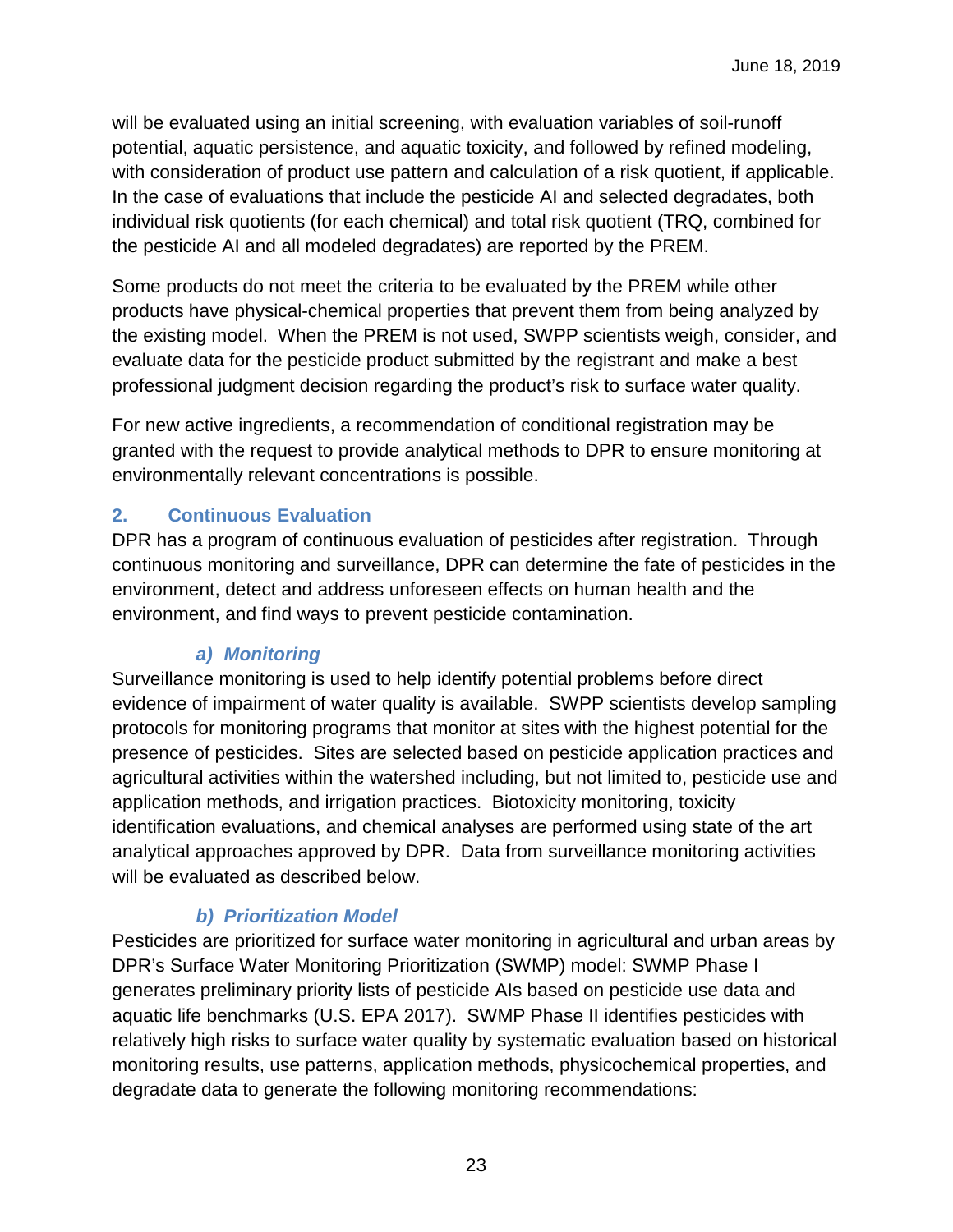- Monitor if the pesticide may potentially cause surface water toxicity and the analytical method is available
- Request analytical methods if analytical method is not available
- Do not monitor if the pesticide is unlikely to cause surface water toxicity in the user defined domain of counties and months

Monitoring data are uploaded to the surface water database and analyzed for trends of pesticide concentrations and effectiveness of mitigation measures and regulations.

The SWMP model (http://cdpr.ca.gov/docs/emon/surfwtr/sw\_models.htm) has been used by DPR and other agencies in monitoring project planning. Most of the model applications are to determine pesticides of interest (POI's) for surface water monitoring at predefined sites, i.e., site-specific prioritization. The model also includes a function for spatially continuous mapping, which calculates a "priority mapping index" (PMI) of one pesticide (or each pesticide in a group) for watersheds at the spatial resolution of USGS 12-digit Hydrological Unit Code (HUC12). The results could be used for determining areas of interest (AOIs) for monitoring site selection.

## *c) Data assessment*

DPR staff conducts a thorough assessment of pesticide use data, detections, exceedances, and toxicity data on a pesticide-by-pesticide basis. Pesticides that undergo this data assessment are characterized by DPR scientists as those that pose risks to water quality; not all pesticides receive such data assessment. Previous data assessments have included the organophosphates diazinon and chlorpyrifos. Data used in these assessments include detections in the SURF database, PUR data, spatial information for uses and detections, and rainfall and weather information. Further, data assessments incorporate watershed characteristics to better understand the fate and transport of pesticides in the environment. Results from data assessments aid SWPP scientists in identifying and characterizing the status of detections and exceedances, selecting ideal sites for monitoring efforts, identifying trends in use patterns and detections, determining the efficacy of mitigation measures, and characterizing the risks posed to the aquatic environment by the pesticide in question.

## <span id="page-23-0"></span>**3. Response to Detections Resulting from Illegal Use**

DPR will refer detections determined to be from illegal uses to CACs and may provide technical and legal assistance to assist CACs to properly penalize responsible parties. The State and Regional Boards will be notified of these detections.

## <span id="page-23-1"></span>**4. Response to Detections Resulting from Legal Use**

After evaluations conclude that detections of pesticides are the result of legal use of the pesticide, DPR may solicit participation of additional stakeholders.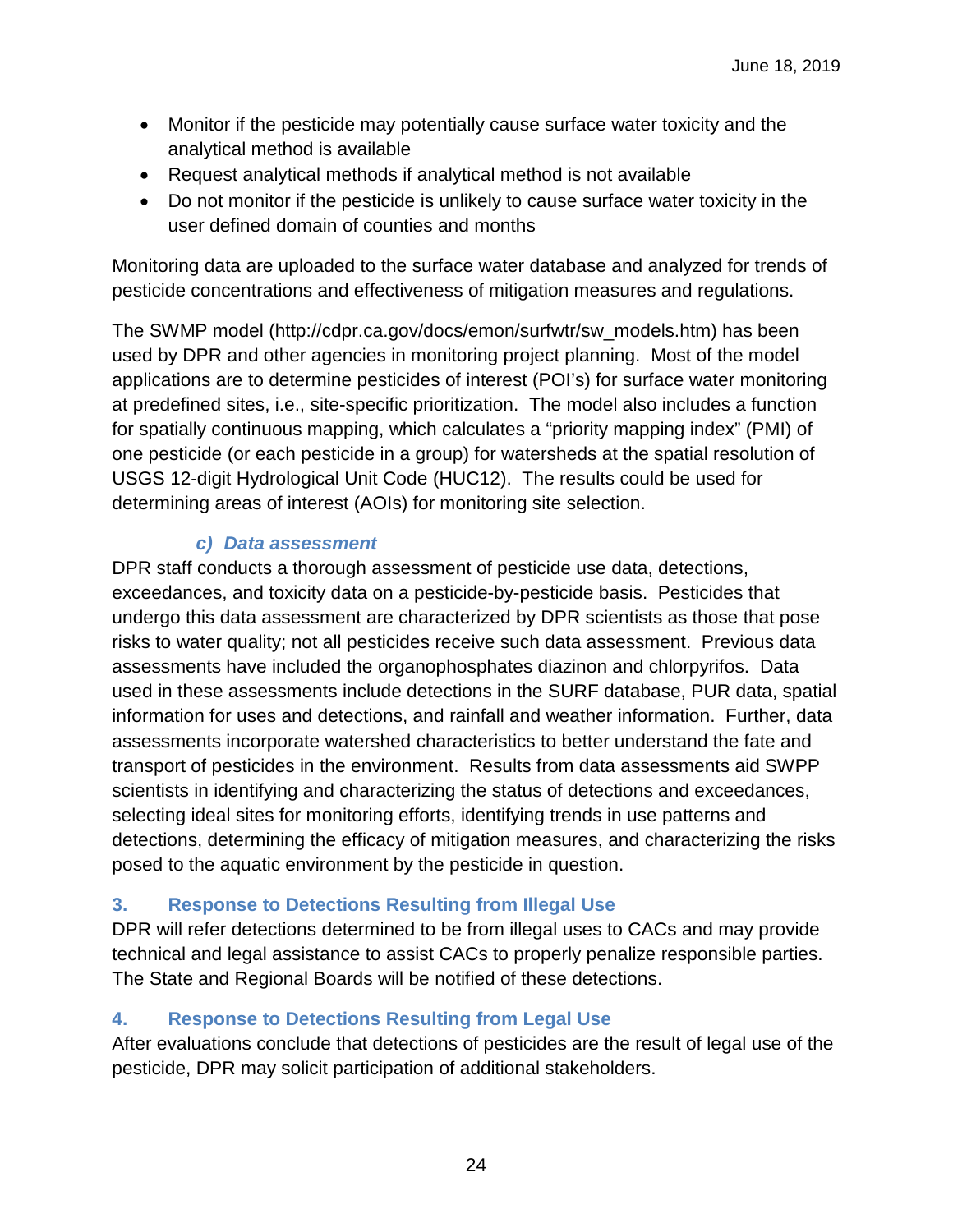In coordination with the State and Regional Boards, DPR investigates occurrences of pesticides of concern and determines the course of action to reduce or eliminate the impact of pesticides on surface water quality as described in the main body of the Implementation Plan. DPR may seek to reduce contamination initially through voluntary and cooperative efforts, which may include outreach programs to educate specific user groups (e.g., growers, professional applicators) or the public on ways to reduce pesticide contamination in both urban and agricultural settings.

If voluntary efforts do not adequately mitigate the impacts, DPR can use regulatory authority to impose restrictions. DPR may modify the use of pesticides by regulation or recommended permit conditions to prevent excessive residues from reaching surface water.

## *a) Integrated Pest Management*

The best way to solve a pesticide-related problem often combines regulatory action and voluntary adoption of improved pest management methods. DPR has a legal mandate to encourage the use of environmentally sound pest management, including integrated pest management (IPM). Many DPR programs stress a least-toxic approach to pest management and promote risk reduction through information, encouragement, incentives, and community-based problem solving.

For more information on DPR's IPM program, see: <http://www.cdpr.ca.gov/docs/pestmgt/ipminov/ipmmenu.htm>

## *b) Restricted Materials*

Restricted materials are pesticides deemed to have a higher potential to cause harm to public health, farm workers, domestic animals, honeybees, the environment, wildlife, or other crops compared to other pesticides. With certain exceptions, restricted materials may only be purchased and used by or under the supervision of a certified commercial or private applicator under a permit issued by the CAC.

Certification and licensing of commercial pesticide applicators are responsibilities of DPR while certification of private applicators is carried out by the CACs.

California requires permits for restricted materials so that the local CAC can assess, in advance, the potential effects of the proposed application on health and the environment. Permits are time- and site- specific, and include use practices to reduce the risk of adverse effects. The CAC may deny permits, require mitigation, or require feasible alternatives to be used.

For more information on restricted use materials requirements and permitting, see: <http://www.cdpr.ca.gov/docs/enforce/permitting.htm>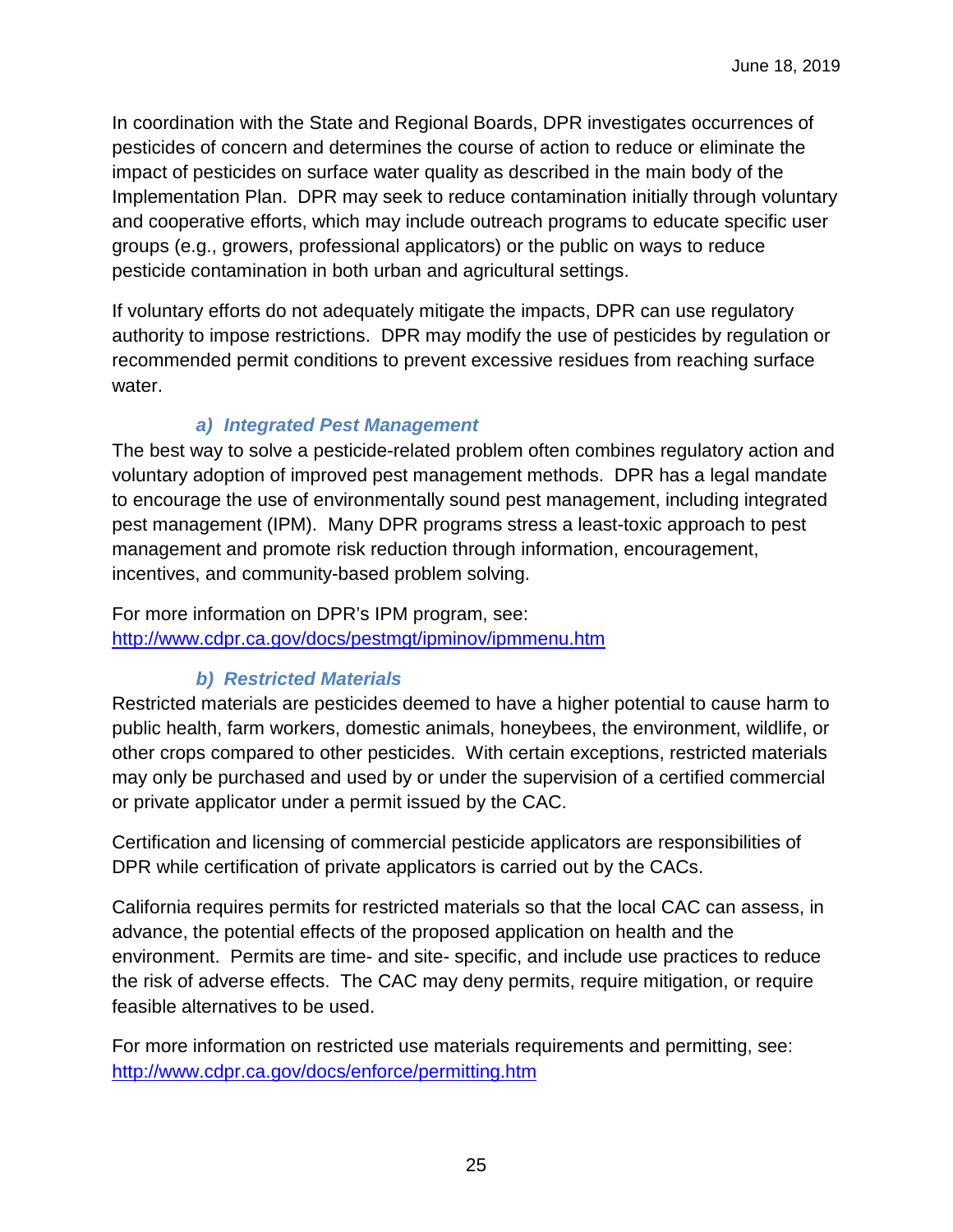#### *c) Pest Management Practices*

As part of an integrated approach to pest management, DPR supports the development and implementation of structural pesticide management practices. Structural management practices are physical alterations at a field level that can remove pesticides from runoff; examples include wetlands, vegetated ditches, constructed water quality treatment ponds, and woodchip bioreactors. DPR funds research contracts that investigate the efficacy of various structural pesticide management practices. Detailed information about each contract can be found online at:

[https://www.cdpr.ca.gov/docs/emon/surfwtr/contracts.htm.](https://www.cdpr.ca.gov/docs/emon/surfwtr/contracts.htm) Past contracts have included research on vegetated ditches, ditches lined with compost and granular activated carbon sleeves, constructed water quality treatment ponds, and woodchip bioreactors. These management practices are engineered treatment options intended to reduce the concentration of pesticides in surface waters after the application of pesticides. Research contracts have focused on the extent to which treatment systems reduce pesticide loading, the pesticide classes they treat most effectively and possible barriers to implementation at a field or watershed scale. Such management practices are intended to be part of an integrated approach of improving pesticide use procedures and reducing pesticide loading in crop production runoff.

For each contract, DPR's contract manager conducts outreach to the public and interested stakeholders, giving updates on contract progress, results, and the application of those results to the stakeholders. Results from these research contracts are used to inform and advise pesticide applicators and inform other DPR actions such as product registration, label changes or regulations. DPR scientists have also investigated the effects of physical BMPs through DPR-conducted or in-house studies. For example, DPR investigated the efficacy of constructed water quality treatment ponds in urban areas by measuring the pesticide concentration in the influent and effluent of such management practices.

## *d) Label Changes*

Changes to label language can be made to reduce the amount of pesticide product applied, or to limit application sites, timing of applications, or permitted applicators. The U.S. EPA has the authority to change pesticide product labels; DPR does not. However, DPR can encourage changes to labels on registered products, DPR negotiates with registrants to adopt label language and use instructions that result in reduced-risk practices. After the label amendment has been accepted by the U.S. EPA, DPR evaluates the product following the procedures outlined above in "SWPP Registration Evaluation."

## *e) Regulation*

DPR can adopt regulations through rulemaking to carry out pesticide laws enacted by the California Legislature or developed within the agency. To make sure proposed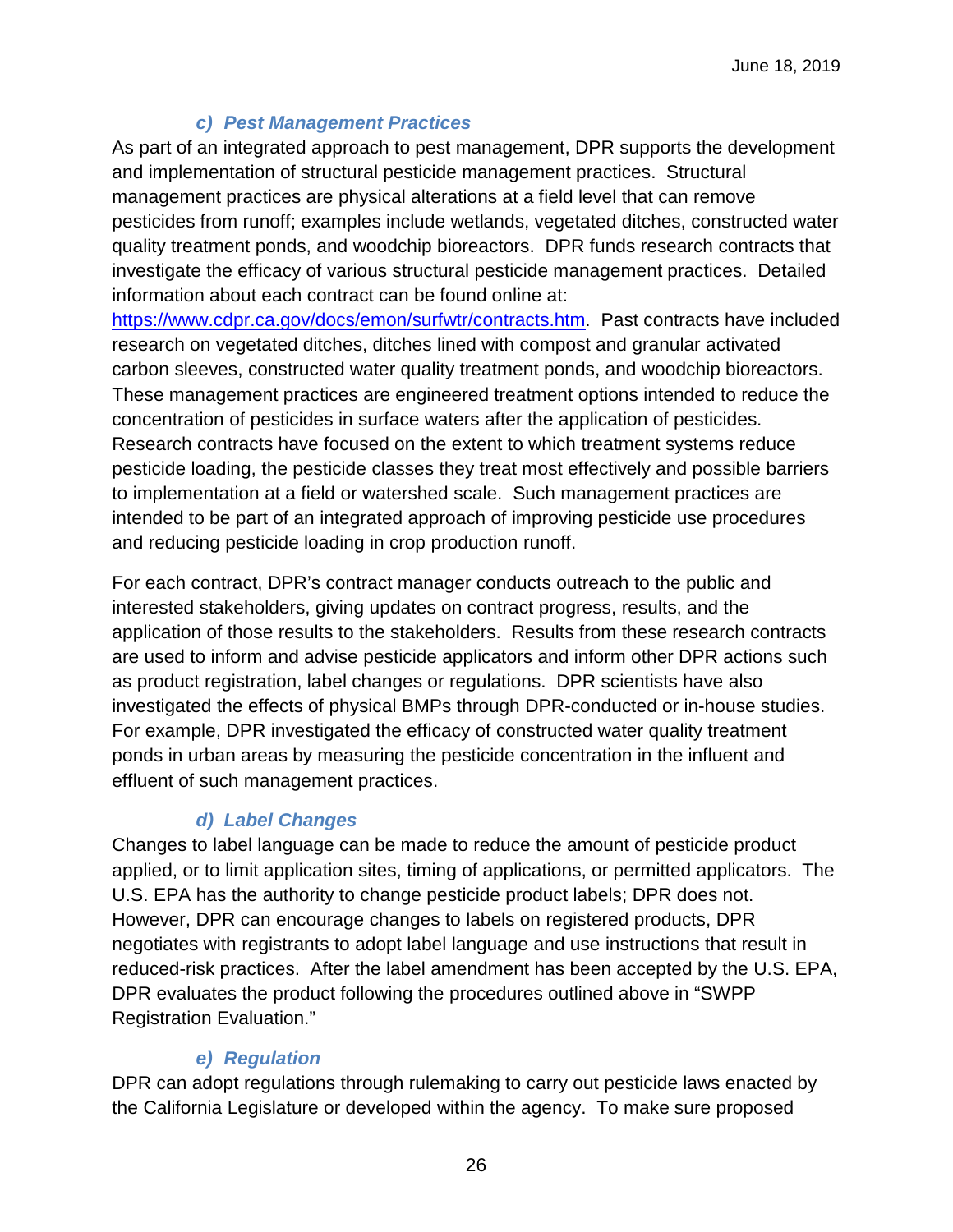regulations go through an open public review process, State agencies must follow the Administrative Procedure Act. The Act sets up a formal process designed to ensure regulations are clear and consistent, and public comments are addressed. It can take six months to a year to complete this process. Since 2006, DPR has passed three significant regulations intended to improve surface water quality: Dormant Spray Water Quality Regulations, Urban Pyrethroid Surface Water Regulations, and Copper Antifouling Paint Regulations.

#### **Urban Pyrethroid Surface Water Regulations**

In the early 2000s, increased applications of pyrethroids for outdoor residential pest control led to frequent detections and occasional observed toxicity in urban streams and creeks. DPR evaluated available pyrethroid surface water data and subsequently initiated a reevaluation on pyrethroid products in 2006 to determine the pesticide application practices and transport pathways that resulted in surface water contamination. In 2012, DPR adopted surface water regulations to restrict pyrethroid application practices to reduce off-site transport. DPR has been engaged in outreach and education efforts aimed towards urban pest control professionals to emphasize the importance of these regulations and promote compliance. Monitoring and focused special studies continue to be conducted to evaluate efficacy of the adopted regulations.

#### **Dormant Spray Water Quality Regulations**

Spraying of Central Valley orchard crops during cold weather, when the trees are dormant, kills overwintering insects and diseases. However, organophosphate insecticides used as dormant sprays can cause problems when drift occurs or when storm runoff washes residues into rivers and streams. To deal with the problem, DPR established its Dormant Spray Water Quality Program in 1996. Rather than immediately move to mandatory restrictions, DPR and CACs asked local resource conservation districts, farmers and pesticide manufacturers to develop methods to control off-site movement of these chemicals. However, DPR monitoring conducted over several years determined that voluntary practices had not been enough to reduce the movement of harmful pesticides to surface water. In 2007, DPR adopted regulations requiring the use of alternative pesticides, a buffer zone between the application and waterways or other means to prevent potential contamination.

#### **Copper Antifouling Paint Regulations**

 In 2006, DPR initiated a monitoring study to quantify dissolved copper, and characterize associated observed and predicted toxicity in California marinas. Measured concentrations of dissolved copper were compared to the California Toxics Rule (CTR) water quality criteria for dissolved copper. Due to CTR exceedances and associated toxicity, DPR placed copper antifouling paints (AFPs) in reevaluation in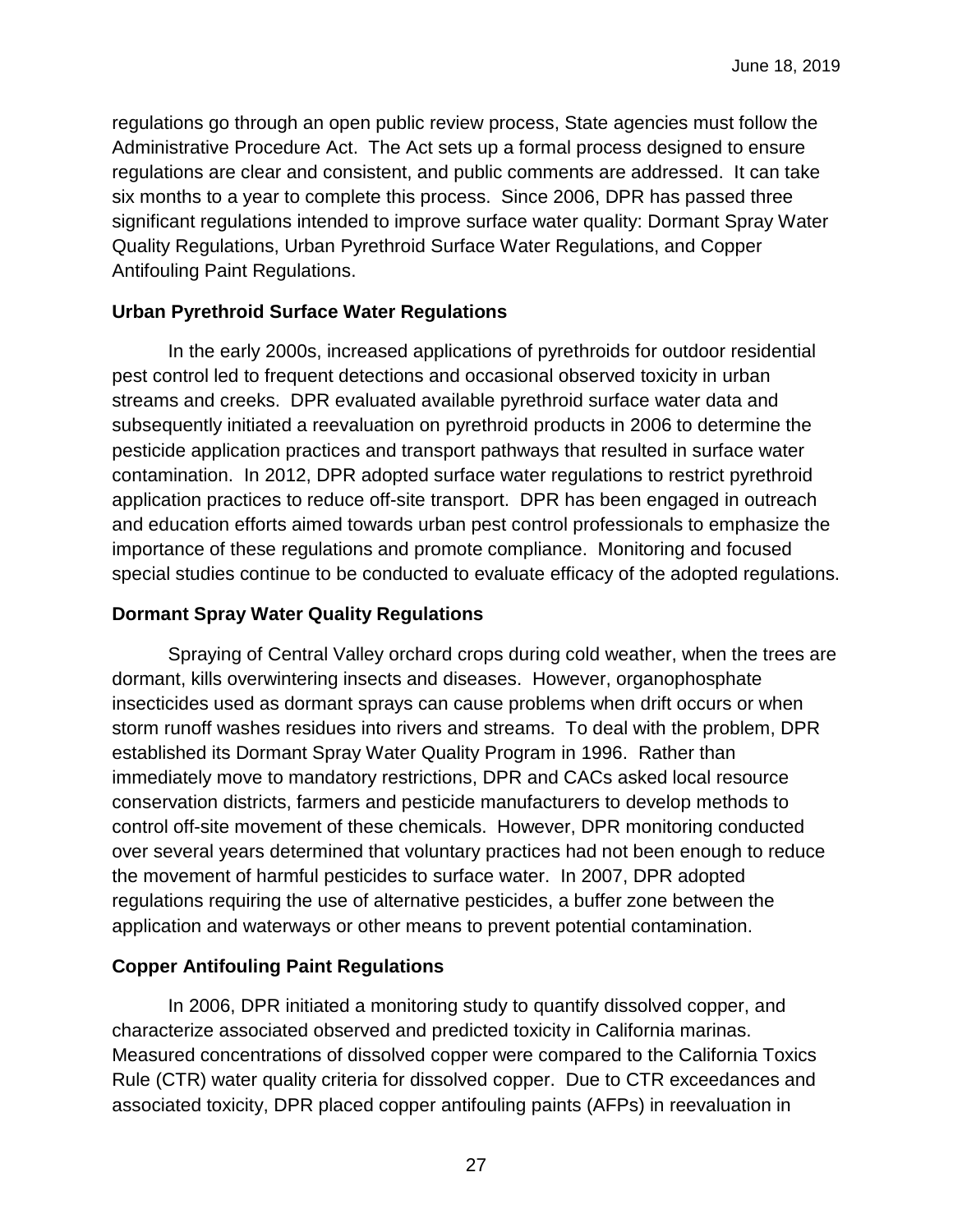2010. In 2013, Assembly Bill 425 passed, which asked DPR to evaluate registration of AFPs, determine a release rate cap, and make mitigation recommendations. Based on modeling, DPR adopted regulations setting a release rate cap for copper AFPs in July 2018, which is designed to limit the release of dissolved copper into marinas. Registrants are now required to submit release rate data for DPR verification during the registration process for new and amended copper AFPs. DPR is engaged in outreach efforts to educate stakeholders on the regulation. Future monitoring efforts are planned to determine the efficacy of the release rate cap.

#### <span id="page-27-0"></span>**5. Outreach**

SWPP also aims to limit pesticide impacts to water quality through outreach. Outreach can be used to reach a wide range of audience, including pest control operators, professional applicator associations, agricultural commodity organizations, trade group consultants and representatives, schools, and residential users. Outreach efforts are developed and implemented on a project-specific basis and may involve focus on certain user group(s). Through the SWPP outreach program, DPR informs stakeholders of mitigation options, updates on regulations or label changes, new data from field monitoring programs, and updates on new information relating to pesticides and water quality.

#### <span id="page-27-1"></span>**6. Reevaluation**

California regulations require DPR to investigate all reports of actual or potentially significant adverse effects to people or the environment resulting from the use of pesticides. Information may come from pesticide illness investigations, residue sample analyses, and monitoring of air, soil and water, or similar data generated by DPR or other government agencies, or from the public. Toxicology and environmental data, and adverse effects disclosures submitted to DPR by registrants may trigger a reevaluation.

Specific factors that may trigger reevaluation include:

- public or worker health hazard
- fish or wildlife hazard; environmental contamination
- unwanted damage to plants; inadequate labeling
- lack of efficacy
- disruption of pest management
- availability of an effective and feasible alternative material or procedure which is demonstrably less destructive to the environment
- discovery that data on which DPR relied to register a product is false, misleading or incomplete
- other information suggesting a significant adverse risk.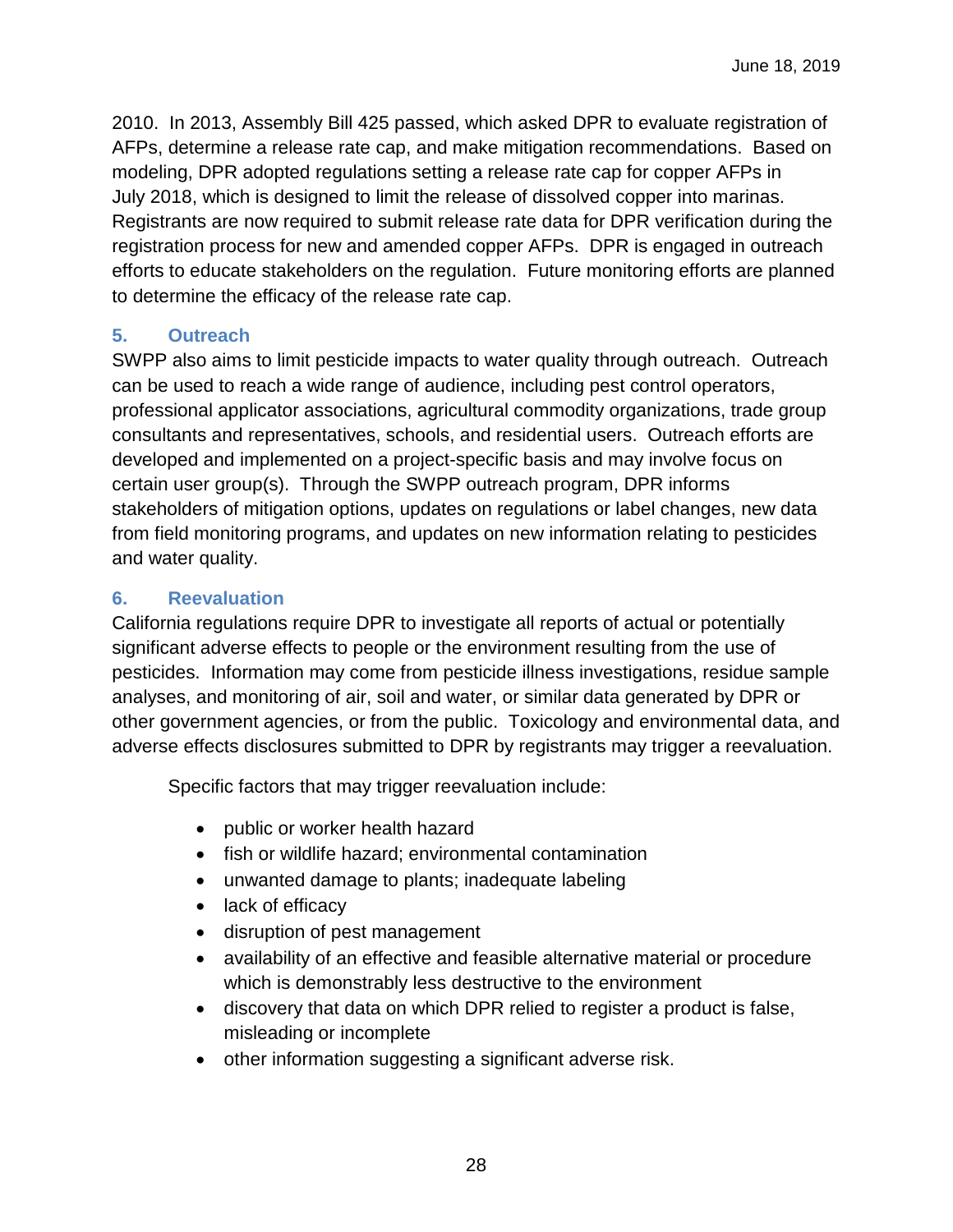If DPR has reason to believe that a pesticide may cause unreasonable adverse effects to people or the environment, DPR must formally reevaluate the pesticide to decide if it should remain registered and, if so, whether changes in use practices are needed. When a pesticide enters reevaluation, DPR reviews existing data and may require registrants to provide more data.

Legislation in 1997 (Chapter 483, SB 603) gave DPR the authority to cancel the registration or refuse to register any pesticide if the registrant fails to send data requested in a reevaluation. If DPR moves to cancel a registration, the registrant may ask for a hearing.

DPR ends reevaluations in several ways. If the data show that use of the pesticide presents no significant adverse effects, DPR closes the reevaluation without added mitigation measures. If new restrictions are necessary, DPR places controls on the use of the pesticide to mitigate the potential adverse effect. DPR may also work with registrants and the U.S. EPA to revise labels to mitigate hazards. If the adverse effect cannot be mitigated, DPR suspends or cancels the product registration.

Regulations require DPR to prepare a semiannual report describing pesticides under reevaluation or for which DPR received factual or scientific information but did not open a reevaluation.

## **C. Groundwater Protection Program**

## <span id="page-28-1"></span><span id="page-28-0"></span>**1. Overview**

DPR began addressing pesticide contamination of groundwater in the early 1980s, spurred by the discovery of contamination of groundwater from the legal applications of the fumigant dibromochloropropane (DBCP). Reports of additional pesticides in groundwater led to the passage of the Pesticide Contamination Prevention Act (PCPA) in 1985. The purpose of the PCPA is to prevent further pollution by agricultural pesticides of groundwater used for drinking water supplies. It established a program to identify pesticides that have the potential to pollute groundwater from legal agricultural use, requires sampling to determine if those pesticides are present in ground water, directs DPR to maintain a database of all wells sampled by all agencies for pesticides, and requires DPR to conduct a formal review to determine whether the use of the detected pesticides can be modified to protect groundwater.

## <span id="page-28-2"></span>**2. Mitigation**

In 2004, DPR adopted regulations to identify areas vulnerable to groundwater contamination from pesticides, called either leaching groundwater protection areas (GWPAs) or runoff GWPAs, depending on the predicted pathway to groundwater. The GWPAs are either based on detections of pesticides or on soil characteristics and depth to groundwater. To use a pesticide regulated as a groundwater contaminant in a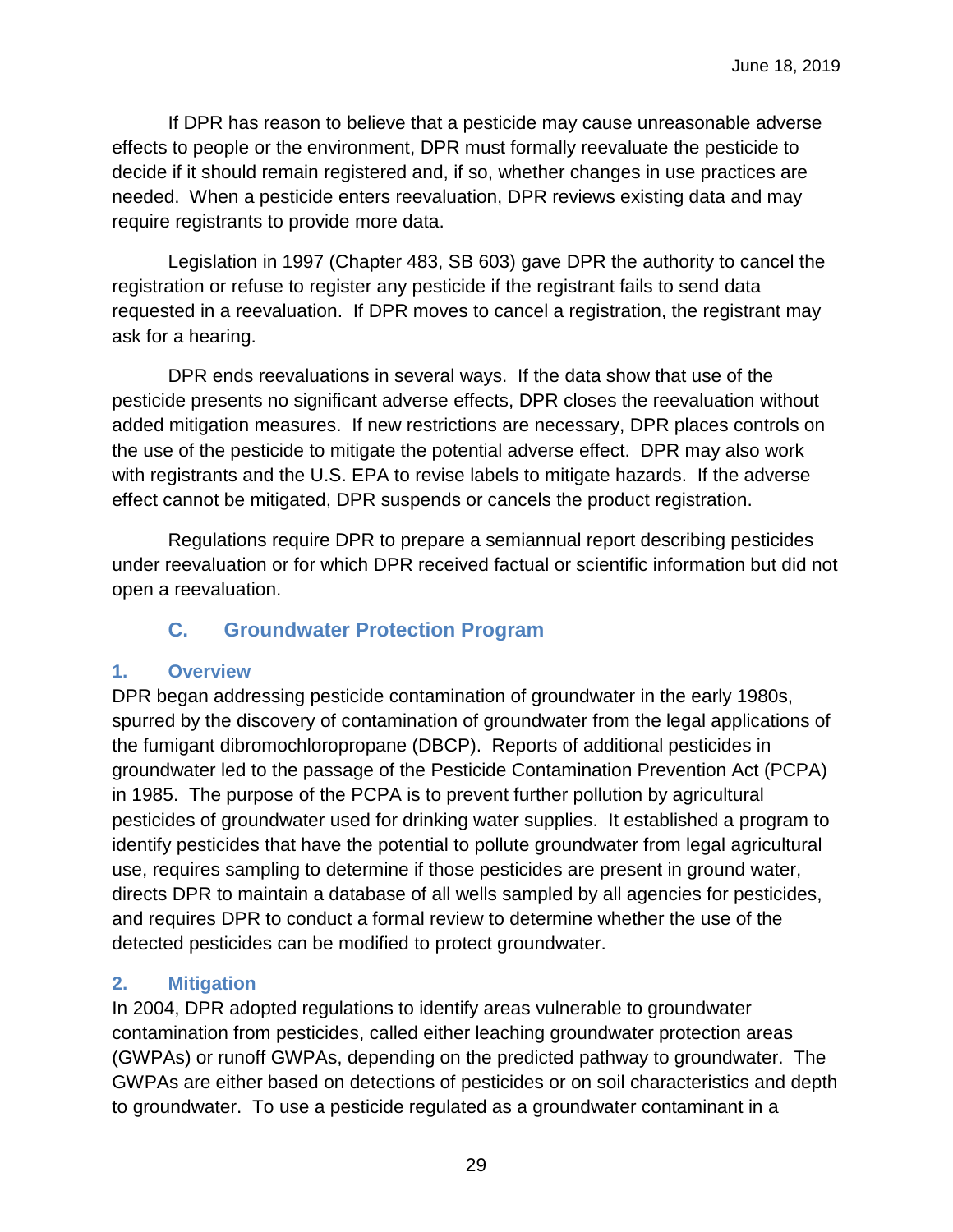GWPA, users must obtain permits for use from CACs that specify the enforceable management practices required in each type of GWPA. Additional statewide restrictions apply to pesticides applied in canals, ditches, and artificial recharge basins and by chemigation. Wellhead protection measures were also adopted. This new approach is designed to not only stop continued contamination but also to prevent future contamination. DPR samples a network of wells to determine the effectiveness of these regulations.

DPR uses computer modeling to evaluate the contamination potential of new pesticide active ingredients and of new uses of current active ingredients. That information is used to help determine whether a pesticide should be registered for use and what management practices should be required to protect groundwater.

## <span id="page-29-0"></span>**3. Monitoring of Groundwater**

As required by the **Pesticide Contamination Prevention Act**, companies proposing to register new agricultural use pesticides must send DPR certain chemical and environmental fate data. DPR scientists evaluate these data to determine if the pesticides are persistent and mobile in the soil. Pesticides that are persistent and mobile and allowed to be used in certain ways are added to the [Groundwater Protection](http://www.cdpr.ca.gov/docs/legbills/calcode/040101.htm#a6800)  [List \(California Code of Regulations, Title 3, Section 6800\(b\)\).](http://www.cdpr.ca.gov/docs/legbills/calcode/040101.htm#a6800) DPR samples for pesticides on the Groundwater Protection List to better understand their behavior in the environment and to determine if they are present in groundwater due to their legal agricultural uses.

DPR maintains a statewide database of wells sampled for pesticide active ingredients. In addition to DPR's monitoring results, data for this database are submitted by other agencies, such as the State and Regional Boards.

## <span id="page-29-1"></span>**4. Response to Detections**

When a pesticide active ingredient or other specified ingredient or degradation product of a pesticide is first detected and confirmed in groundwater and the contamination found to be due to legal agricultural use (that is, routine agricultural application), the law requires a formal review to determine if use of the pesticide can continue and, if so, under what conditions. DPR issues a formal notice to the product registrant(s), who can request a public hearing. If the registrant(s) fail to request a hearing, the agricultural products will be cancelled. If a registrant requests a public hearing, it is held before a PREC subcommittee. The subcommittee consists of one member each from DPR, the Office of Environmental Health Hazard Assessment (OEHHA), and the State Water Resources Control Board (SWRCB). The subcommittee will make findings and recommendations in a report to the DPR Director. The Director can make one of four decisions on actions DPR will take in response to the detection, in accordance with FAC 13150(c).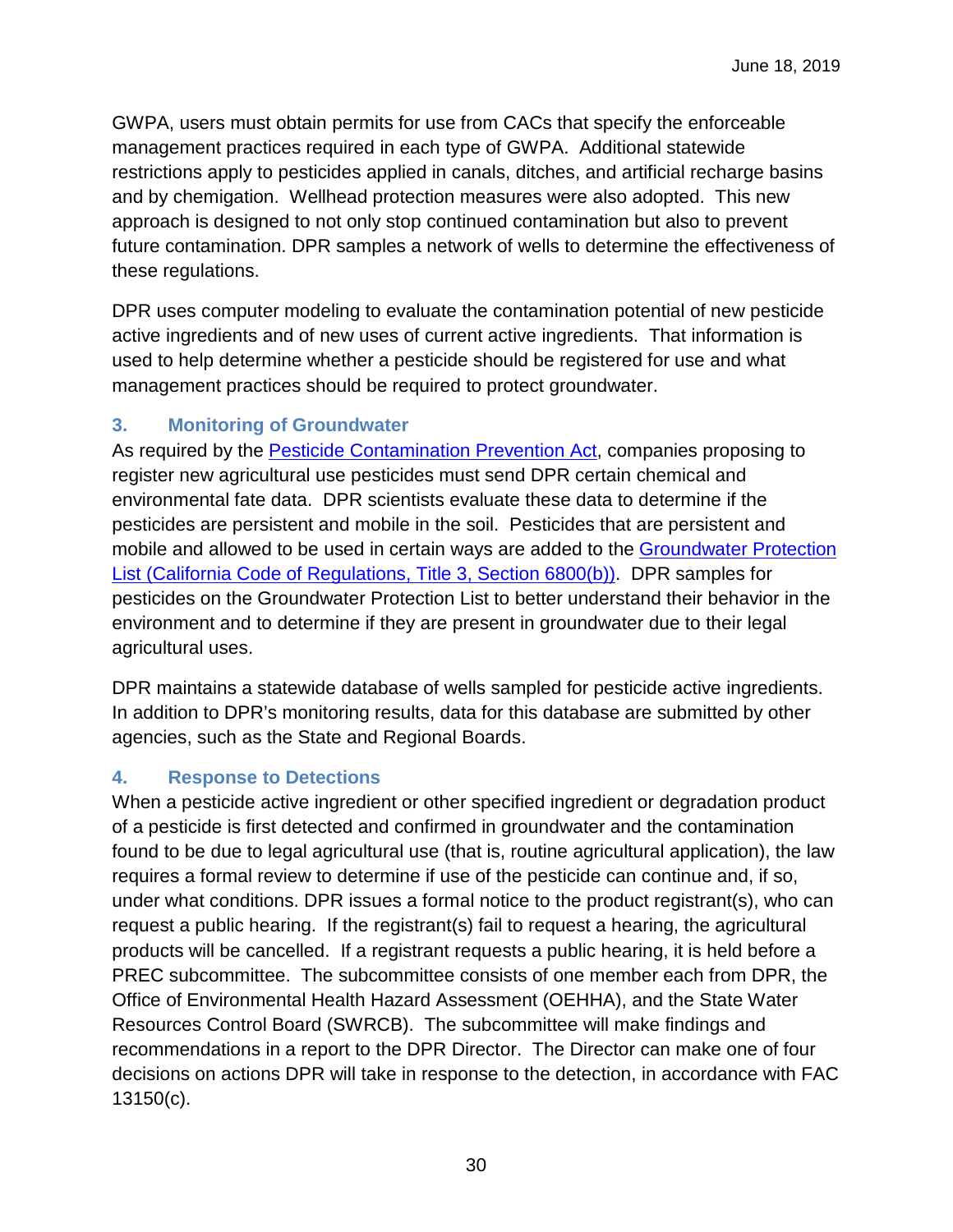## **Appendix B. Water Boards Overview**

## **A. Regulatory Framework**

<span id="page-30-1"></span><span id="page-30-0"></span>The Federal Water Pollution Control Act, known as the Clean Water Act (CWA)<sup>[1](#page-30-5)</sup>, is the principal federal statute for water quality protection. In California, the State Water Resources Control Board (State Water Board) and nine Regional Water Quality Control Boards (regional boards) (collectively referred to as the Water Boards) implement many of the Clean Water Act's provisions.

The Porter Cologne Water Quality Control Act (Porter-Cologne) is another major law governing water quality in California. It establishes a comprehensive program to protect water quality and the beneficial uses of waters of the state. Porter-Cologne applies to surface waters, wetlands, and groundwater.

## **B. Water Quality Control Plans**

<span id="page-30-2"></span>The CWA and Porter-Cologne require the Water Boards to establish Water Quality Control Plans (sometimes called Basin Plans). Water Quality Control Plans designate beneficial uses, water quality objectives, and a program for implementation for achieving water quality objectives for waters within a region. Regional boards adopt Basin Plans for all waters within their regions, considering the region's unique economic, demographic, and weather conditions. The State Board also adopts Water Quality Control Plans that are effective for multiple regions, or statewide.

## <span id="page-30-3"></span>**1. Water Quality Standards**

The CWA requires states to adopt water quality standards and to submit those standards for approval by the U.S. Environmental Protection Agency (U.S.EPA). Water quality standards contain beneficial uses and water quality objectives for the protection of those waters as well as anti-degradation provisions. The Anti-Degradation policy protects water bodies where existing quality is higher than necessary for the protection of beneficial uses. Water Boards can update water quality standards as necessary through amendments to their Basin Plans. This occurs through a public process which includes analysis of potential environmental and economic effects of the amendment. The CWA also requires states to conduct a triennial review of water quality standards and to modify them if appropriate.

## <span id="page-30-4"></span>**2. Beneficial Uses**

 $\overline{a}$ 

Beneficial uses are defined as the uses of water necessary for the survival or wellbeing of humans, plants, and wildlife. Examples of beneficial uses include drinking, swimming, industrial and agricultural water supply, and the support of fresh and saline aquatic habitats. Regional boards designate beneficial uses to waters in their regions.

<span id="page-30-5"></span><sup>&</sup>lt;sup>1</sup> 33 United States Code [USC] sections 1251 et seq.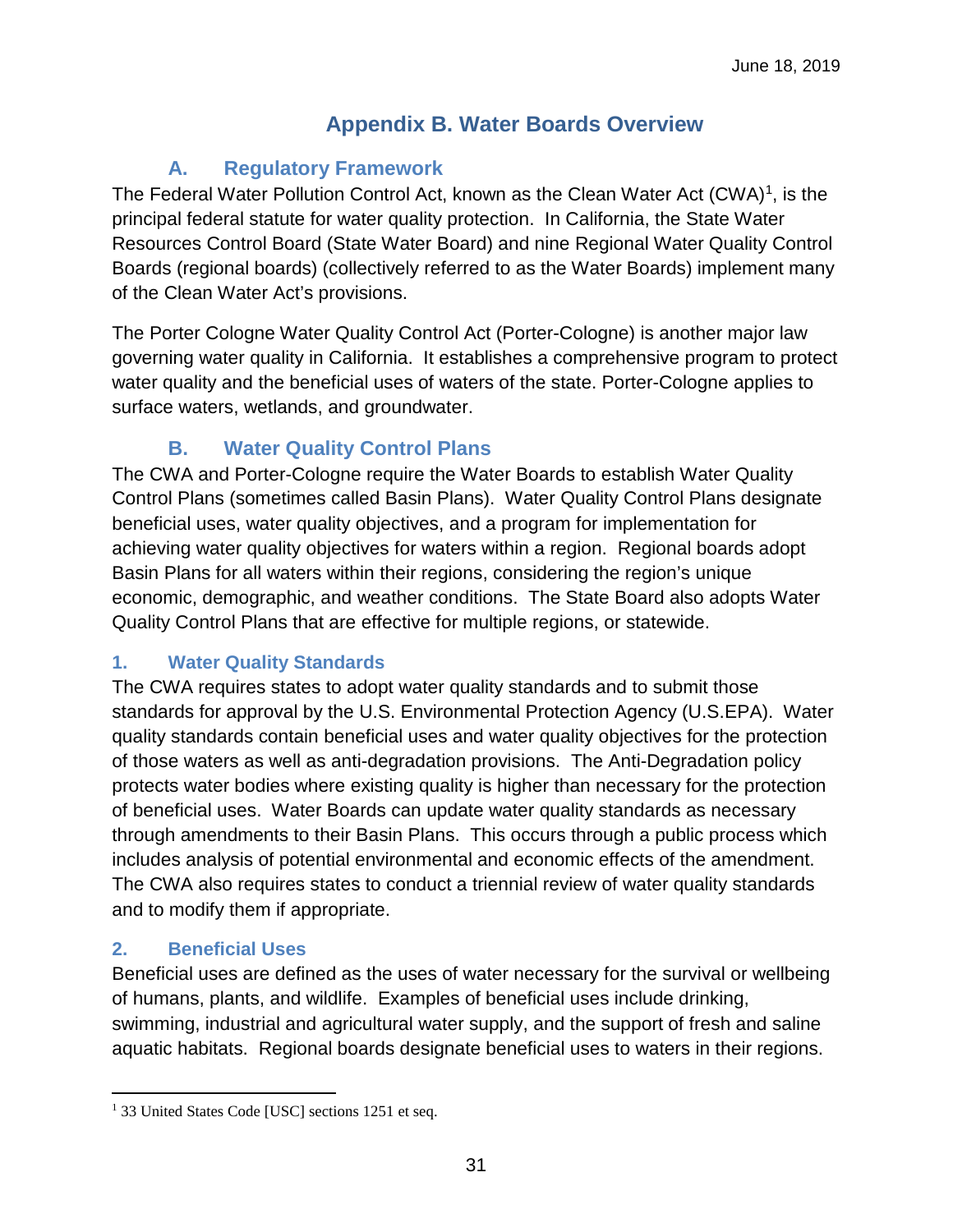## <span id="page-31-0"></span>**3. Water Quality Objectives**

Water quality objectives are the limits or levels of water quality constituents or characteristics established for the reasonable protection of beneficial uses of water or the prevention of nuisance within a specific area. Water quality objective can be numeric or narrative and can apply to either a specific beneficial use or to all waters, regardless of beneficial use. An example of a narrative water quality objective for toxicity that applies to all waters follows:

*"All waters shall be maintained free of toxic substances in concentrations which are toxic to, or which produce detrimental physiological responses in, human, plant, animal, or aquatic life. Compliance with the objective will be determined by use of indicator organisms, analyses of species diversity, population density, growth anomalies, toxicity bioassays of appropriate duration, or other appropriate methods*."

An example of a general narrative water quality objective for pesticides that also applies to all waters follows:

*"No individual pesticide or combination of pesticides shall reach concentrations that adversely affect beneficial uses. There shall be no increase in pesticide concentrations found in bottom sediments or aquatic life."*

An example of a specific numeric water quality objective that applies to all waters with a municipal and domestic water supply beneficial use follows:

*"Waters shall not contain phenol concentrations in excess of 1.0 µg/L."*

## **C. Water Boards Regulatory Tools**

#### <span id="page-31-2"></span><span id="page-31-1"></span>**1. Waste Discharge Requirements (Water Code, § 13260)**

A regional board, in a water quality control plan or in waste discharge requirements, may specify certain conditions or areas where the discharge of waste, or certain types of waste, will not be permitted. A person who discharges or proposes to discharge waste to waters of the state must file a report of waste discharge to the regional board, which includes a description of physical and chemical characteristics of the waste that could cause pollution. The regional board then prescribes requirements for the discharge(s) that implement relevant water quality plans and consider the protection of beneficial uses and the achievement of water quality objectives.

## <span id="page-31-3"></span>**2. Investigations and/or Inspections (Water Code, § 13267)**

A regional board, in establishing or reviewing any water quality control plan or waste discharge requirements, may investigate the quality of any waters of the state within its region. The regional board may require that any entity that has discharged, discharges, or is suspected of having discharged or discharging, or that proposes to discharge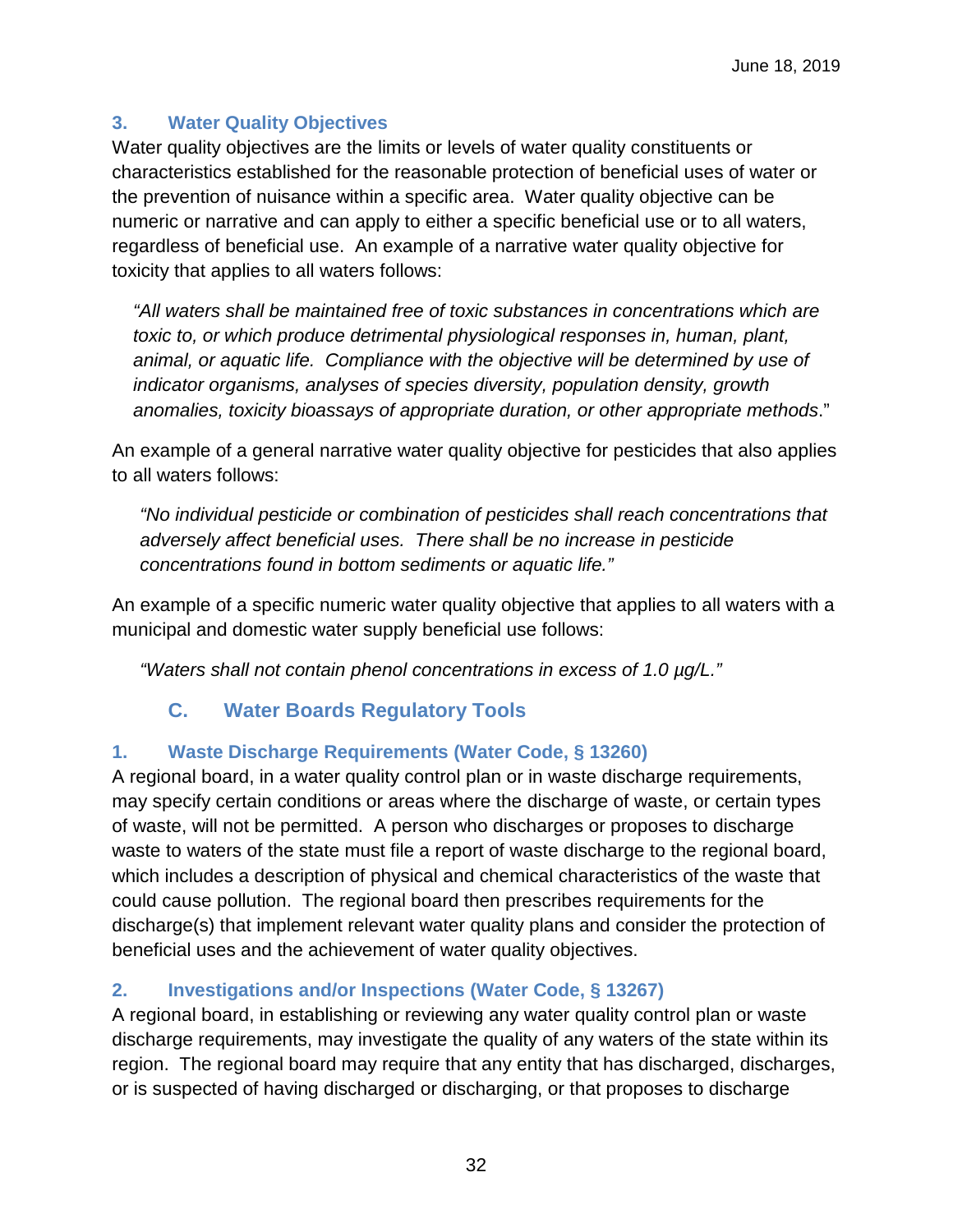waste within its region, or outside of its region that could affect the quality of waters within its region, shall furnish technical or monitoring program reports.

#### <span id="page-32-0"></span>**3. National Pollutant Discharges Elimination System Program**

CWA Section 402, the United State Environmental Protection Agency (U.S. EPA)'s National Pollutant Discharge Elimination System (NPDES) permit program, controls water pollution by regulating point sources that discharge pollutants into waters of the United States. Point sources are discrete conveyances such as pipes or man-made ditches (40 CFR section 122.2). U.S. EPA Region 9 has granted the State Board the authority to issue general NPDES permits.

NPDES permits are a specific type of waste discharge requirements allowing a facility to discharge a specified amount of a pollutant into a receiving water under certain conditions. NPDES permits are issued to individual facilities or to multiple facilities as a general permit (40 CFR section 122.28) covering categories of point sources with common elements. General permits allow the Water Boards to allocate resources in a more efficient manner, provide timely permit coverage for large numbers of facilities in the same category, and ensure consistency of permit conditions for similar facilities.

## *a) Pesticide Permits*

An NPDES permit is required for applications of pesticides that result in a discharge of pollutants to waters of the United States. U.S. Courts have determined that pesticides may constitute "chemical wastes" or "biological materials," and therefore may be pollutants within the meaning of the CWA. Under current federal case law, biological pesticides are pollutants and a chemical pesticide is a pollutant if any residue from its application winds up in U.S. waters.<sup>[2](#page-32-1)</sup> Therefore, discharges of biological pesticides and residual chemical pesticides in, over, or near surface waters require an NPDES permit<sup>3</sup>, even if the discharge is in compliance with the registration requirements of the Federal Insecticide, Fungicide, and Rodenticide Act (FIFRA).

There are four Statewide NPDES General Permits issued by the State Water Resources Control Board covering pesticide applications:

*Aquatic Animal Invasive Species Control:* Water Quality Order 2011-003-DWQ[4](#page-32-3) currently serves as the statewide general NPDES permit for all direct applications (point source discharges) of Aquatic Animal Invasive Species Control (AAISC) biological pesticides and residual chemical pesticides to waters of the U.S. for AAISC. In

<span id="page-32-1"></span> $\overline{a}$ <sup>2</sup> Nat'l Cotton Council of Am. v. EPA, 553 F.3d 927 ( $6<sup>th</sup>$  Cir. 2009)

<span id="page-32-3"></span><span id="page-32-2"></span><sup>&</sup>lt;sup>3</sup> Under current case law, whether a permit is required depends upon whether it is a biological or chemical pesticide and, for chemical pesticides, whether there is any residue or unintended effect from its application. <sup>4</sup> [https://www.waterboards.ca.gov/board\\_info/agendas/2016/mar/030116\\_4.pdf](https://www.waterboards.ca.gov/board_info/agendas/2016/mar/030116_4.pdf)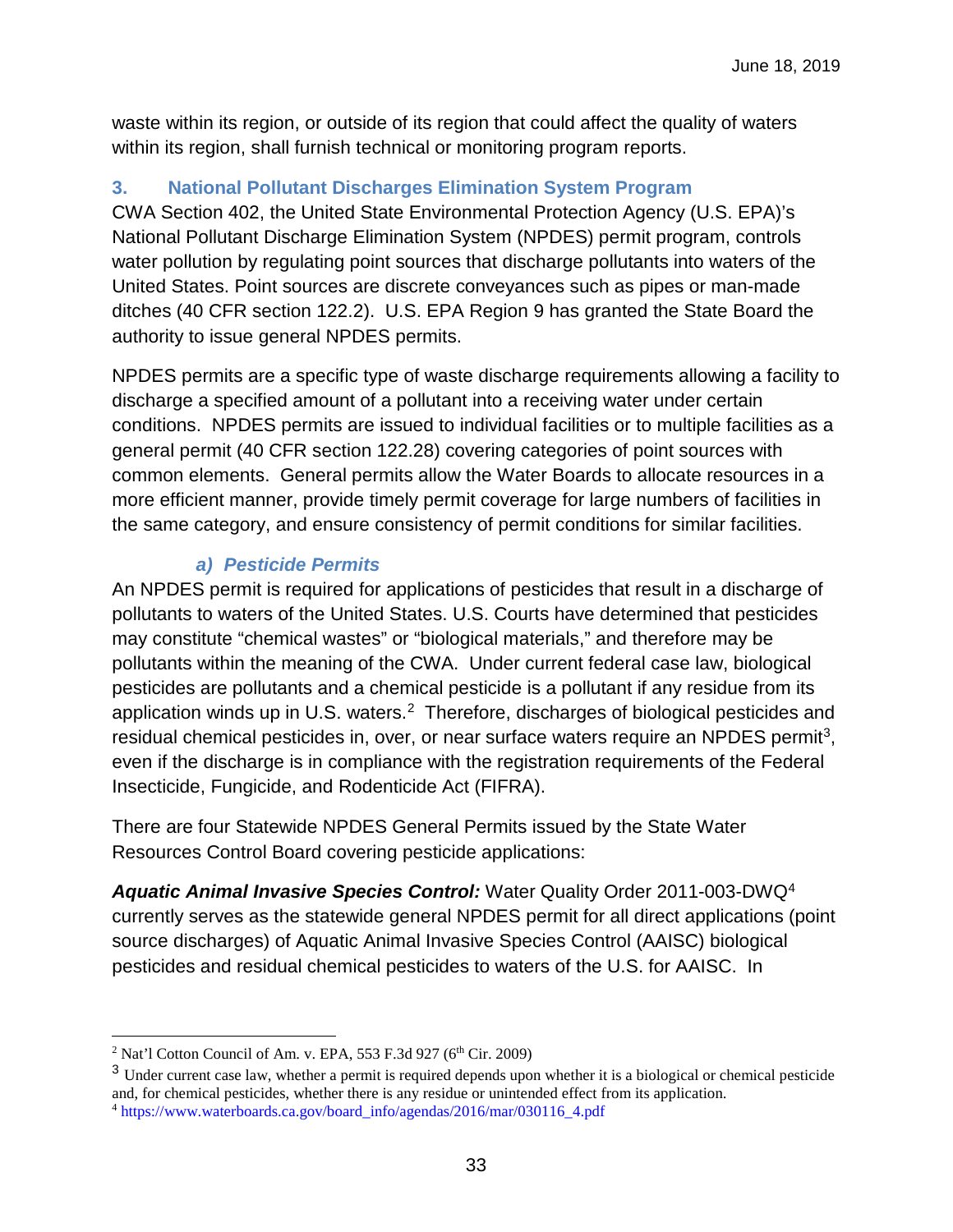October 2014, the State Water Board amended the permit through [Order 2014-0173-](https://www.waterboards.ca.gov/board_decisions/adopted_orders/water_quality/2014/wqo2014_0173_dwq.pdf) [DWQ](https://www.waterboards.ca.gov/board_decisions/adopted_orders/water_quality/2014/wqo2014_0173_dwq.pdf) to add Pseudumonas fluorescens strain CL 145A cells and spent fermentation medica Pf CL 145A-S) as an active ingredient for the control of aquatic invasive mollusks. AAISC pesticide dischargers must obtain coverage and maintain compliance under the Order. AAISC pesticide dischargers must obtain coverage and maintain compliance under the Order.

**Spray Applications:** Water Quality Order 2011-004-DWQ<sup>[5](#page-33-0)</sup> currently serves as a statewide NPDES permit for point source discharges of biological and residual chemical pesticides to waters of the U.S. resulting from spray applications by the California Department of Food and Agriculture (CDFA). The CDFA's Program is currently in litigation, check for updates on the current status.

Vector Control: Water Quality Order 201[6](#page-33-1)-0039-DWQ<sup>6</sup> currently serves as a statewide general NPDES permit for point source discharges of biological and residual chemical pesticides to the waters of the U.S from larvicide and adulticide applications for vector control. While most vector control in California involves mosquitoes, a vector is any insect or animal that can transmit or harbor a disease or other injury harmful to humans. *See* http://www.mvcac.org/vectors-and-public-health/other-vectors. The Order also covers minimum risk pesticides as specified in 40 C.F.R. section 152.25. Vector control is administered or overseen by local vector control agencies and applicators must be certified.[7](#page-33-2) All dischargers must submit a Notice of Intent and a Pesticides Application Plan to the State Water Resources Control Board and be approved for coverage under the permit.

**Weed Control:** Water Quality Order 2013-0002-DWQ<sup>[8](#page-33-3)</sup> currently serves as a statewide NPDES permit for any entity that discharges residual algaecides or aquatic herbicide and their degradation byproducts to the waters of the U.S. from algae and aquatic weed control applications. [9](#page-33-4) All Dischargers must submit a Notice of Intent and an Aquatic Pesticides Application Plan to the State Water Resources Control Board and be approved for coverage under the permit.

## *b) Storm Water Permits*

The Water Boards implement multiple storm water permitting programs as follows:

 $\overline{a}$ 

<span id="page-33-1"></span>

<span id="page-33-3"></span><span id="page-33-2"></span>

<span id="page-33-0"></span><sup>&</sup>lt;sup>5</sup> https://www.waterboards.ca.gov/board\_info/agendas/2016/mar/030116\_4.pdf<br>
<sup>6</sup> https://www.waterboards.ca.gov/board\_decisions/adopted\_orders/water\_quality/2016/wqo2016\_0039\_dwq.pdf<br>
<sup>7</sup> http://www.mvcac.org/amg/wp-conte

<span id="page-33-4"></span>[https://www.waterboards.ca.gov/water\\_issues/programs/npdes/pesticides/weed\\_control.shtml#currentpermit](https://www.waterboards.ca.gov/water_issues/programs/npdes/pesticides/weed_control.shtml#currentpermit)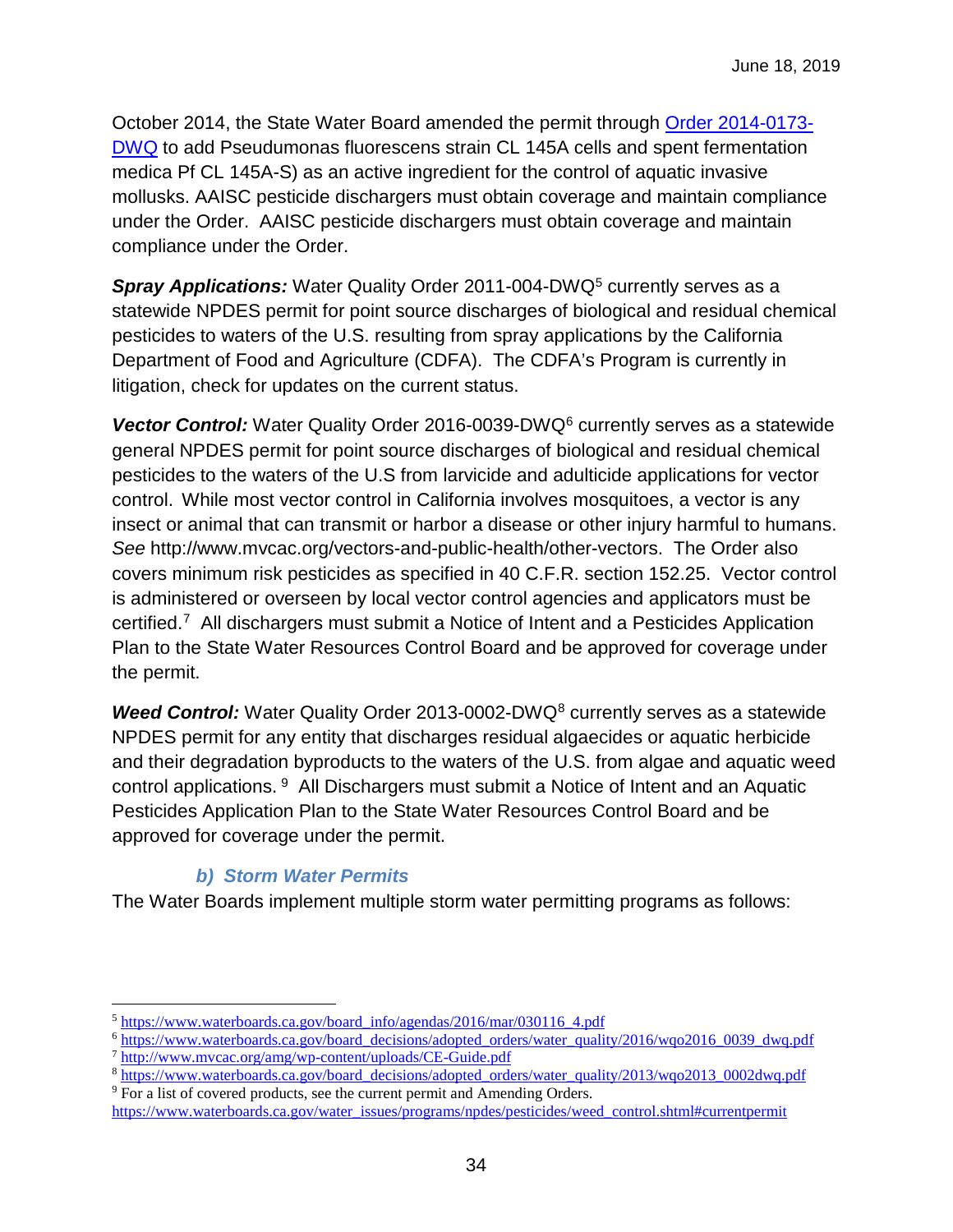*Municipal Separate Storm Sewer System (MS4):* Large and small municipal sewer system operators must comply with MS4 permits to control storm water to the maximum extent practicable [CWA 402(p)(3)(B)] under the following two-phase system:

- Phase 1 MS4 permits<sup>[10](#page-34-0)</sup> regulate storm water permits for medium (serving between 100,000 and 250,000 people), large (serving 250,000 people or more), and designated small (population of less than 100,000 people) municipalities.
- Phase II MS4 permits<sup>[11](#page-34-1)</sup> regulate small municipalities and non-traditional small operations such as military bases, public campuses, prisons and hospital complexes that are not jointly regulated under a Phase I MS4 permit.

#### *California Department of Transportation (Caltrans) Phase I MS4 Permit:*[12](#page-34-2)

Regulates storm water discharges from the network of highways and road facilities through this one statewide permit.

**Statewide Construction Storm Water General Permit (CGP): Regulates storm water** from construction projects that disturb one or more acres of soil, or that disturb less than one acre but are part of a larger common plan of development, are required to obtain coverage. The CGP requires temporary and post-construction best management practices and measures to prevent erosion and reduce sediment and pollutants in discharges from construction sites.

*Statewide Industrial Storm Water General Permit (IGP):* Regulates storm water from facilities associated with industrial activity. Industry facility owners or operators must implement best available technology economically achievable controls to reduce pollutants in their storm water discharges, develop a storm water pollution prevention plan and monitor it in accordance with regulatory levels.

*Storm Water Strategy:* The Strategy to Optimize Resource Management of Storm Water<sup>[13](#page-34-3)</sup> (Storm Water Strategy, STORMS), was adopted by the State Board in January 2016 to lead the evolution of storm water management in California by advancing the perspective that storm water is a valuable resource, supporting policies for collaborative watershed-level storm water management and pollution prevention, and integrating regulatory and non-regulatory interests.

*Storm Water Multiple Application and Report Tracking System***:[14](#page-34-4) (SMARTS)** is the online database for permittees to electronically submit permit compliance data and

 $\overline{a}$ 

<span id="page-34-0"></span><sup>&</sup>lt;sup>10</sup> [http://www.waterboards.ca.gov/water\\_issues/programs/stormwater/phase\\_i\\_municipal.shtml](http://www.waterboards.ca.gov/water_issues/programs/stormwater/phase_i_municipal.shtml) <sup>11</sup> [http://www.waterboards.ca.gov/water\\_issues/programs/stormwater/phase\\_ii\\_municipal.shtml](http://www.waterboards.ca.gov/water_issues/programs/stormwater/phase_ii_municipal.shtml)

<span id="page-34-1"></span>

<span id="page-34-2"></span> $12 \frac{\text{http://www.waterboards.ca.gov/water_isuses/programs/stormwater/caltrans.shtml}}{13 \frac{\text{https://www.waterboards.ca.gov/water-issues/programs/stormwater/caltrans/s}}{13 \frac{\text{https://www.waterboards.ca.gov/water-issues/programs/stormwater/storms}}{13 \frac{\text{https://www.waterboards.ca.gov/water-issues/programs/stormwater/storms}}{13 \frac{\text{https://www.waterboards.ca.gov/water-issues/programs/stormwater/storms}}{13 \frac{\text{https://www.waterboards.ca.gov/water-issues/programs/stormwater/storms}}{13 \frac{\text{https://www.waterboards.ca.gov/water-issues/programs/stormwater/storms}}{13 \frac{\text{https$ 

<span id="page-34-3"></span>

<span id="page-34-4"></span><sup>&</sup>lt;sup>14</sup> <https://smarts.waterboards.ca.gov/smarts/faces/SwSmartsLogin.jsp>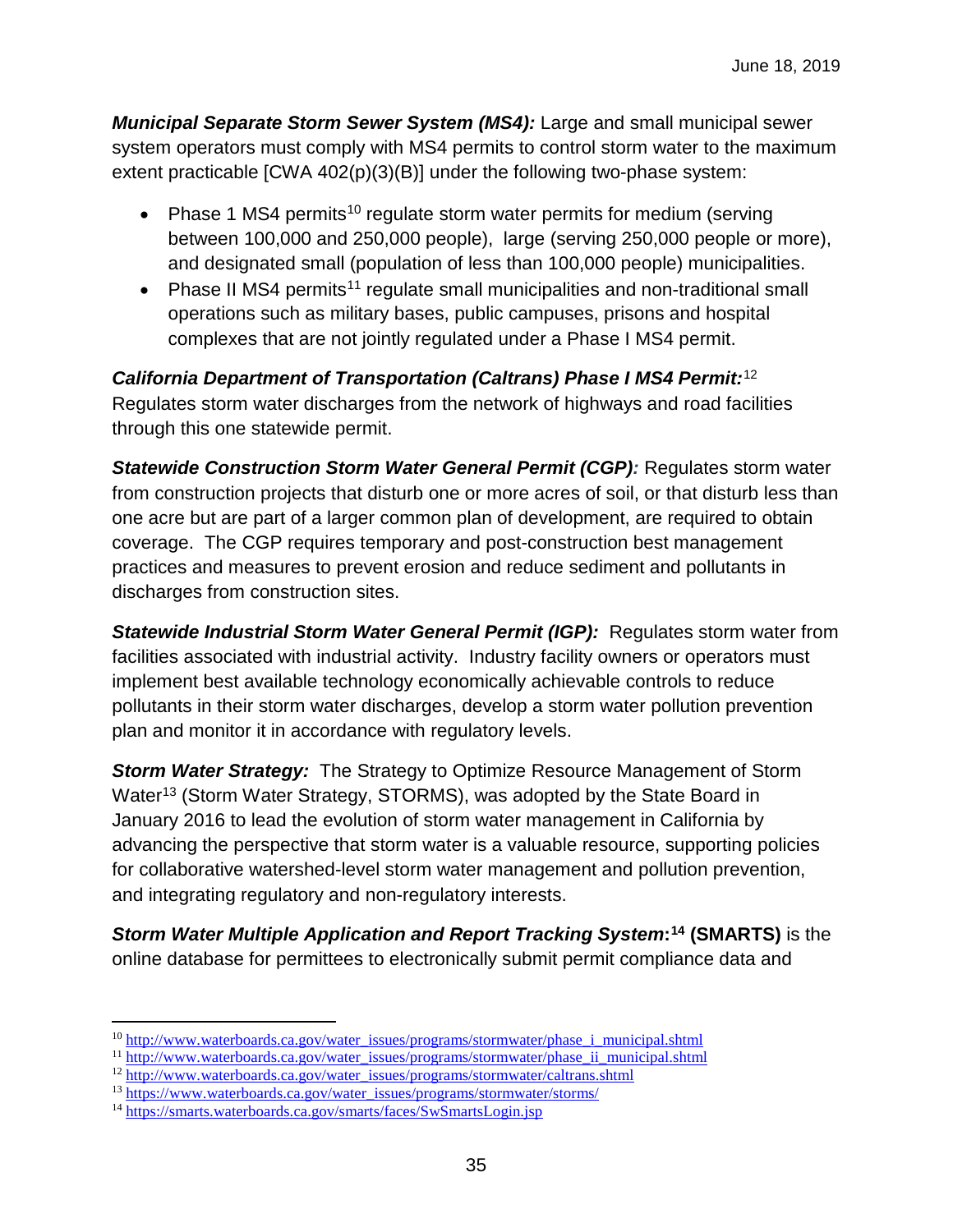allows the public to view reports and information on water quality control efforts with storm water.

## *c) Municipal Wastewater NPDES Permits*

The Water Boards issue individual and general NPDES Permits for dischargers of treated municipal and domestic wastewater. These permits often have limits on pesticides and/or toxicity. Permit limits on toxicity or pesticides are required if monitoring data indicate there is reasonable potential for pesticides or other toxic constituents to be discharged at concentrations that would cause or contribute to standard exceedances, or if the discharge limits are required as a result of a TMDL. NPDES permits must be updated every five years, at which time requirements are reassessed by the Water Boards.

## <span id="page-35-0"></span>**4. Other Regulatory Tools**

Porter-Cologne also includes the following tools that the Water Boards may use, as appropriate:

- Time Schedules (Water Code, § 13300)
- Cease and Desist Order (Water Code, § 13301)
- Cleanup and Abatement Orders (Water Code, § 13304)

## **D. Addressing Impairments on the 303(d) List of Impaired waters**

<span id="page-35-1"></span>The CWA contains two strategies for managing water quality. One is a technologybased approach that envisions requirements to maintain a minimum level of pollutant management using the best available technology. The other is a water quality-based approach, which relies on evaluating the condition of surface waters and setting limitations on the amount of pollution that the water can be exposed to without adversely affecting the beneficial uses of those waters. The California Impaired Water Policy**,** and accompanying guidance provide further detail on how the State addresses impaired waters on the 303(d) list.

## <span id="page-35-2"></span>**1. Section 303(d)/305(b) Integrated Report**

The Water Boards assess water quality for surface waters every two years to determine if waters contain pollutants at levels that exceed water quality standards. Those that exceed the standard(s) are placed on the 303(d) list. U.S. EPA also requires states to report biennially on the condition of its surface water quality, referred to as the 305(b) report. The U.S. EPA also requires that the 303(d) list and 305(b) report be combined and is referred to as the California 303(d)/305(b) Integrated Report.

## <span id="page-35-3"></span>**2. Total Maximum Daily Load**

For waters on the 303(d) list, the state is required to develop total maximum daily loads or TMDLs. A TMDL must account for all sources of the pollutants that caused or are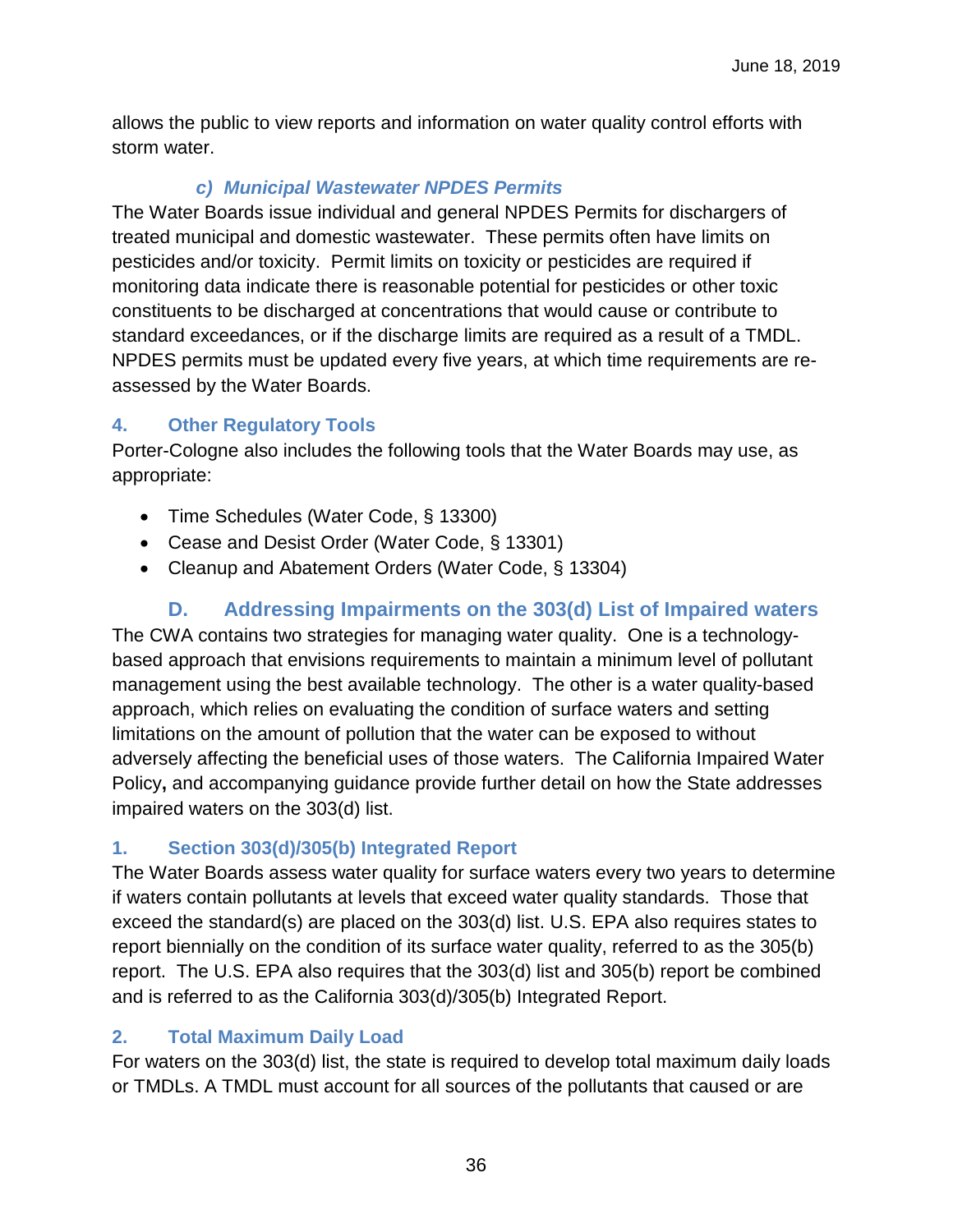causing the water to be impaired. TMDLs establish limits on all significant sources of the pollutant(s) causing the impairments (termed "waste load allocations" for point sources and "load allocations" for nonpoint sources) so that the water quality standard can be attained. These allocations are then integrated into permits and/or waste discharge requirements.

## **E. Nonpoint Source Pollution**

<span id="page-36-0"></span>Nonpoint source (NPS) pollutants are the leading cause of water quality degradation in California's waterways. NPS pollutants originate from many diffuse sources and are transported into waters of the state through irrigation, rainfall, snow, air, and other pathways. Sources include, but are not limited to: pesticides, oils, and other organic materials, pesticide and sediment erosion from land-use practices, and sediment erosion from roads. The CWA section 319 requires states to develop a program to protect the quality of water resources from the adverse effects of NPS water pollution. The California NPS Program aims to minimize NPS pollution from land use activities in agriculture, urban development, forestry, recreational boating and marinas, hydromodification and wetlands. The Water Boards address nonpoint source pollution through the following programs.

## <span id="page-36-1"></span>**1. NPS Grant Program**

The State Board receives funding annually from the United States Environmental Protection Agency (U.S. EPA) and solicits the public for project proposals that will implement management practices to reduce pollutants to certain waterbodies, including pesticides. Management Practices are activities that include, but are not limited to, structural and non-structural (operational) controls which may be applied before, during and after pollution producing activities to eliminate or reduce the generation of nonpoint source pollution discharges to water.

## <span id="page-36-2"></span>**2. Irrigated Lands Regulatory Program**

Water discharges from agricultural operations in California include irrigation runoff, flows from tile drains, and storm water runoff. These discharges can affect water quality by transporting pollutants, including pesticides, sediment, nutrients, salts (including selenium and boron), pathogens, and heavy metals from cultivated fields into surface waters. Many surface water bodies are impaired because of pollutants from agricultural sources. Elevated concentrations of pesticides, nitrate, and salts are detected in groundwater. At high enough concentrations, these pollutants can harm aquatic life or make water unusable for drinking water or agricultural uses.

To prevent agricultural discharges from impairing the waters that receive these discharges, the Irrigated Lands Regulatory Program (ILRP) regulates discharges from irrigated agricultural lands. This is done by issuing waste discharge requirements (WDRs) or conditional waivers of WDRs (Orders) to growers and/or third-party coalition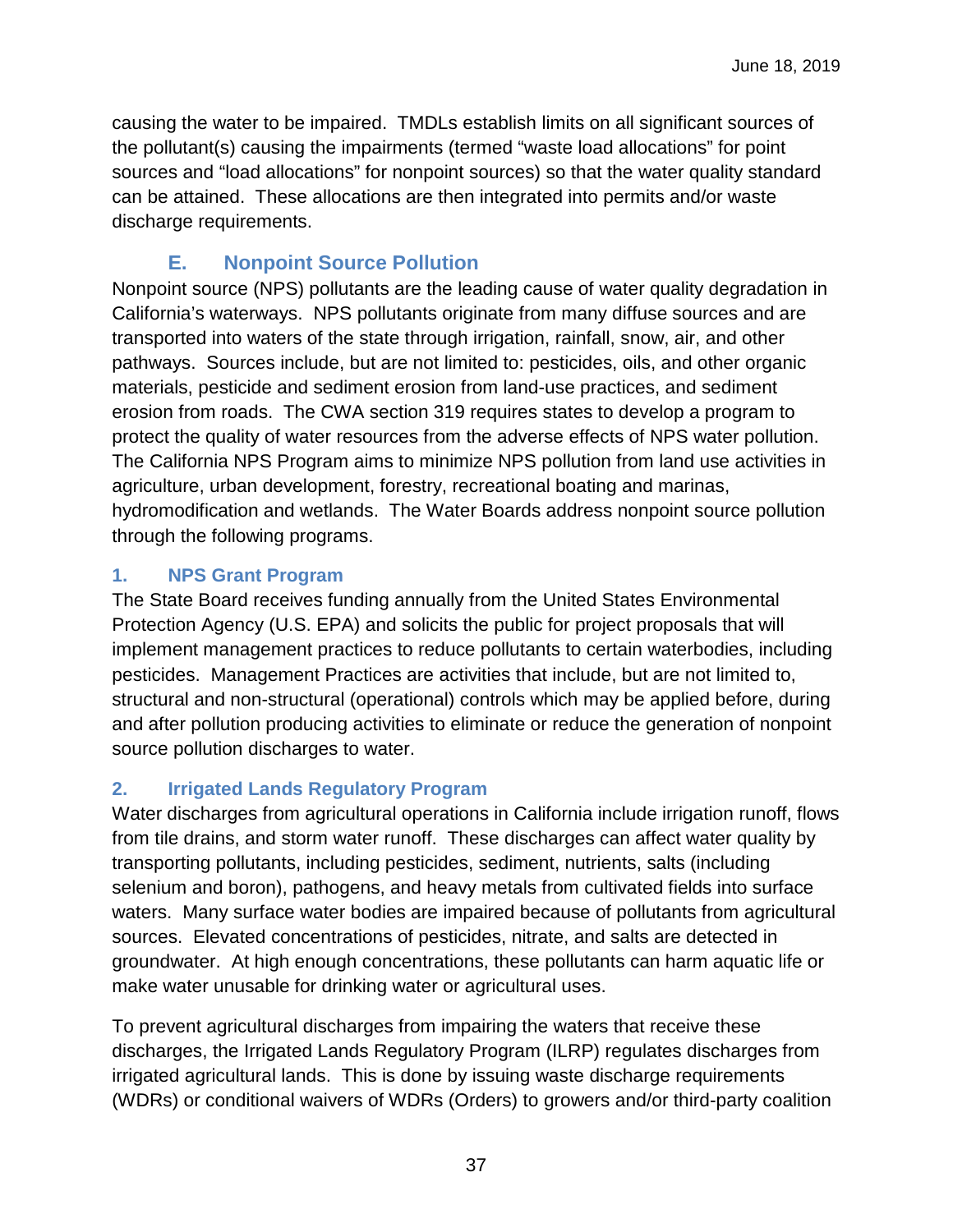groups. These Orders contain conditions requiring water quality monitoring of receiving waters and corrective actions when impairments are found. The number of acres of agricultural land enrolled in the ILRP is about six million acres. The number of growers enrolled is approximately 40,000. For more information about the ILRP see: [https://www.waterboards.ca.gov/water\\_issues/programs/agriculture/.](https://www.waterboards.ca.gov/water_issues/programs/agriculture/)

## <span id="page-37-0"></span>**3. Dairies and Other Confined Animal Facilities**

A confined animal facility (CAF) is defined in California regulations as "any place where cattle, calves, sheep, swine, horses, mules, goats, fowl, or other domestic animals are corralled, penned, tethered, or otherwise enclosed or held and where feeding is by means other than grazing." An animal feeding operation (AFO) is defined in federal regulations as: a lot or facility (other than an aquatic animal facility) where animals are confined and fed or maintained for a total of 45 days or more in any 12-month period, and where vegetation is not sustained in the normal growing season. A concentrated animal feeding operation (CAFO) is an AFO that has a certain number of animals and meets the other criteria contained in federal regulations. Most dairies that have 700 or more mature dairy cows are CAFOs.

Most of the CAFs in California are in the Central Valley Region including about 75% of the dairies and most of the poultry facilities. There are about 160 dairies and feedlots in the Santa Ana Region and about 200 dairies (mostly smaller facilities with less than 300 milk cows) in the North Coast and San Francisco Bay Regions. There are also a few CAFs in other regions, including a few CAFOs.

AFOs that meet the regulatory definition of CAFO are regulated under the NPDES permitting program. Other confined animal facilities are regulated with waste discharge requirements or conditional waivers of waste discharge requirements, which regulate the discharges to both surface water and groundwater. These include regulation of discharges from croplands where manure is applied. Discharges to surface water from the CAFs are prohibited, but discharges to surface water from cropland are allowed if they meet waste discharge requirements. These cropland discharges can contain pesticides so the WDRs can also contain provisions relative to pesticide discharges.

The California Dairy Quality Assurance Program (CDQAP), an industry supported group provides training and assistance to the dairy operators in complying with state WDRs. More information on the CDQAP is available at [http://cdrf.org/home/checkoff](http://cdrf.org/home/checkoff-investments/cdqap/about-the-cdqap/)[investments/cdqap/about-the-cdqap/.](http://cdrf.org/home/checkoff-investments/cdqap/about-the-cdqap/)

## <span id="page-37-1"></span>**4. Cannabis Cultivation Programs**

The Water Boards Cannabis Cultivation Program has four main components to address potential water quality and quantity issues related to cannabis cultivation. The Cannabis Policy establishes principles and guidelines for cannabis cultivation activities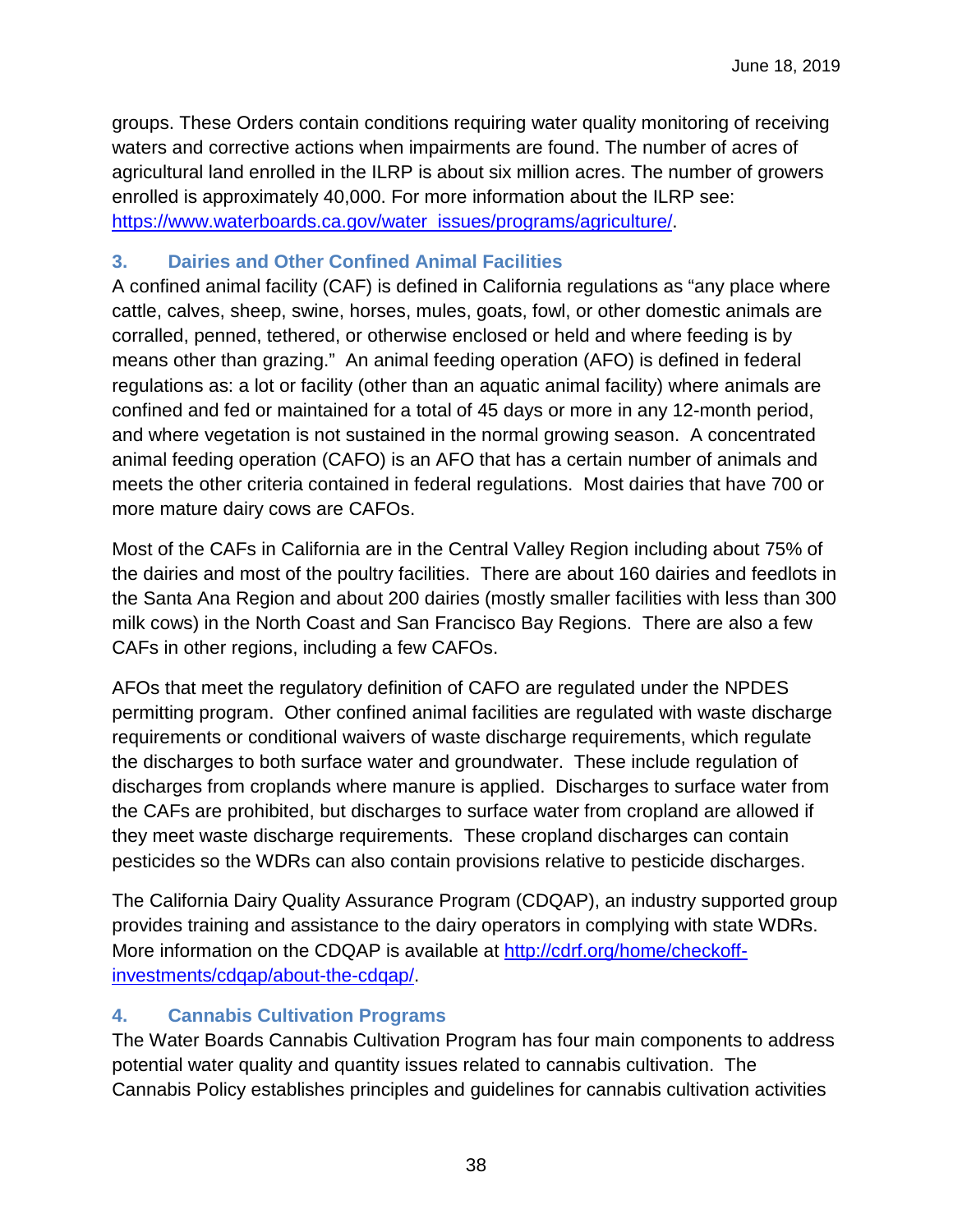to protect water quality and instream flows. The purpose of the Cannabis Policy is to ensure that the diversion of water and discharge of waste associated with cannabis cultivation does not have a negative impact on water quality, aquatic habitat, riparian habitat, wetlands, and springs.

The Cannabis Policy requirements are primarily implemented through the Water Boards Cannabis Cultivation General Order and Cannabis Small Irrigation Use Registration (SIUR) permits in addition to the California Department of Food and Agriculture's CalCannabis Cultivation Licensing Program. The Cannabis Cultivation General Order, which adopted a waste discharge requirement is available to cannabis cultivators to regulate discharges of waste associated with cannabis cultivation. Threats of waste discharge may be from pesticide application (including from pesticides not legally allowed for use on cannabis), nonpoint source storm water runoff, irrigation runoff, over fertilization, pond failure, road construction, grading activities, domestic and cultivation related waste, etc. All commercial cannabis cultivators must obtain coverage under the Cannabis Cultivation General Order. More information about program components can be found at [https://www.waterboards.ca.gov/water\\_issues/programs/cannabis/.](https://www.waterboards.ca.gov/water_issues/programs/cannabis/)

#### <span id="page-38-0"></span>**5. Forest Activities**

The Regional Water Boards issue waste discharge requirements and waivers of waste discharge requirements that contain conditions for timber management activities, including pesticide application.

#### <span id="page-38-1"></span>**6. Vineyards**

Several regional boards have adopted orders to implement conditions on vineyard discharges. Although most discharges of concern from vineyards are sediment related, pesticides may need to be addressed through coordinated agency efforts.

## **F. Land Disposal Program**

<span id="page-38-2"></span>The State Water Board's Land Disposal Program and each Regional Board's Land Disposal Program coordinate to implement the regulations pertaining to solid or liquid waste discharged to lands with the potential to impact water quality. The Porter Cologne Water Quality Control Act and the federal Resource Conservation and Recovery Act (RCRA) provide the Water Boards with the authority to regulate waste discharges.[15](#page-38-3) 

These regulations are implemented through the issuance of waste discharge requirements (WDRs) or conditional waivers, enforcement orders, or voluntary informal corrective action. The regulations prescribe protective measures as well as require performance standards to be met in waste containment.

<span id="page-38-3"></span> $\overline{a}$ <sup>15</sup> The Land Disposal Program has been approved by the EPA for implementing RCRA Subtitle D regulations.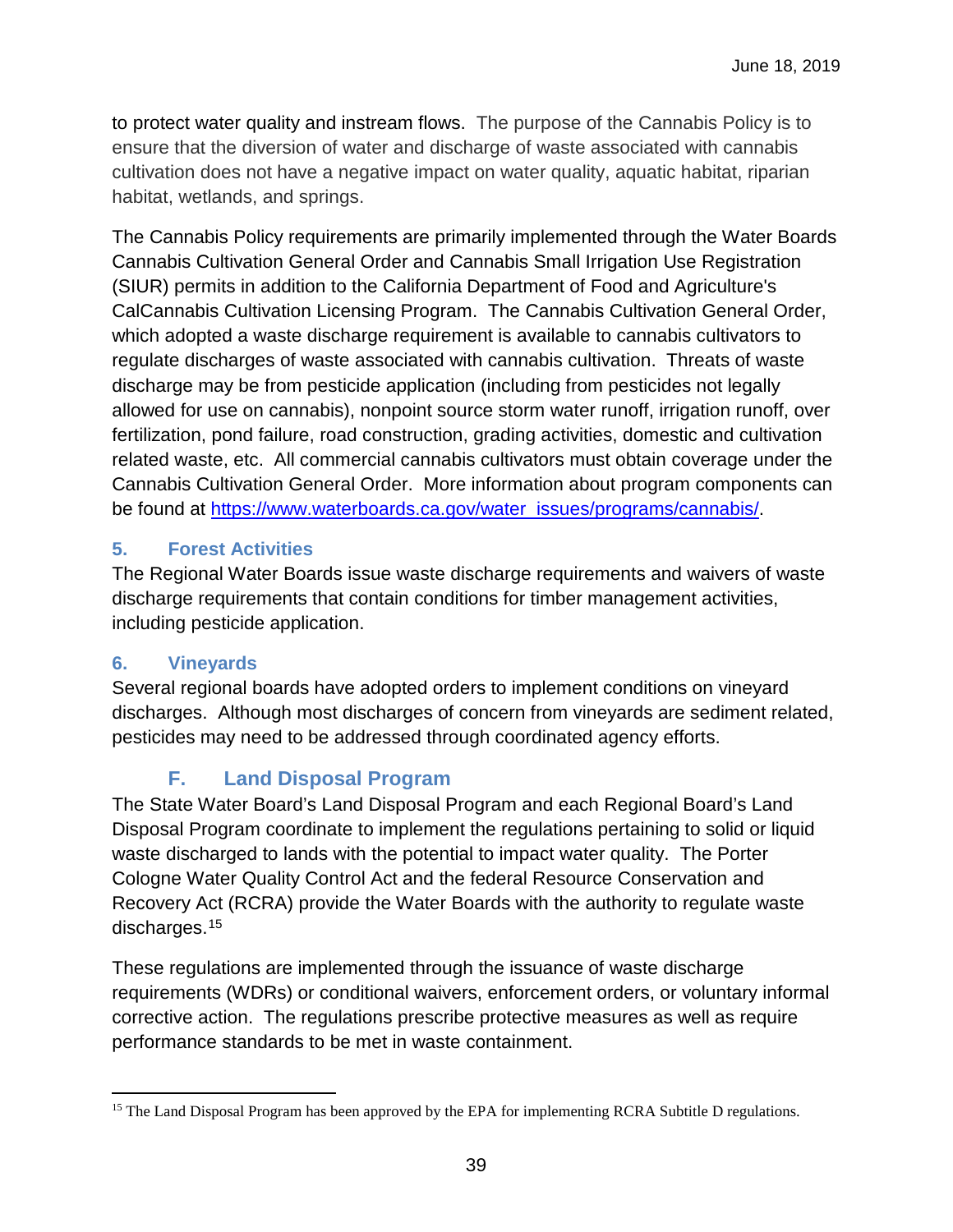Groundwater monitoring is required at each discharge site to detect a release of waste constituents as soon as possible. Corrective action is required when a release occurs and if waste is released to groundwater, it must be reported and cleaned up.

## <span id="page-39-0"></span>**1. Site Cleanup**

The Site Cleanup Program (SCP) regulates and oversees the investigation and cleanup of sites where recent or historical unauthorized releases of pollutants to the environment, including soil, groundwater, surface water, and sediment, have occurred. Sites in the program are varied and include, but are not limited to, pesticide and fertilizer facilities, rail yards, ports, equipment supply facilities, metals facilities, industrial manufacturing and maintenance sites, dry cleaners, bulk transfer facilities, refineries, and some [brownfields.](https://www.waterboards.ca.gov/water_issues/programs/brownfields/) These releases are generally not from strictly [petroleum](https://www.waterboards.ca.gov/water_issues/programs/ust/)  [underground storage tanks \(USTs\).](https://www.waterboards.ca.gov/water_issues/programs/ust/) The types of pollutants encountered at the sites are plentiful and diverse and include solvents, pesticides, heavy metals, and fuel constituents to name a few.

The State Water Resources Control Board (SWRCB) and Regional Boards have legal authority to regulate site cleanup via [Division 7 of the California Water Code](http://water27.waterboards.ca.gov/training/docs/aligning_basin_plan/portercologne.pdf)  [\(WC\),](http://water27.waterboards.ca.gov/training/docs/aligning_basin_plan/portercologne.pdf) [State Board plans and policies,](https://www.waterboards.ca.gov/plans_policies/) and the [Regional Water Quality Control Plans](https://www.waterboards.ca.gov/plans_policies/#plans)  [\(Basin Plans\).](https://www.waterboards.ca.gov/plans_policies/#plans) The Regional Boards oversee the dischargers' (i.e., responsible parties' (RPs')) activities pertaining to the cleanup of pollution at sites to ensure that the dischargers clean up and abate the effects of discharges in a manner that promotes attainment of either background water quality, or the best water quality which is reasonable if background levels of water quality cannot be restored.

## **G. Monitoring Programs**

## <span id="page-39-2"></span><span id="page-39-1"></span>**1. Surface Water Ambient Monitoring Program**

The SWAMP mission is to provide resource managers, decision makers, and the public with timely, high-quality information to evaluate the condition of all waters throughout California. SWAMP accomplishes this through carefully designed, externally reviewed monitoring programs, and by assisting other entities state-wide in the generation of comparable data that can be brought together in integrated assessments that provide answers to current management questions.

## *a) Statewide Monitoring*

SWAMP facilitates five specialized statewide monitoring programs that support the Water Board's mission to evaluate and protect the environment, human health, and beneficial uses on a statewide scale. Each program may contain multiple sub-projects that address specific components of the larger program, such as water body types, reference conditions, special studies, or stakeholder involvement. These programs also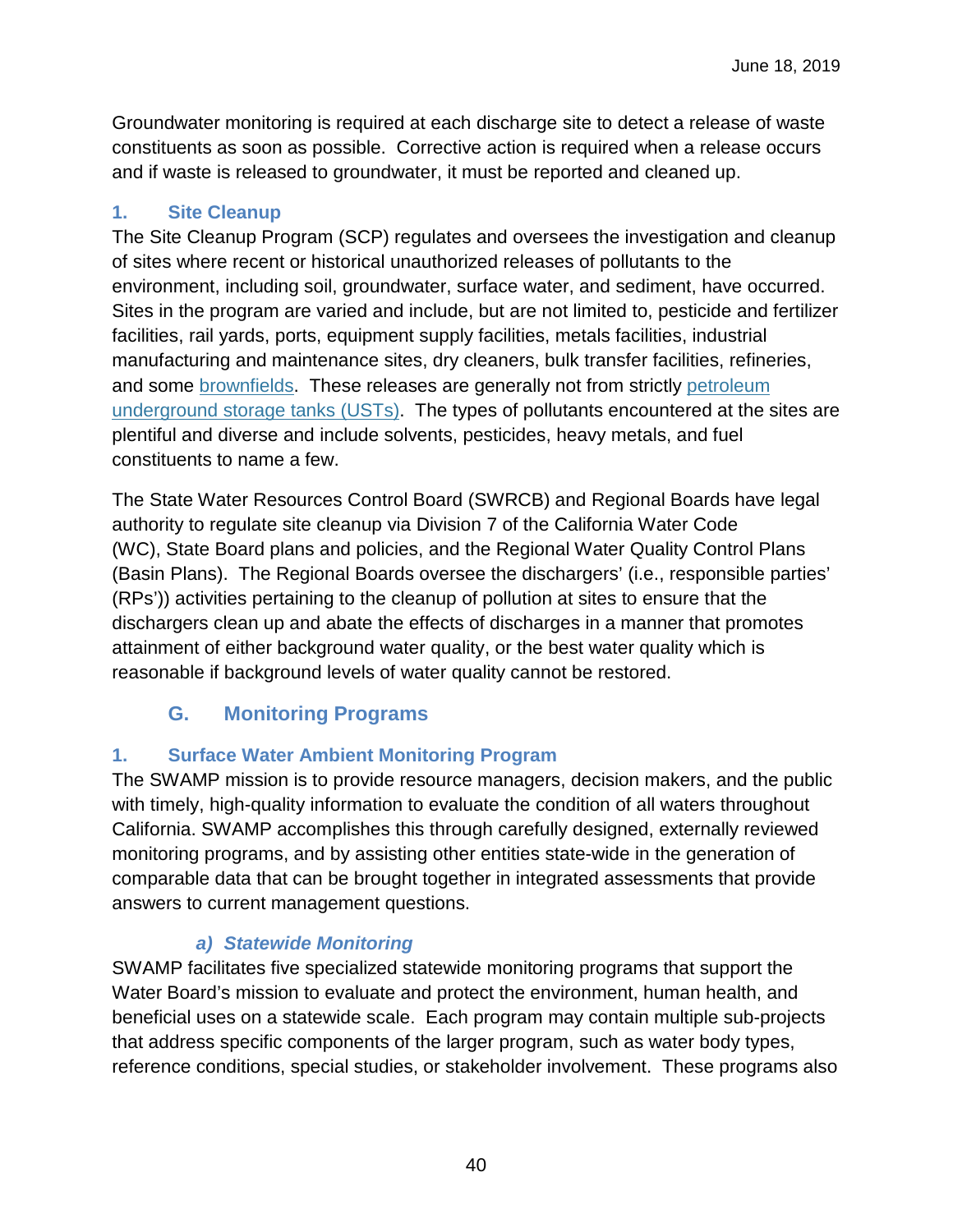work towards the programmatic goals of coordination, infrastructure, and resource support. These five programs are:

- 1. Stream Pollution Trends Program (SPOT)
- 2. Bioassessment Monitoring Program
- 3. Bioaccumulation Monitoring Program
- 4. Citizen Monitoring Program (Clean Water Team)

SPOT and The Bioassessment Monitoring Program efforts focus on protection of aquatic life beneficial uses by assessing aquatic ecosystem health in streams and rivers. These programs provide data for development of the [CWA Section 303\(d\)](http://www.waterboards.ca.gov/water_issues/programs/tmdl/303d_listing.shtml)  [List/305\(b\) Report](http://www.waterboards.ca.gov/water_issues/programs/tmdl/303d_listing.shtml) (Integrated Report) that assesses California surface water and stream health. The data produced from these programs are also used in the development of new water-quality regulations.

SPOT program is designed to improve our understanding of watersheds and water quality by monitoring changes in both over time, evaluating impacts of development, and assessing the effectiveness of regulatory programs and conservation efforts at a watershed scale. The overall goal of this long-term trends assessment program is to detect meaningful change in the concentrations of contaminants and their biological effects in large watersheds at time scales appropriate to management decision making. SPOT sampling locations are selected to provide a statewide network of sites at the drainage points of large watersheds to support collaboration with watershed-based monitoring programs throughout the state. SPOT is also specifically designed to assist with the watershed-scale effectiveness evaluation of management actions implemented to improve water quality, such as pesticide reduction or irrigation management on farms, and installation of storm water treatment devices or low impact development in urban areas. For more detail

https://www.waterboards.ca.gov/water\_issues/programs/swamp/spot/

The Biological assessment (bioassessment) focuses in evaluation of the condition of a waterbody based on the organisms living within it. It involves surveying the types and numbers of organisms present in the water and comparing the results to established benchmarks of biological health. Benthic macroinvertebrates (BMIs) and benthic algae are the primary biota used for bioassessments in California. For more detail [https://www.waterboards.ca.gov/water\\_issues/programs/swamp/bioassessment/](https://www.waterboards.ca.gov/water_issues/programs/swamp/bioassessment/) 

The statewide efforts of the Bioaccumulation Monitoring focus on the protection of human health and beneficial uses pertaining to fishing, drinking, and water-contact recreation, by assessing fish consumption safety in fishable waters in our lakes and streams. The data collected by the Bioaccumulation Monitoring Program are utilized by the State Board to assess the impairment of fishing and shellfish harvesting in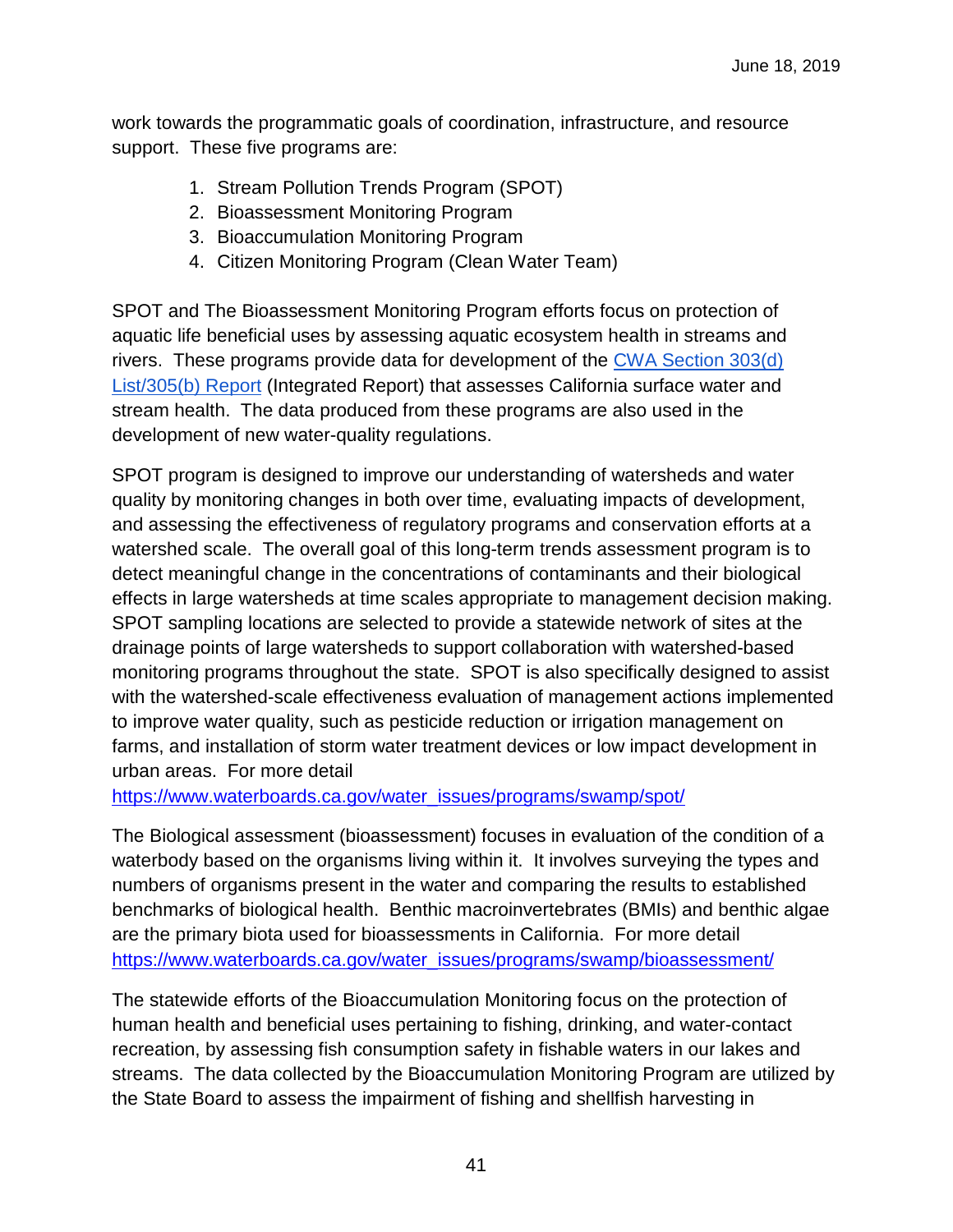California's water bodies through the Integrated Report process. In addition, fish tissue studies have led to the development of OEHHA's fish advisories and statewide mercury monitoring programs. For more detail

[http://www.mywaterquality.ca.gov/monitoring\\_council/bioaccumulation\\_oversight\\_group/](http://www.mywaterquality.ca.gov/monitoring_council/bioaccumulation_oversight_group/index.html) [index.html](http://www.mywaterquality.ca.gov/monitoring_council/bioaccumulation_oversight_group/index.html)

The Citizen Monitoring Program is a SWAMP initiative to support the efforts of citizen monitoring groups in California. The program addresses the Water Boards' mission to provide information, training, and coordination to our citizen monitoring partners. Those partners assist the Water Boards in filling information gaps in watersheds within their own communities and share in the observation and protection of California's watersheds. Citizen monitoring data are primarily used by local groups to answer questions or address concerns related to water quality in their own watersheds. Citizen monitoring data have also been used to support activities such as water-quality assessments for the Integrated Report; compliance monitoring of discharge permits; monitoring the safety of swimming holes (Safe-to-Swim studies); and others. For more detail

https://www.waterboards.ca.gov/water\_issues/programs/swamp/cwt\_volunteer.html

## *b) Regional Monitoring*

SWAMP's regional assessments are individually planned and executed by each of the nine Regional Water Boards. Each region identifies its own ambient monitoring priorities and designs assessments at the appropriate scale (i.e., regional, watershed, or water body-scale) to answer specific monitoring questions of priority to that region. For example, regional monitoring projects may be designed to:

- Identify pollutant sources
- Provide long-term data sets (to track trends over time)
- Target information gaps (to meet the needs of multiple programs)
- Support the Integrated Report process
- Support enforcement actions
- Measure success of regulatory/management efforts
- Match/leverage funding of multiple partners for studies within the region
- Pilot innovations (which, once vetted, are used by others)

Regional programs are also used to develop new monitoring methods or indicators of water quality and environmental health. The following are regional monitoring programs links.

- Region 1 North Coast **SWAMP**
- Region 2 San Francisco Bay Region **SWAMP**
- Region 3 Central Coast Region - [SWAMP](http://www.ccamp.us/ccamp_org/)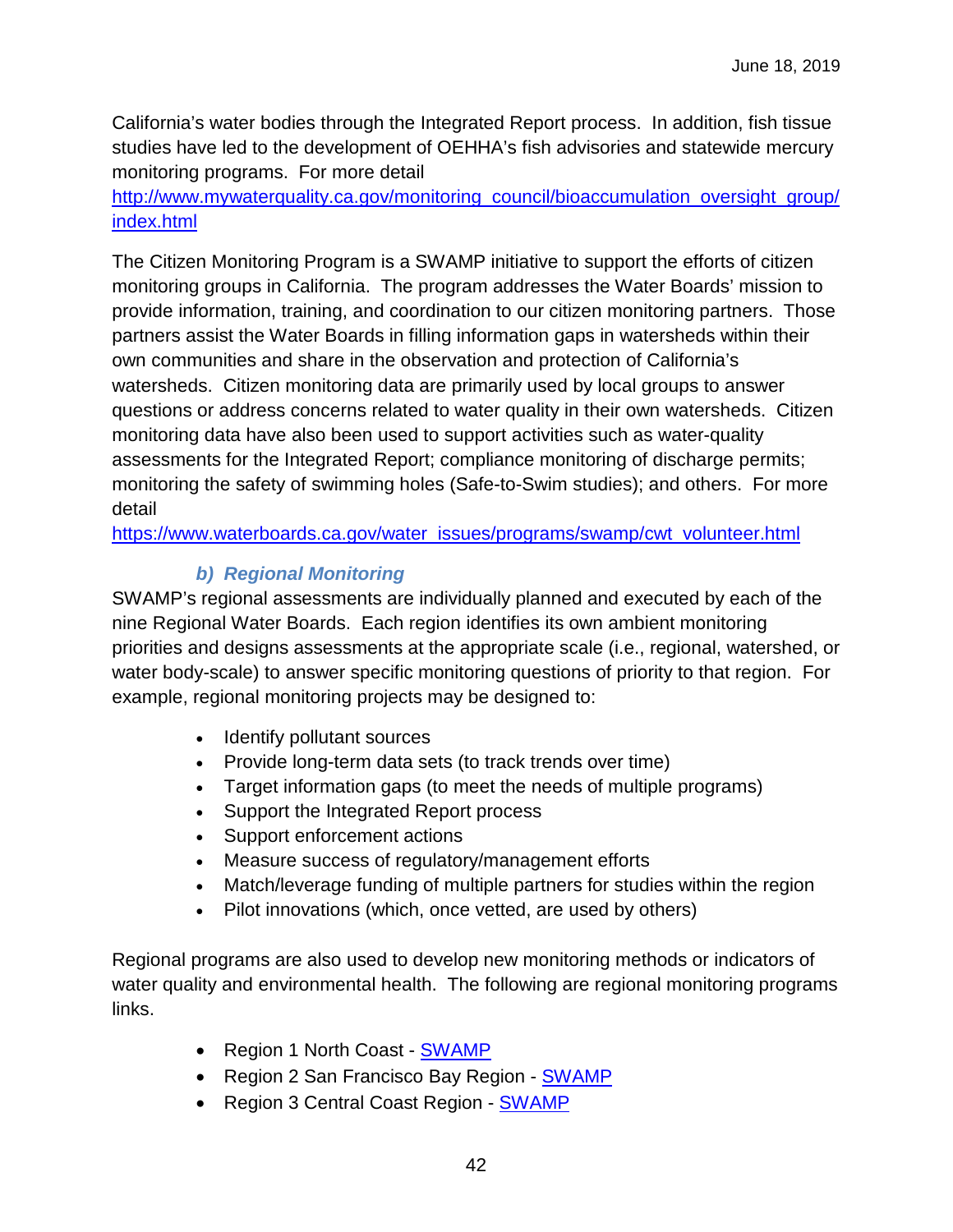- Region 4 Los Angeles Region **SWAMP**
- Region 5 Central Valley Region - [SWAMP](http://www.waterboards.ca.gov/rwqcb5/water_issues/swamp/r5_activities/index.shtml)
- Region 6 Lahontan SWAMP
- Region 7 Colorado River Basing SWAMP
- Region 8 Santa Ana SWAMP
- Region 9 San Diego SWAMP

#### <span id="page-42-0"></span>**2. Groundwater Ambient Monitoring and Assessment Program**

The Groundwater Ambient Monitoring and Assessment (GAMA) Program is California's comprehensive groundwater quality monitoring program that was created by the State Water Resources Control Board (State Water Board) in 2000. It was later expanded by [Assembly Bill 599](https://www.waterboards.ca.gov/water_issues/programs/gama/docs/ab_599_bill_20011005_chaptered.pdf) - the Groundwater Quality Monitoring Act of 2001. AB 599 required the State Water Board, in coordination with an [Interagency Task Force \(ITF\) and Public](https://www.waterboards.ca.gov/water_issues/programs/gama/ab599_stakeholders.shtml)  [Advisory Committee \(PAC\)](https://www.waterboards.ca.gov/water_issues/programs/gama/ab599_stakeholders.shtml) to integrate existing monitoring programs and design new program elements as necessary, resulting in a [publicly accepted plan](https://www.waterboards.ca.gov/water_issues/programs/gama/docs/usgs_rpt_72903_wri034166.pdf) to monitor and assess groundwater quality in basins that account for 95% of the state's groundwater use. The GAMA Program is based on interagency collaboration with the State and Regional Water Boards, Department of Water Resources, Department of Pesticide Regulations, U.S. Geological Survey, and Lawrence Livermore National Laboratory, and cooperation with local water agencies and well owners.

The GAMA online groundwater information system integrates and displays groundwater information from various sources on an interactive map. This online tool increases the availability of groundwater information to the public and decision makers and provides analytical tools to help users assess groundwater quality and identify potential groundwater issues. The information system is supported by more than 83 million analytical records from over 286,000 monitoring, domestic, water supply and agricultural wells.

The GAMA Priority Basin Project provides a comprehensive assessment of statewide groundwater quality to help identify and understand the risks to groundwater. The United States Geological Survey (USGS) is the project technical lead. This program started assessing public water system wells (deep groundwater) in 2002. In 2012, the focus of the program shifted to shallow aquifer assessments. Over 2,900 public and domestic water supply wells sampled which represent 95% of the groundwater used in California.

## **H. Division of Drinking**

<span id="page-42-1"></span>In 2014 the California Department of Public Health Drinking Water Program (DWP) was transferred to the State Water Board which brought with it not only the primary enforcement authority (primacy) to enforce federal and state Safe Drinking Water Acts, the regulatory oversight of ~8,000 public water systems throughout the state, and the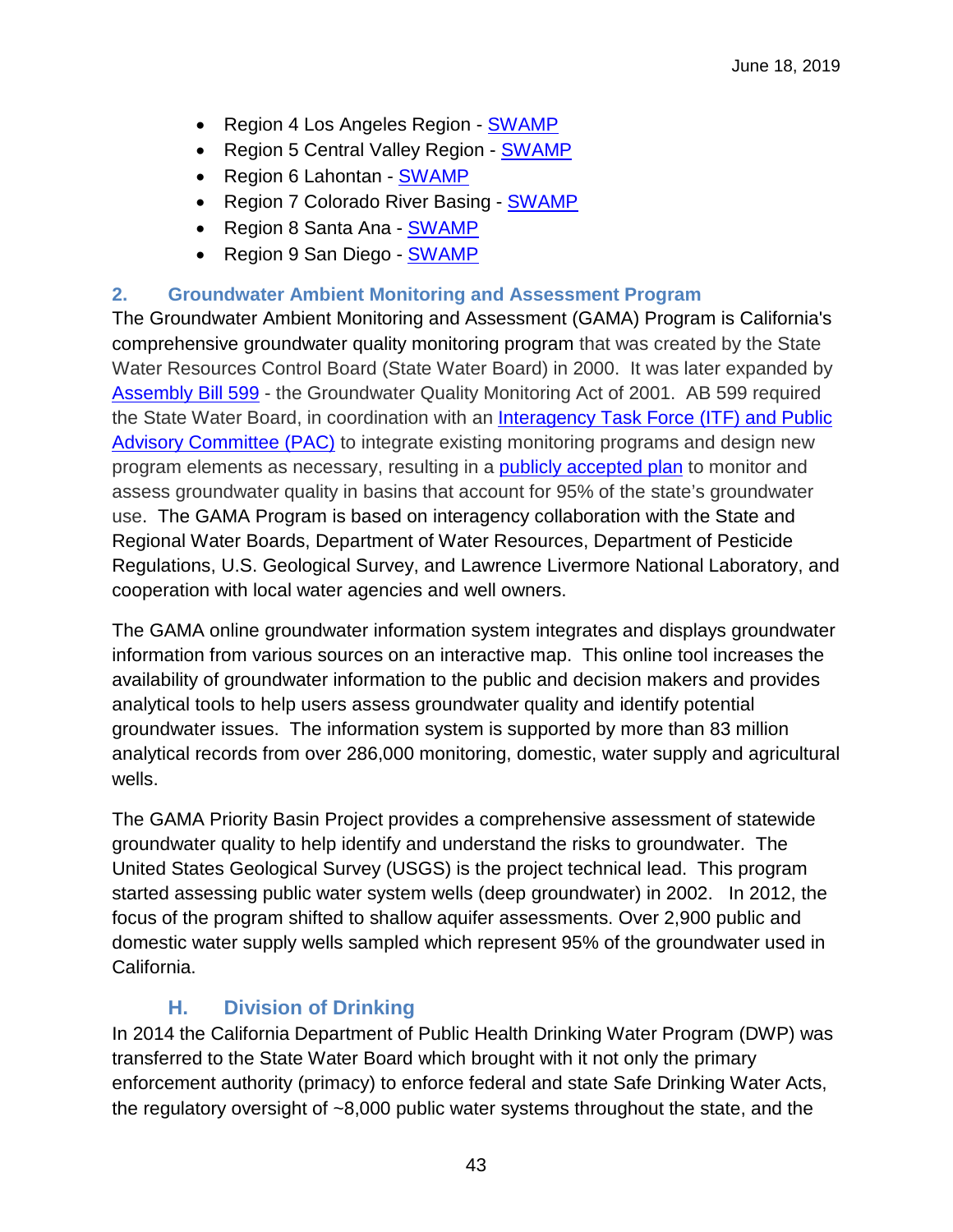responsibility for completing the next Safe Drinking Water Plan in 2020. The DWP is now the Division of Drinking Water at the State Water Board.

The Division of Drinking Water protects the standards for drinking water referred to as maximum contaminant levels (MCLs) and are found in Title 22 of the California Code of Regulations. MCLs are adopted as regulations and are health protective drinking water standards to be met by public water systems. MCLs take into account not only a chemicals health risks but also factors such as their detectability and treatability, as well as costs of treatment. Health & Safety Code §116365(a) requires a contaminant's MCL to be established at a level as close to its Public Health Goal as is technologically and economically feasible, placing primary emphasis on the protection of public health. Some chemicals on the MCL list are either pesticides or derivatives of pesticides. Primary MCLs<sup>[16](#page-43-0)</sup> address health concerns while esthetics such as taste and odor are addressed by secondary MCLs.

Along with the MCL, a regulated chemical also has a detection limit for purposes of reporting (DLR), the level at which there is confidence about quantification being reported.

 $\overline{a}$ 

<span id="page-43-0"></span><sup>16</sup> [\(https://www.waterboards.ca.gov/drinking\\_water/certlic/drinkingwater/documents/ccr/MCLsEPAvsDWP-2018-10-02.pdf](https://www.waterboards.ca.gov/drinking_water/certlic/drinkingwater/documents/ccr/MCLsEPAvsDWP-2018-10-02.pdf)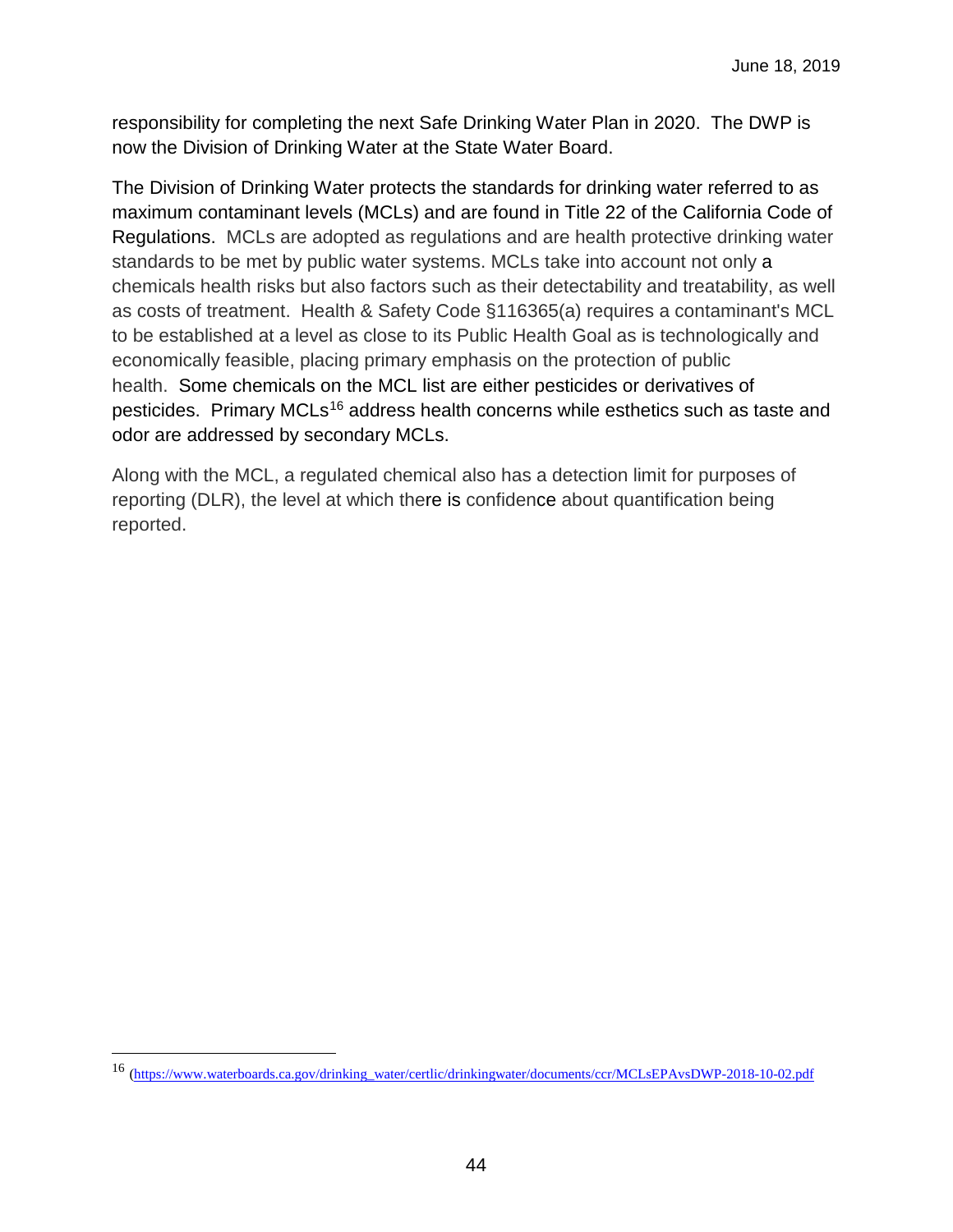## **Appendix C Abbreviations**

<span id="page-44-0"></span>

| <b>Abbreviations</b> | <b>Full Form</b>                                   |
|----------------------|----------------------------------------------------|
| <b>AFP</b>           | <b>Antifouling Paint</b>                           |
| CAC                  | <b>County Agricultural Commissioners</b>           |
| CalEPA               | California Environmental Protection Agency         |
| <b>CCR</b>           | California Code of Regulations                     |
| 3 CCR                | Title 3, California Code of Regulations            |
| <b>CEDEN</b>         | California Environmental Data Exchange             |
| <b>CEQA</b>          | <b>California Environmental Quality Act</b>        |
| <b>CFR</b>           | <b>Code of Federal Regulations</b>                 |
| <b>CTR</b>           | <b>California Toxics Rule</b>                      |
| <b>CWA</b>           | Clean Water Act of 1972                            |
| <b>CWC</b>           | <b>California Water Code</b>                       |
| <b>DMC</b>           | Deputy Management Committee                        |
| <b>DPR</b>           | Department of Pesticide Regulation                 |
| <b>DTSC</b>          | Department of Toxic Substances Control             |
| EM                   | <b>Environmental Monitoring</b>                    |
| <b>FAC</b>           | Food and Agricultural Code                         |
| FIFRA                | Federal Insecticide, Fungicide and Rodenticide Act |
| <b>IPM</b>           | <b>Integrated Pest Management</b>                  |
| <b>MAA</b>           | <b>Management Agency Agreement</b>                 |
| <b>MCC</b>           | <b>Management Coordination Committee</b>           |
| <b>MOU</b>           | Memorandum of Understanding                        |
| MS4                  | Municipal Separate Storm Water System              |